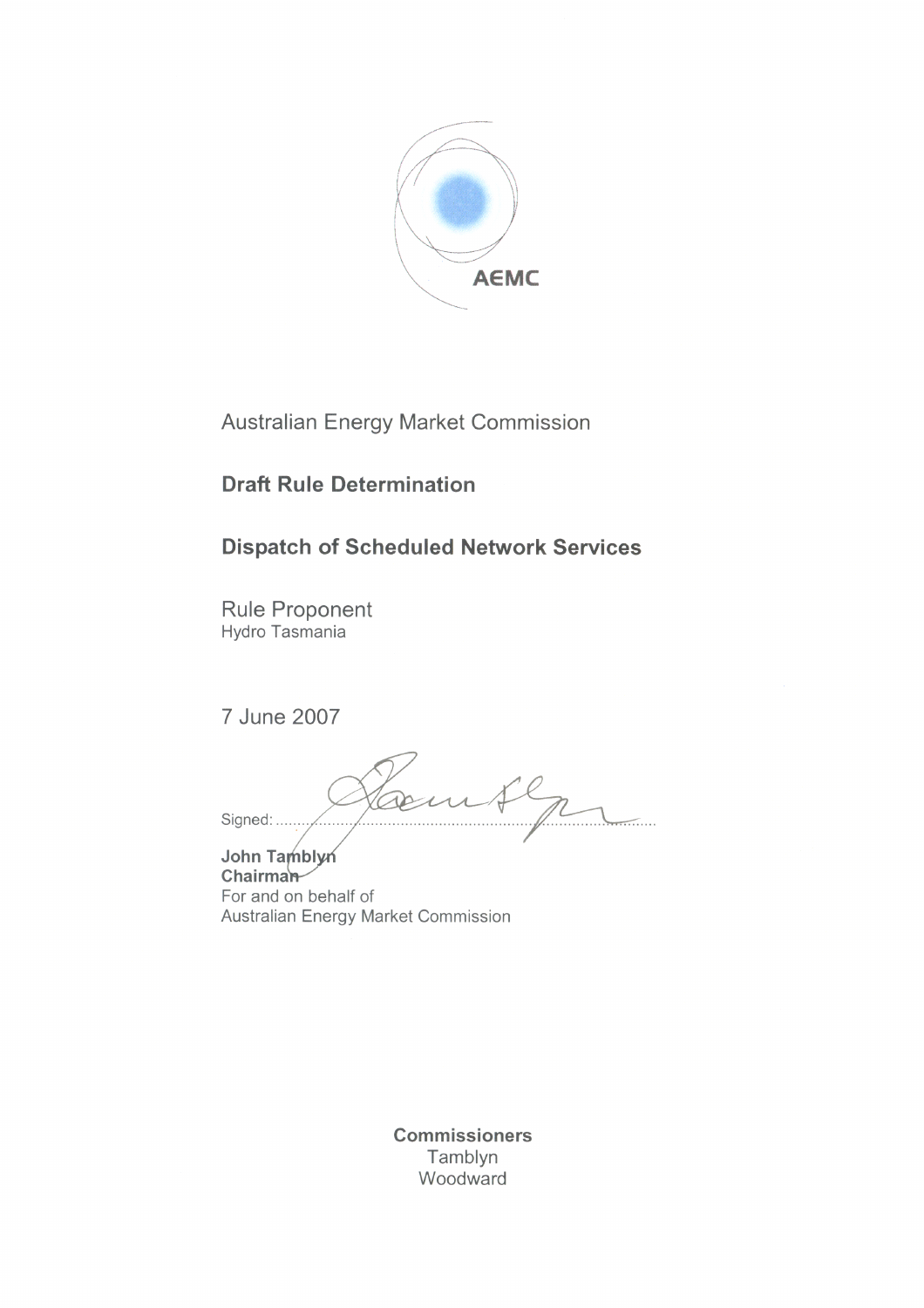# **Inquiries**

The Australian Energy Market Commission PO Box H166 Australia Square NSW 1215

**E:** aemc@aemc.gov.au **T:** (02) 8296 7800

**F:** (02) 8296 7899

# **Citation**

AEMC 2007, Draft Rule Determination, Dispatch of Scheduled Network Services, 7 June 2007, Sydney

# **About the AEMC**

The Council of Australian Governments, through its Ministerial Council on energy, established the Australian Energy Market Commission (AEMC) in July 2005 to be the Rule maker for national energy markets. The AEMC is currently responsible for Rules and policy advice covering the National Electricity Market. It is a statutory authority. Our key responsibilities are to consider Rule change proposals, conduct energy market reviews and provide policy advice to the Ministerial Council as requested, or on AEMC initiative.

This work is copyright. The Copyright Act 1968 permits fair dealing for study, research, news reporting, criticism and review. Selected passages, tables or diagrams may be reproduced for such purposes provided acknowledgement of the source is included.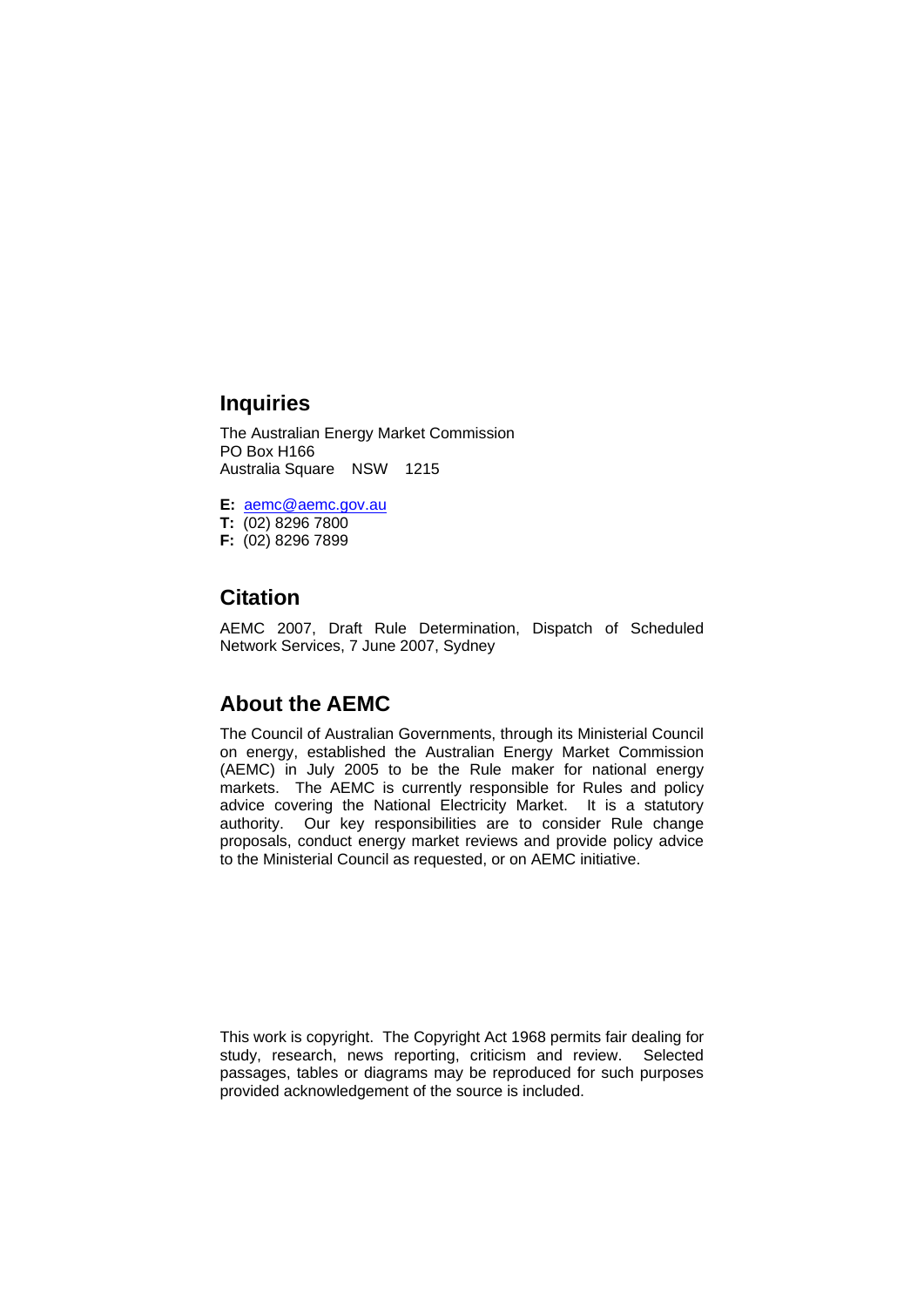# **Contents**

|   | 1.1 |                                                                                |  |  |
|---|-----|--------------------------------------------------------------------------------|--|--|
|   | 1.2 |                                                                                |  |  |
|   | 1.3 | Fundamental Problem the Rule Proposal Sought to Address4                       |  |  |
|   | 1.4 | Extension of time to publish draft Rule determination 4                        |  |  |
| 2 |     |                                                                                |  |  |
|   | 2.1 |                                                                                |  |  |
|   | 2.2 |                                                                                |  |  |
|   | 2.3 |                                                                                |  |  |
|   | 2.4 |                                                                                |  |  |
|   | 2.5 |                                                                                |  |  |
|   | 2.6 | How the limitations affect counter price flows across Basslink9                |  |  |
|   | 2.7 | Ability for MNSPs to recover value of FCAS transfer 11                         |  |  |
|   | 2.8 |                                                                                |  |  |
| 3 |     |                                                                                |  |  |
|   | 3.1 |                                                                                |  |  |
|   | 3.2 |                                                                                |  |  |
|   | 3.3 | Assessment of the draft Rule: the Rule making test and the national            |  |  |
|   |     |                                                                                |  |  |
|   | 3.4 |                                                                                |  |  |
| 4 |     | Additional matters arising from consultation and the Commission's analysis .19 |  |  |
|   | 4.1 | Interpretation of Relevant Clauses of the Rules in relation to this            |  |  |
|   |     |                                                                                |  |  |
|   | 4.2 | Effects of the Rule change proposal on the co-optimisation process22           |  |  |
|   | 4.3 |                                                                                |  |  |
|   | 4.4 |                                                                                |  |  |
|   | 4.5 |                                                                                |  |  |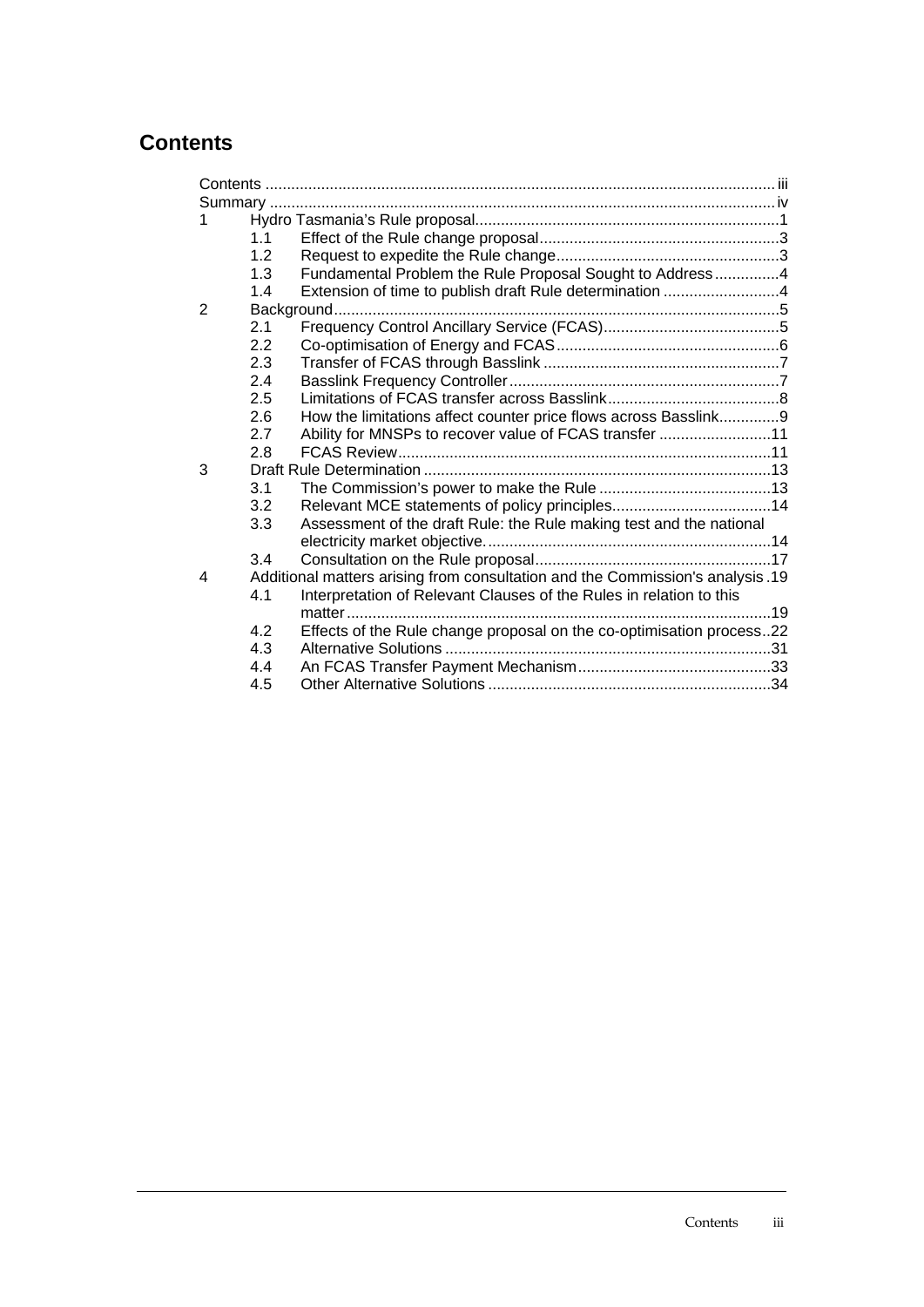# **Summary**

On 10 January 2007 the Commission received a Rule change proposal from Hydro Tasmania (the proponent) relating to the dispatch of scheduled network services. Since that time the Commission has undertaken analysis of the Rule proposal and also received submissions from National Electricity Market (NEM) stakeholders including a supplementary submission from the Rule proponent.

Hydro Tasmania's Rule change proposal sought to ensure that the dispatch of Market Network Service Providers (MNSPs) is on the basis of the MNSP's offers in the energy market subject to two exceptions. The exceptions listed in the Rule change proposal were:

- "Such dispatch cannot be achieved because of a limited rate of change applying to that scheduled network service, or
- Dispatch contrary to the current network service offer is necessary to allow NEMMCO to dispatch in accordance with requirements for reliability of supply to customers or power system security."<sup>a</sup>

Hydro Tasmania used Basslink as the focus of its proposal. As an MNSP, Basslink offers the price at which it is willing to transfer energy into the National Electricity Market Management Company (NEMMCO) dispatch process. A counter price flow could occur if Basslink were offered in at a negative price. However, Hydro Tasmania asserts that counter price flows are occurring when Basslink is offered in at a non-negative price. During a counter price flow Basslink must effectively pay NEMMCO (in other words, receives a negative revenue from the settlement process for the affected trading intervals) while providing an energy transport service to the market. These costs are then passed on to Hydro Tasmania under the "Basslink Services Agreement".

Hydro Tasmania argued that there is a high incidence of counter price flows across Basslink due to the interaction between Basslink's ability to transfer Frequency Control Ancillary Services (FCAS), Basslink's "no go zone", and the dispatch of Basslink in the co-optimised energy and FCAS markets. The proponent also argued that the consequence of the Rule change would be to reduce the instances where the Basslink interconnector is dispatched for flow contrary to the energy price difference (counter price flow).

Notwithstanding the importance of the issues raised by Hydro Tasmania, and their Rule proposal, the Commission considers that the Rule change proposal's suggested solution would have a fundamental impact on the Rules relating to co-optimisation and that the proposed solution would have the effect of making one of the eleven factors taken into consideration in dispatch predominant.

a Rule Change Proposal, Hydro Tasmania, 10 January 2007, p9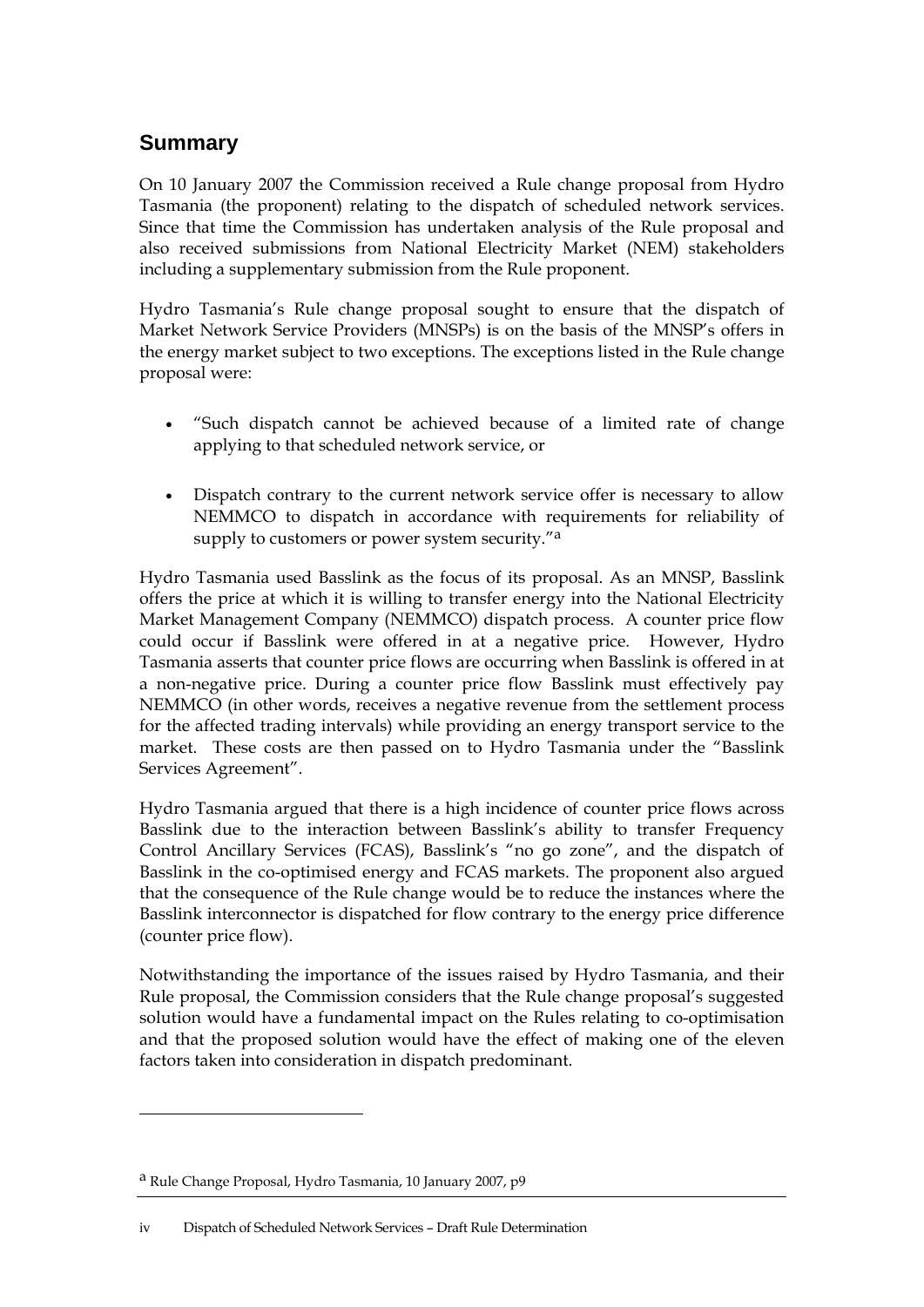The Commission considers that the Rule change proposal's proposed solution deviates from the most optimal dispatch solution available through the cooptimisation of energy and FCAS in the NEM, as the co-optimisation process seeks to maximise the value of trade. The Commission is of the view that a solution that only takes into account an MNSP's offer in the energy market to be a less optimal dispatch outcome in terms of the market as a whole. The Commission is aware that should it decide not to make this Rule then the current dispatch process will continue.

Furthermore, the Commission considers that moving away from the most optimal dispatch solution to the market as a whole in favour of a solution that honours an MNSP's offers in the energy market (subject to the exceptions listed in the Rule change proposal) does not promote the NEM objective. The Commission is of the view that the Rule change proposal does not promote the NEM objective over the status quo, and has determined in accordance with section 99 of the national Electricity Law (NEL) not to make a draft Rule. Submissions to the Commission during the first stage of consultation also supported this position.<sup>b</sup>

The Commission is of the view that while total costs to customers may or may not be raised in the short term by the co-optimisation of energy and FCAS across Basslink, the total production costs of supplying energy and FCAS over the entire market is minimised in a dispatch period. This is expected to lead to long term benefits to electricity consumers through competition and efficient price signals. The Commission therefore is of the view that co-optimisation in light of this Rule proposal remains consistent with the promotion of the NEM objective.

In assessing this Rule change proposal, submissions have raised the issue that the FCAS market lacks a mechanism for MNSPs to capture the value of FCAS transfer. The Commission has examined the development of the MNSP rules and the rules governing the FCAS markets and is of the view that there appears to be no clear reason for the lack of alignment between the FCAS and energy markets in terms of the ability of MNSPs to capture the value of energy transfer but not that of FCAS transfer. The Commission notes that this lack of alignment might be addressed through amendments to the MNSP rules; however this matter is outside the scope of this Rule change proposal.

In its supplementary submission Hydro Tasmania expressed the view that because the settlement volumes summated over all FCAS provisions are much smaller than the settlement volume for energy, a trade off based purely on price where energy benefits are sacrificed for FCAS gains will generally raise the total cost to customers.<sup>c</sup> Hydro Tasmania also stated that:

• "The effect of the current practice is commonly to 'trap' the dispatch outcome in the wrong flow direction relative to energy prices…

b TRUenergy Submission, 30 March 2007, p2, NEMMCO Submission, 30 March 2007, p2 c Hydro Tasmania Supplementary Submission, 15 May 2007, p4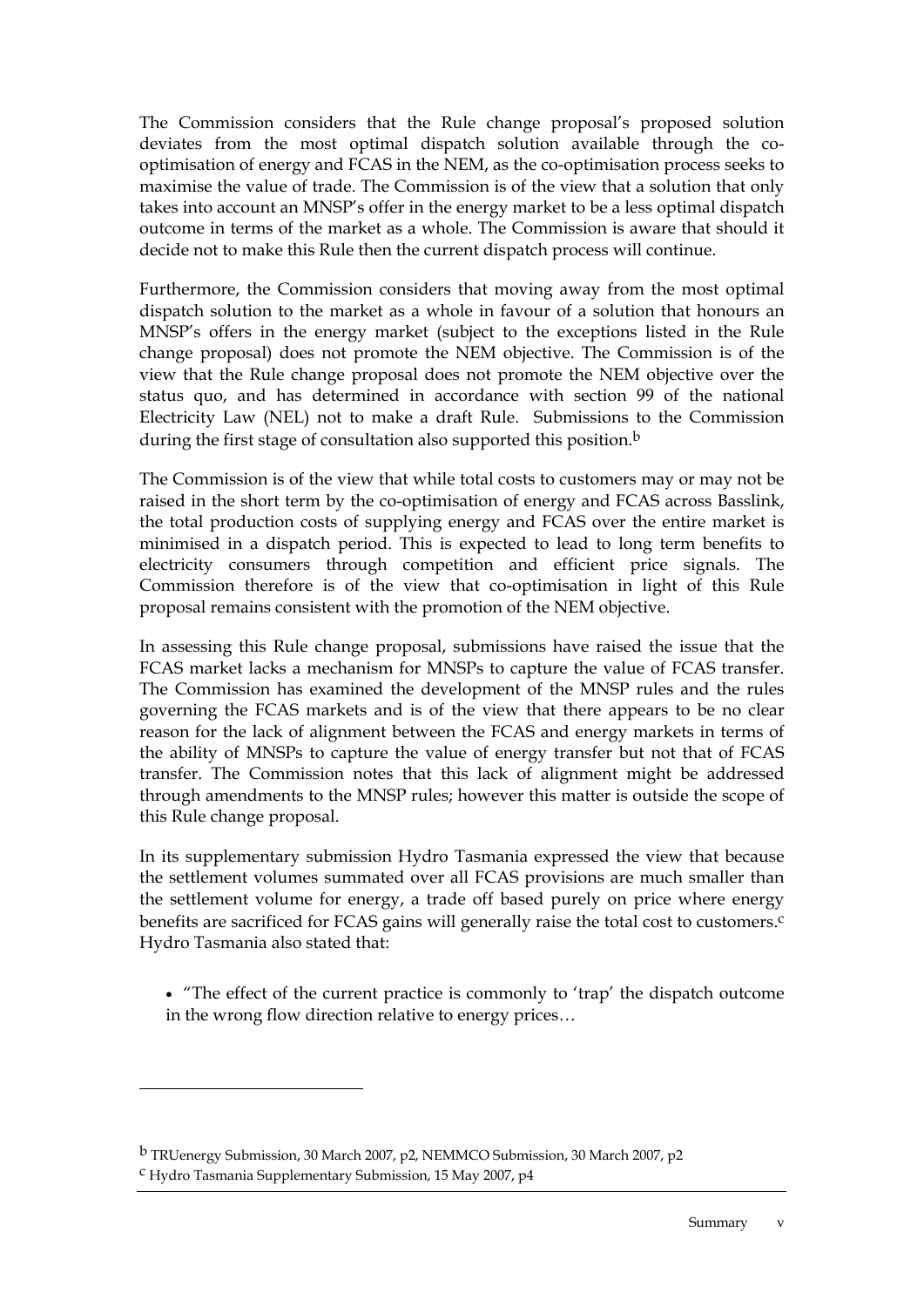• "If the dispatch process were able to examine the forward consequences of this, the optimum solution would usually be to reverse the Basslink flow direction, and following a brief elevation in FCAS prices during the reversal, enjoy benefits in both energy and FCAS markets following the reversal."d

Hydro Tasmania considered that:

• "For both of these reasons, the proposition that the principle of respecting the market offer be abandoned for scheduled network services does not even achieve the short-term customer benefits claimed for  $i^{n}$ <sup>e</sup>.

In regards to Hydro Tasmania's argument that the current dispatch arrangements lead to Basslink being "trapped" into counter price flows for "significant periods", the Commission is of the view that this is a valid argument for reversing the flow of Basslink. The Commission, however, remains of the view that the Rule change proposal does not bring about a reversal of Basslink flow in a way that satisfies the Rule making test that promotes the NEM objective as it deviates from the cooptimisation process.

In its analysis of the draft Rule proposal and submissions the Commission has also considered a number of issues including:

- The interpretation of particular clauses relevant to this matter;
- Effects of the Rule change proposal on the co-optimisation process; and
- Other alternative solutions to the problem.

A complete analysis of the Commission's reasons for its decision are contained in section 4 of this draft Rule determination.

d Ibid e Ibid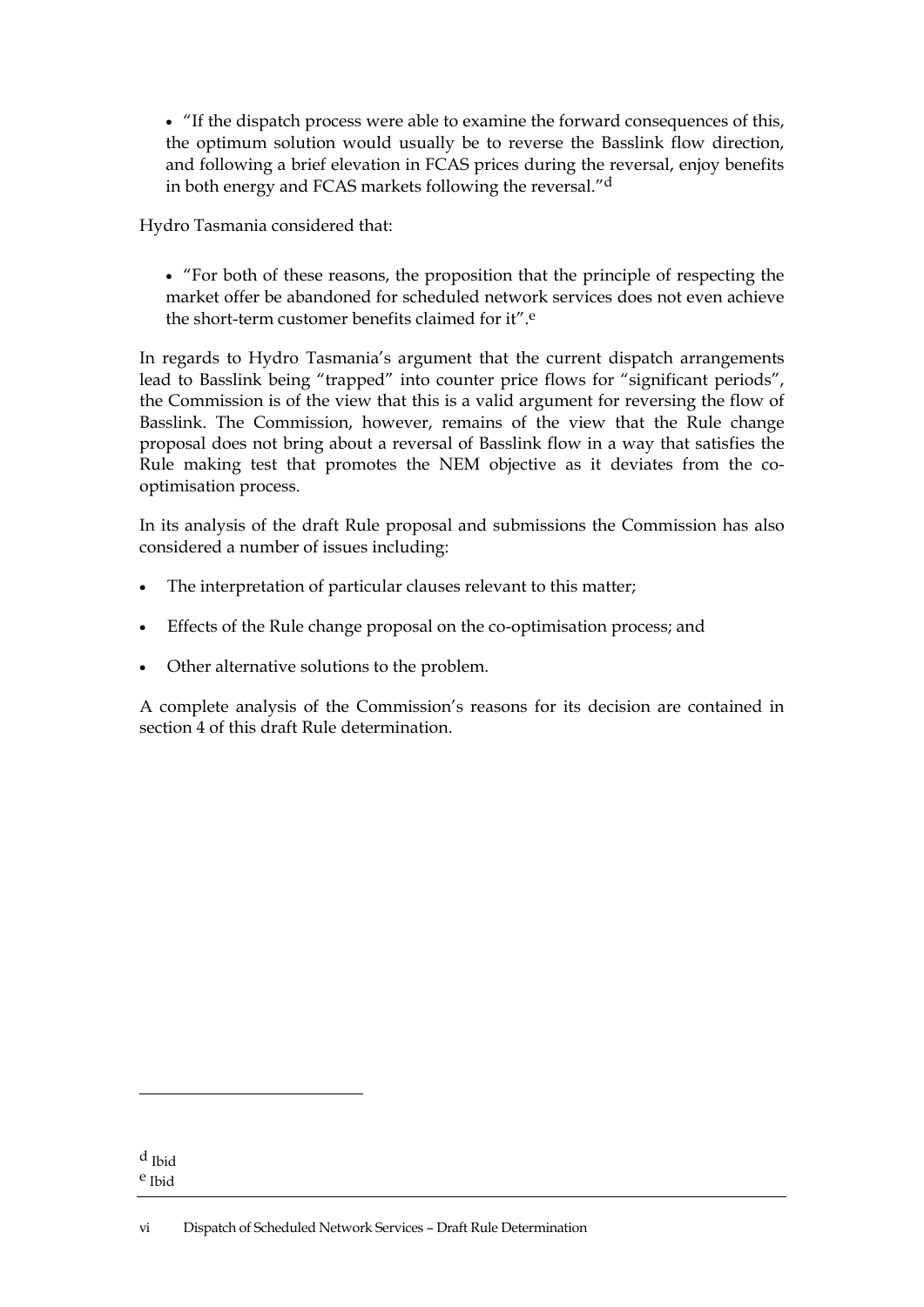The Commission invites submissions from interested parties on this draft Rule determination by **20 July 2007**. Submissions may be sent electronically to submissions@aemc.gov.au or by mail to:

Australian energy Market Commission PO Box H166 AUSTRALIA SQUARE NSW 1215 Fax: 02 8296 7899

All submissions should be prepared and lodged in accordance with the Commission's "Guidelines for making written submissions on Rule change proposals", which is available at the Commission's website at www.aemc.gov.au.

In accordance with section 101 of the NEL, any interested person or body may request that the Commission hold a pre-determination hearing in relation to the draft Rule Determination. Any request must be made in writing and must be received by the Commission by no later than **14 June 2007** 

John Tamblyn

Chairman

This page has been intentionally left blank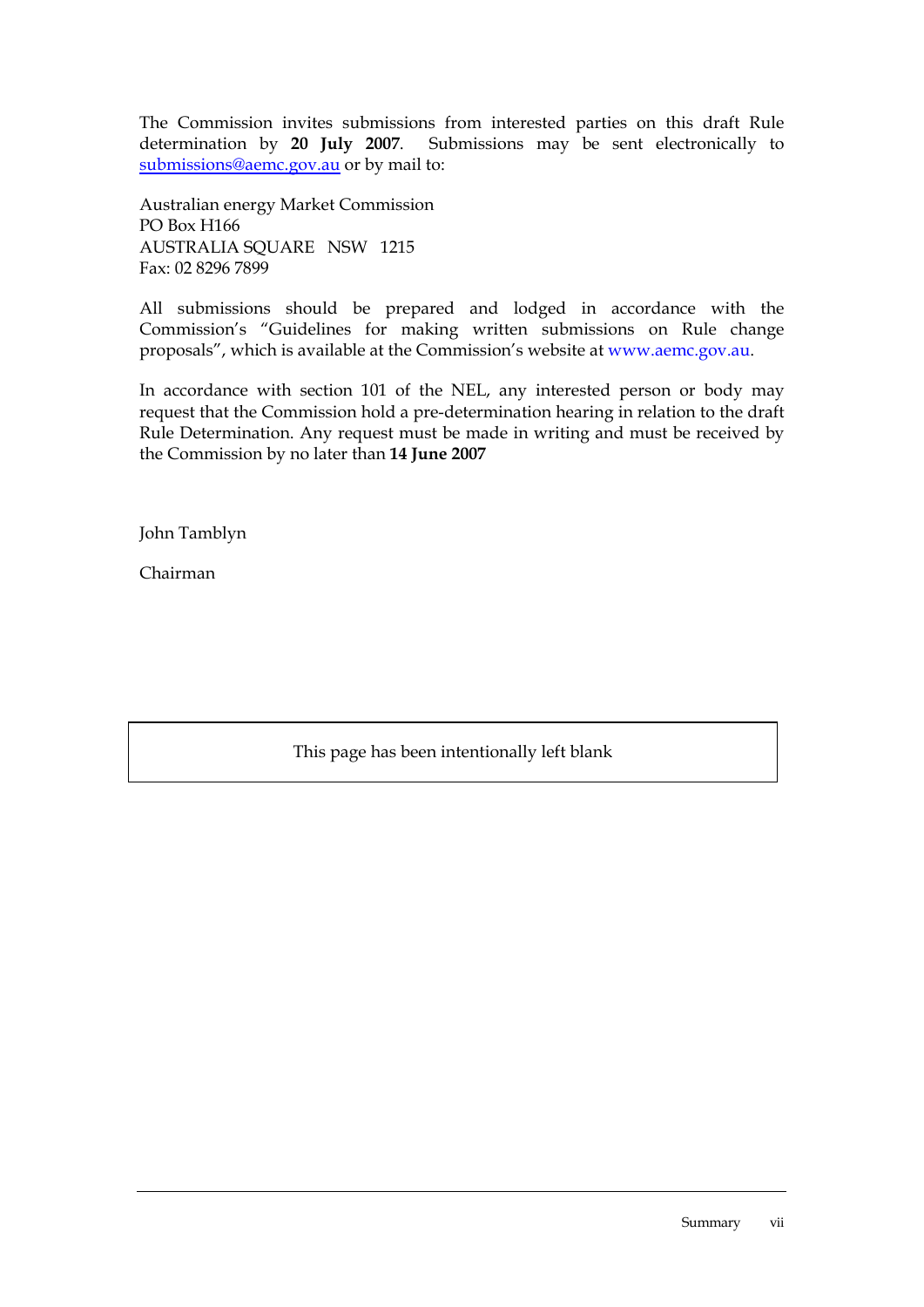# **1 Hydro Tasmania's Rule proposal**

On 10 January 2007 the Commission received a Rule change proposal from Hydro Tasmania relating to the dispatch of scheduled network services. On 1 February 2007 the Commission commenced consultation under section 95 of the National Electricity Law (NEL) on the proposal.

Hydro Tasmania's Rule change proposal sought to ensure that the dispatch of an MNSP was on the basis of the MNSP's offers. The consequence of the Rule change was that it would reduce the instances where the Basslink interconnector is dispatched for flow contrary to the energy price difference (counter price flow). Hydro Tasmania considered that these dispatch outcomes are contrary to clause 3.8.1(a) of the Rules as it does not meet the requirement that central dispatch must "maximise the value of *spot market* trading on the basis of *dispatch offers* and *dispatch bids*".1

Hydro Tasmania's Rule change proposal stated that NEMMCO does not agree with Hydro Tasmania's view that the Rules as currently drafted require Basslink to be dispatched in accordance with its market offer.2

During a counter price flow Basslink must effectively pay NEMMCO while providing an energy transport service to the market. These costs are then passed on to Hydro Tasmania under the "Basslink Services Agreement".3

As an MNSP, Basslink offers its capacity at the price at which it is willing to transfer energy into the NEMMCO dispatch process. A counter price flow could occur if Basslink were to offer in at a negative price. However, Hydro Tasmania asserted that counter price flows are occurring when Basslink is bid in at a non-negative price.

Hydro Tasmania stated that over the three and half month period from mid May to mid August 2006, Basslink was dispatched 39% of the time so that Basslink was liable to pay NEMMCO while providing an energy transport service to the market.<sup>4</sup>

Hydro Tasmania considered that the counter price flow situation has arisen from complex interactions between the energy transport service that Basslink offers to the market and the ability to transfer FCAS which is provided by Basslink without reward<sup>5</sup>

Hydro Tasmania proposed a new clause  $(3.8.6A(k))$  to be inserted into the Rules to clarify the requirements of clause  $3.8.1(a)$  of the Rules.<sup>6</sup> Hydro Tasmania's proposed new clause is as follows:

- $4$  Ibid, p4
- 5 Ibid
- $6$  Ibid, p9

<sup>1</sup> Rule Change Proposal, Hydro Tasmania, 10 January 2007, p1

 $2$  Ibid,  $p5$ 

 $3$  Ibid, p1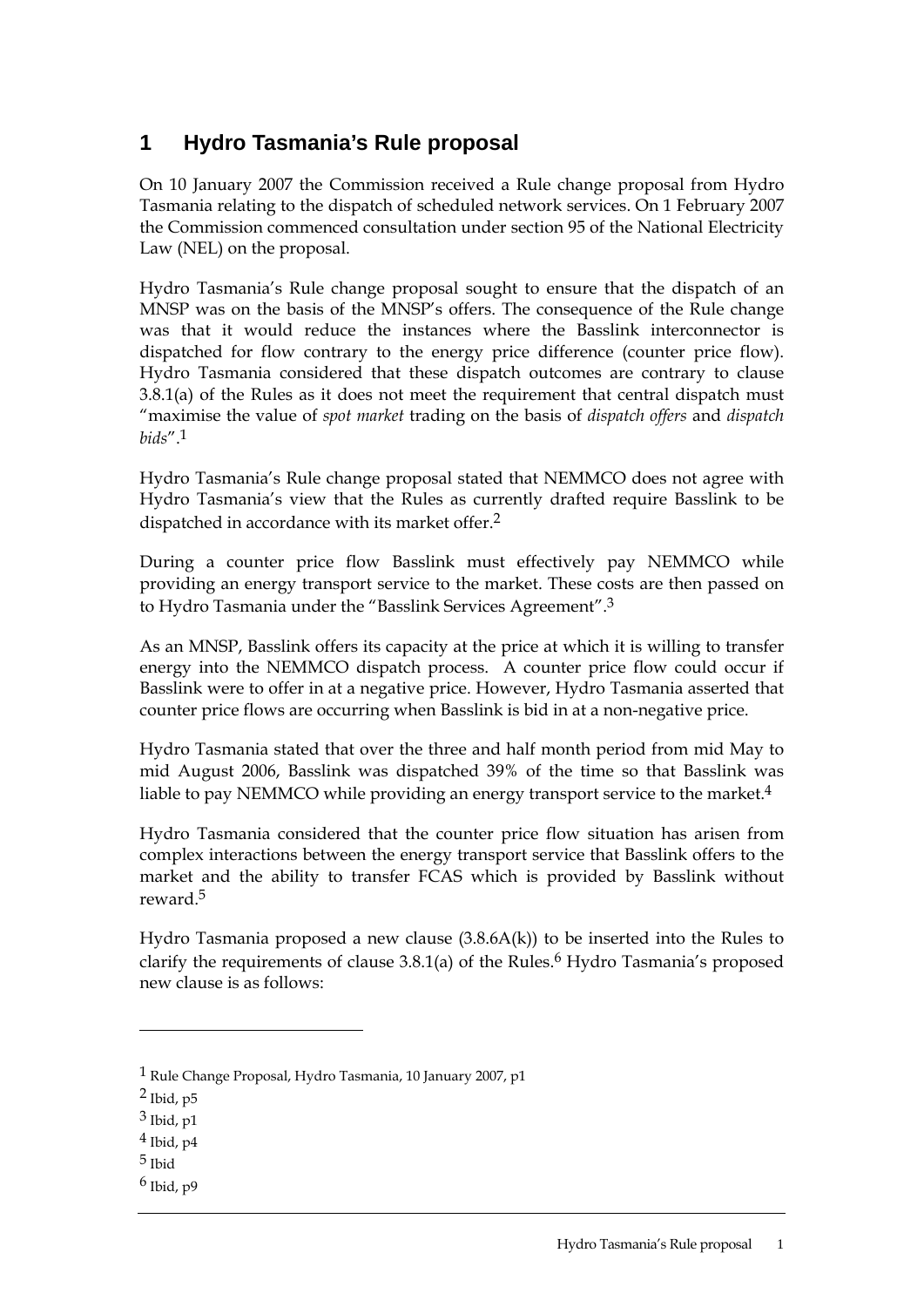"NEMMCO must dispatch each scheduled network service in accordance with its current network dispatch offer, interpreted under  $3.8.6A(f)$  and  $(g)$ , unless-

- (i) such dispatch cannot be achieved because of a limited rate of change applying to that scheduled network service, or
- (ii) dispatch contrary to the current network service offer is necessary to allow NEMMCO to dispatch in accordance with requirements for reliability of supply to customers or power system security."*7*

Hydro Tasmania sought to clarify the Rules to ensure that the dispatch of scheduled network services is made consistent with the dispatch of other market participants in that it will be on the basis of offers and bids.<sup>8</sup>

Hydro Tasmania noted:

"That market participants are subject to settlement at prices different from those applying to their dispatch, but this is currently a requirement of the Rules and is different from the case that we are seeking to correct by this clarification, where the inconsistency lies within the dispatch process<sup>9"</sup>

Hydro Tasmania stated that the Rule change would be specific to the dispatch process and would not impact on market settlement. The effect of the change on MNSPs such as Basslink would be that:

- "Like other market participants it would be dispatched on the basis of its offer price for a service compared with the value in dispatch of that service; and
- Again like other participants, scheduled network service providers would be exposed to the risk of settlement at regional reference node prices that differ from the value of the service inherent in dispatch."10

In proposing that MNSPs such as Basslink be dispatched in accordance with their market offer, Hydro Tasmania recognised that there should be two exceptions on grounds of both public policy and practicality.11

Hydro Tasmania outlined that the practical consideration was that flow through an MNSP may be subject to specific rate of change limits.12 Dispatch purely based on

- 8 Ibid, p1
- $9$  Ibid

- $10$  Ibid, p2
- 11 Ibid, p5
- $12$  Ibid,  $p9$

<sup>7</sup> Rule Change Proposal, Hydro Tasmania, 10 January , p9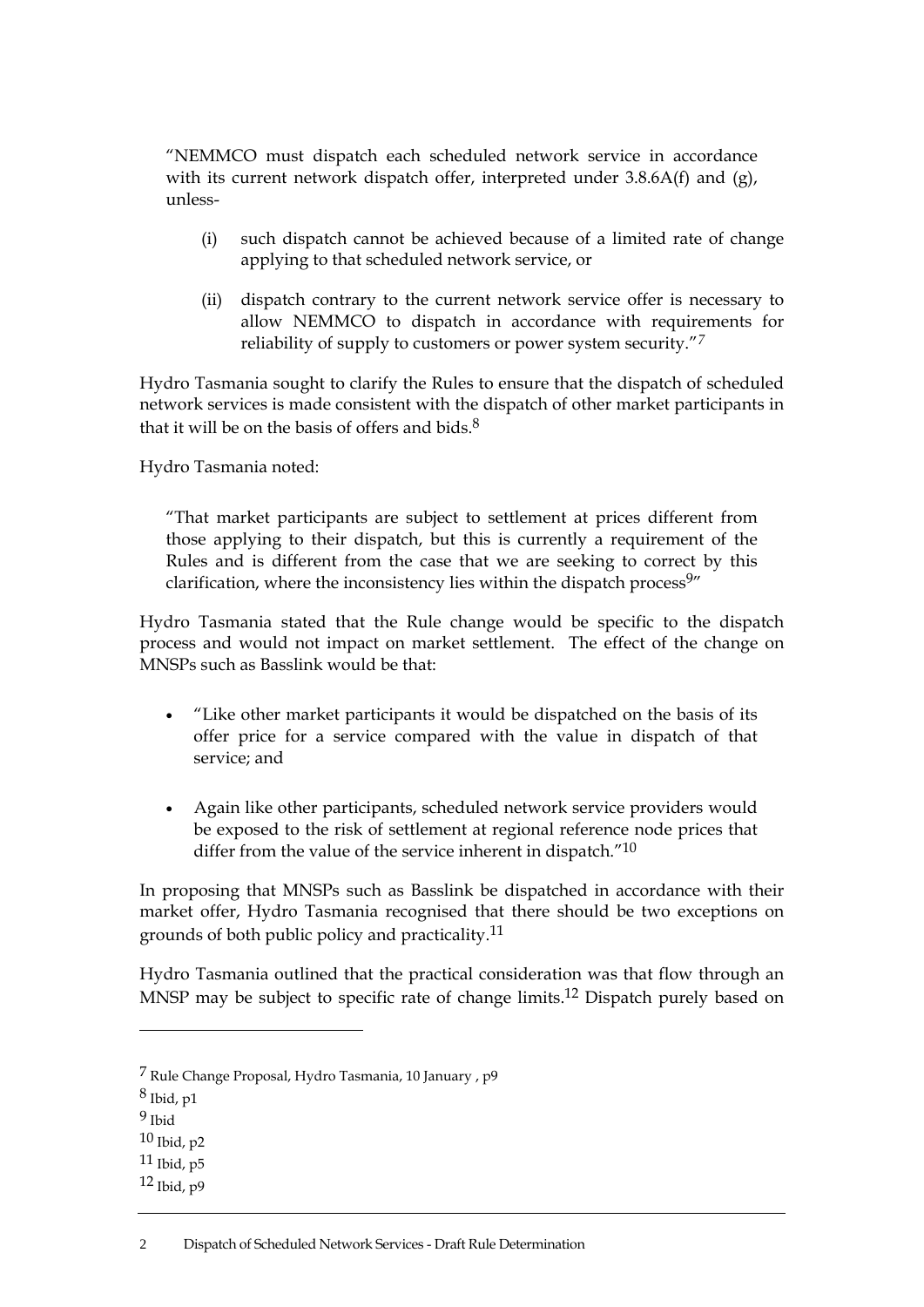the market offer could result in a rate of change beyond this limit and hence an exception should be allowed so that this limit be respected.13

The second exception was that NEMMCO should be entitled to dispatch an MNSP contrary to its offer if this dispatch were necessary to enable NEMMCO to satisfy its requirements for the reliability or security of supply to customers, but not otherwise.14

Hydro Tasmania considered that the proposed clause would direct NEMMCO to dispatch flow in accordance with network dispatch offers, subject to the above conditions thereby reducing the instances of counter price flows.15

### **1.1 Effect of the Rule change proposal**

The consequences to the current dispatch process are listed in the Rule change proposal. Hydro Tasmania considered that the current dispatch process results in adverse system security outcomes (an example being the events that occurred on 23 May 2006, where due to a counter price flow on Basslink, required FCAS was not dispatched over a period of approximately half an hour) which would be rectified by the Rule change proposal.16

Secondly, Hydro Tasmania considered that the current dispatch arrangements (which lead to higher than anticipated instances of counter price flows) resulted in Tasmanian generation being denied the opportunity to compete in the supply of electricity to Victoria.17 Again, Hydro Tasmania was of the view that the Rule change proposal would assist in resolving this issue.18

Thirdly, the Rule change proposal outlined that the risk resulting from MNSPs having their offer of service accepted but not having their offer price accepted (and therefore possibly being placed in the situation where its service may be used and it incurs a net charge) is a disincentive for the construction of MNSPs.<sup>19</sup> Hydro Tasmania argued that the Rules did not contemplate such a risk and that the removal of the disincentive would enhance the NEM objective.20

### **1.2 Request to expedite the Rule change**

The Rule change proposal contained a request that it be handled as a matter to be expedited under section 96 of the NEL on the basis that:

- 18 Ibid
- 19 Ibid, p8  $20$  Ibid

<sup>13</sup> Rule Change Proposal, Hydro Tasmania, 10 January 2007, p9

<sup>14</sup> Ibid, p5

 $15$  Ibid, p7, 8

 $16$  Ibid, p6

 $17$  Ibid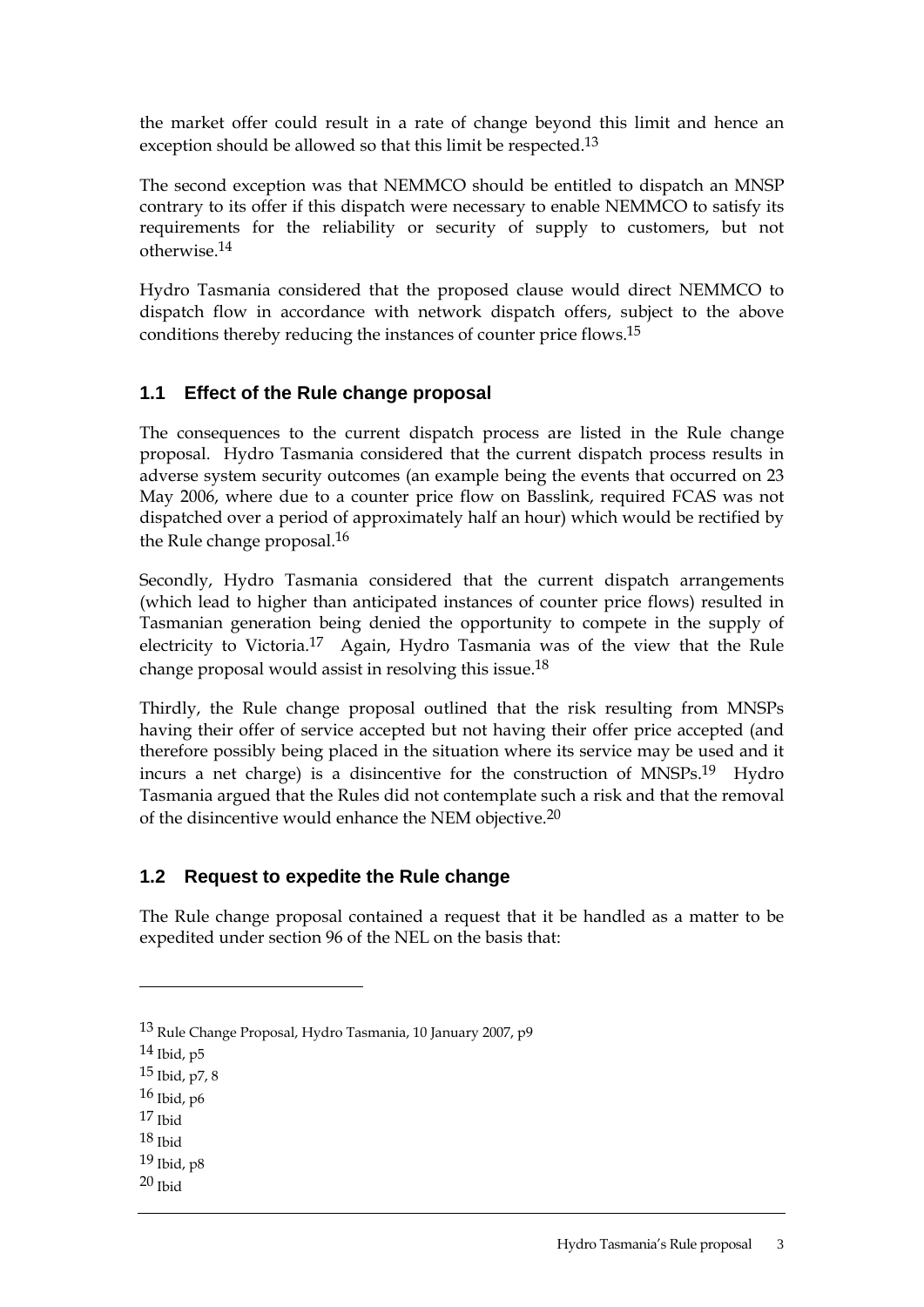- The proposal was non-controversial as it was a clarification of the Rules which only directly affected Basslink; and
- That the proposal was urgent due to the magnitude of the financial and other adverse impacts (including a disincentive to construct MNSPs, system reliability issues, and denial of Tasmanian generators to compete in the mainland energy market) described in the proposal.21

The Commission considered that this issue was not non-controversial as it affected other parties including the electricity system controller (NEMMCO), and possibly other market participants such as electricity generators and electricity retailers as the Rule change proposal could affect prices in FCAS markets.

The Commission also considered that this issue was not urgent for the purposes of section 96 as counter price flows did not represent an imminent threat to the wholesale exchange or the safety, security or reliability of the national electricity system.

# **1.3 Fundamental Problem the Rule Proposal Sought to Address**

The fundamental problem the Rule change proposal sought to address is the high incidence of counter price flows across Basslink. The Rule change proposal sought to reduce these instances by ensuring MNSPs are dispatched in accordance with their offers in the energy market.

To properly understand the key problem, an examination into the transfer of FCAS across Basslink and NEMMCO's co-optimisation process is required. It should be noted that Basslink has some technical properties that are unique within the NEM.

# **1.4 Extension of time to publish draft Rule determination**

On 15 May 2007 the Commission received a supplementary submission from Hydro Tasmania that commented on key issues pertaining to this matter including issues raised in other submissions.

The Commission issued a notice under section 107 of the NEL on 24 May 2007, extending the time for it to publish the draft Rule determination by two weeks because it considered that it was in the public interest to adequately consider the complex issues raised in the supplementary submission prior to publishing its draft Rule determination.

<sup>21</sup> Rule Change Proposal, Hydro Tasmania, 10 January 2007, p5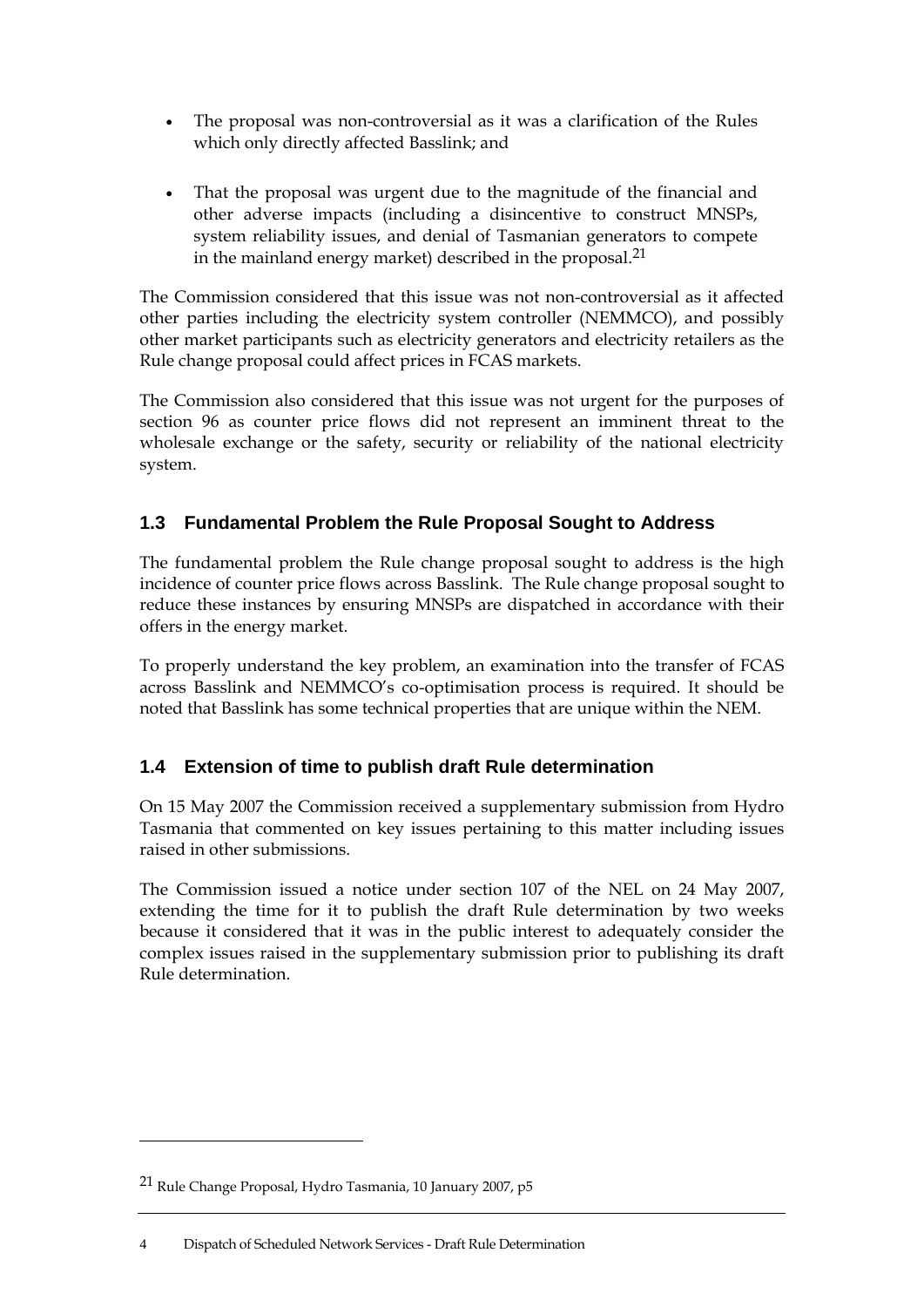# **2 Background**

The aim of the following sections of this draft Rule determination is to provide an explanation as to how counter price flows arise to give context to the analysis of the Rule change proposal.

# **2.1 Frequency Control Ancillary Service (FCAS)**

Generators in the NEM are designed to generate electricity at 50Hz. This means that the waveform of the electricity that is generated in the power system alternates positive to negative and back 50 times per second.22 Just as the generators in the NEM are all designed to make electricity at 50Hz, most motorised equipment, both large and small scale, is designed to operate using 50Hz, including electric clocks and timing devices that depend on the frequency being maintained within a tight tolerance<sup>23</sup>

All generators are electromagnetically coupled and are operated in a synchronous speed that generates electricity at 50Hz.<sup>24</sup> When supply of electricity matches demand, the frequency on the system is relatively constant.25 That is, there is no rate of change to the frequency, however, as soon as there is an imbalance between supply and demand the frequency starts to change.<sup>26</sup> If demand is higher than supply, frequency will fall. This is because demand takes energy away from the generators causing the machine shafts to spin at a slower rate. Conversely, if supply is higher than demand, then frequency increases.<sup>27</sup>

FCAS is designed to manage the effects of the unpredictable changes in frequency influenced by the balance of supply and demand. Most of the influences on the frequency of the power system are predictable, such as generator output targets and forecast demand.28 However, some of the influences are unpredictable, such as unplanned generator outages and forecast demand errors.29

The reference level that the system is designed to operate at is 50Hz, so that if the frequency falls, to say 49.5Hz, it is possible to stabilise the frequency at that level. However, NEMMCO is then required to return to a level that is within the relevant frequency standards, as published by the Reliability Panel, within 5 minutes of the

- 24 Ibid, p5-3
- $25$  Ibid
- $26$  Ibid
- 27 Ibid
- 28 Ibid, p6
- $29$  Ibid

<sup>22</sup> Network and FCAS Constraints in the NEM, NEMMCO, December 2006, p5-2

 $23$  Ibid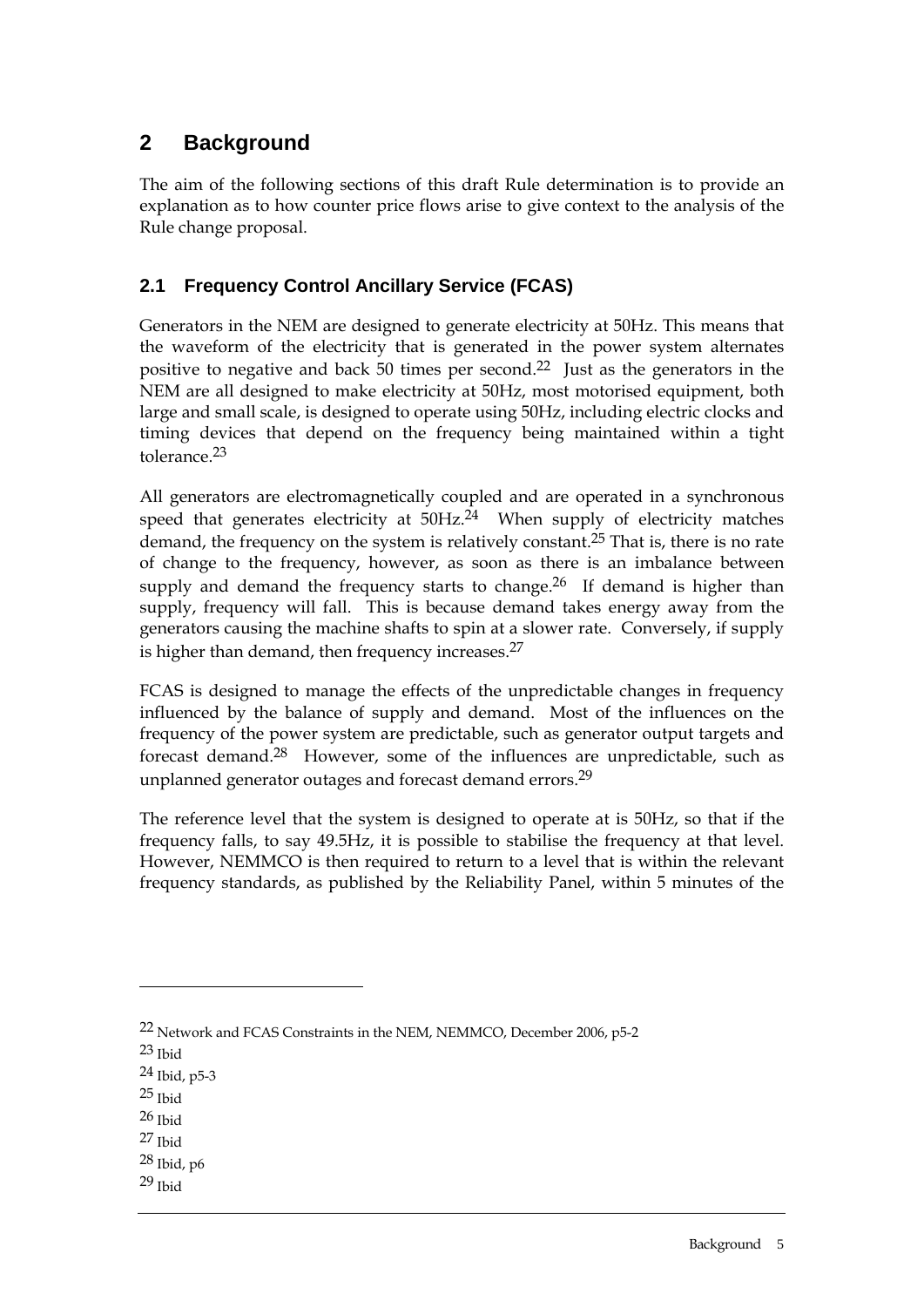event. It also repositions the system such that it is back in the centre of its frequency tolerance and therefore prepared in case a further contingency should occur.<sup>30</sup>

# **2.2 Co-optimisation of Energy and FCAS**

During periods of high or low demand, it may be necessary for the National Electricity Market Dispatch Engine (NEMDE) to move the energy target of a scheduled generator or load in order to minimise the total cost, of energy plus FCAS, to the market. This process is the co-optimisation of energy and FCAS in the NEM and is inherent in the dispatch algorithm. The function of the NEMDE is to source an optimal solution to maximise the value of spot trading to find the most economically favourable solution.

The diagram below illustrates the interaction between generator and load bids and offers in the energy and FCAS markets, and system requirements. The cooptimisation process takes all these factors into account to source an optimal solution to maximise the value of spot trading.



**Figure 2.1 Co-optimisation of Energy and FCAS** 

In meeting the total requirements for energy and FCAS at the lowest available cost, the dispatch algorithm co-optimises the eight FCAS markets and the single energy market.

<sup>30</sup> Network and FCAS Constraints in the NEM, NEMMCO, December 2006, p6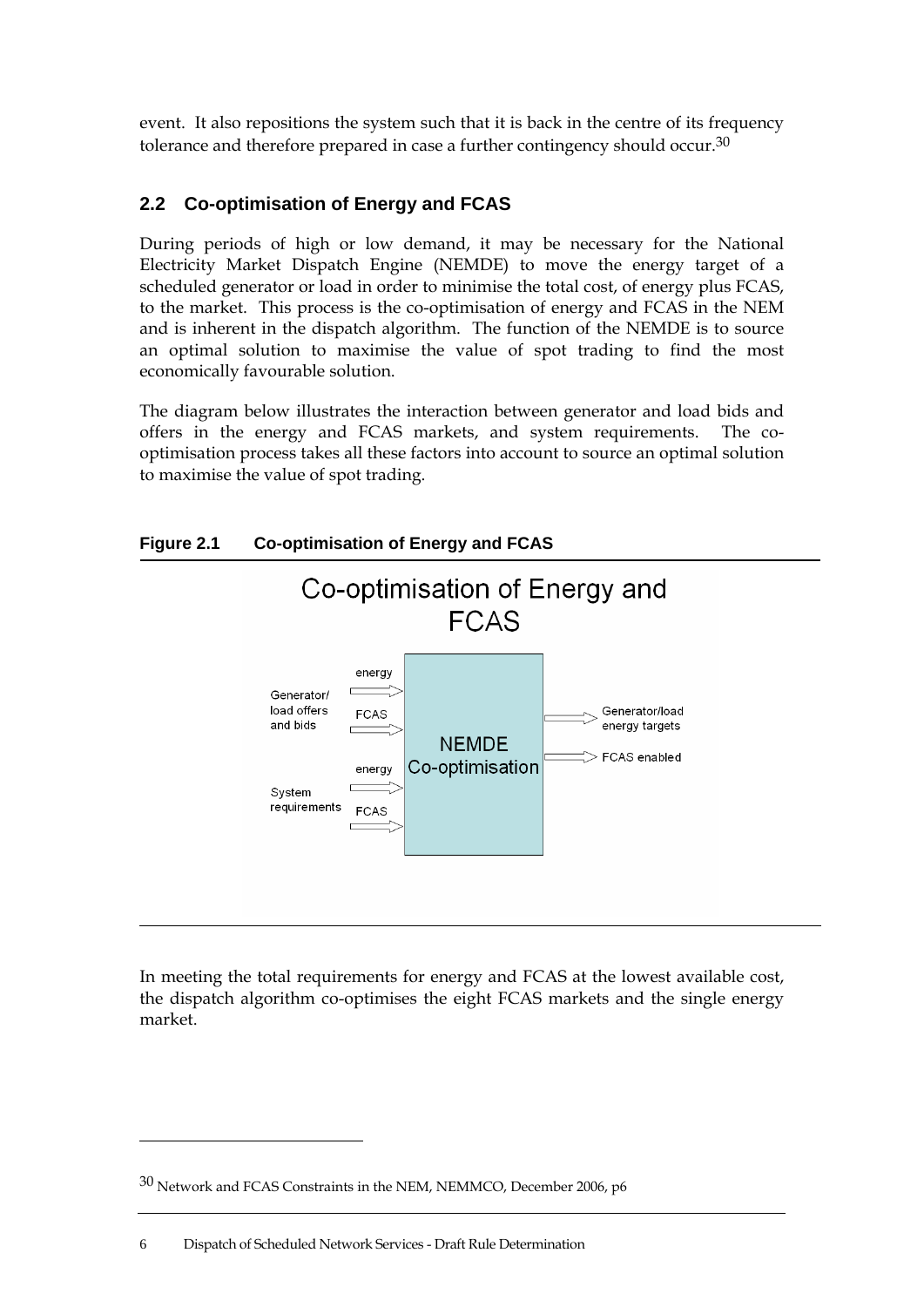## **2.3 Transfer of FCAS through Basslink**

Basslink is the only High Voltage Direct Current (HVDC) interconnector in the NEM that is able to transport FCAS. Alternating current transmission lines automatically transfer FCAS and are paid as a regulated service though not explicitly for the transfer of FCAS. Directlink and Murraylink are also HVDC but do not have a frequency controller and therefore are unable to transfer FCAS. Being the sole interconnector between the Tasmanian and Victorian region Basslink allows Tasmania to take part in the global NEM FCAS and energy markets. There are two advantages of having a global FCAS market as opposed to a series of local FCAS markets.

The first advantage is that the system operator is able to procure and dispatch FCAS from a greater variety of sources from a global market. This increases the competition for FCAS provision and thus reduces the price of FCAS and allows for greater availability.

The second advantage is that FCAS depends on the demand and supply balance. Reserves of FCAS are required to regulate minor frequency variations that occur from time to time, meet the contingency of the largest generator tripping or the loss of the single largest load. In a global FCAS market, FCAS may be procured from outside a particular local region. This means that the total amount of FCAS required in the market can be reduced as there are generators in each of the particular local markets that are able to provide FCAS into the global market as a backup. Effectively the market is consolidated and less FCAS in total is required.

### **2.4 Basslink Frequency Controller**

Basslink transfers FCAS through a frequency controller.31

The Basslink frequency controller adjusts the scheduled transfers of power across Basslink whenever the frequencies in the Tasmania or the Victoria region of the NEM depart from the nominal frequency level of 50Hz.32

The Basslink frequency controller thus allows the transfer of FCAS across Basslink, whilst at the same time accounting for the different frequency standards existing between the two interconnected regions.33

There is no payment mechanism or mechanism to make a dispatch offer for the transportation of FCAS across any interconnector in the NEM, including MNSPs. Hence Basslink, and by contract Hydro Tasmania, does not earn any revenue for transporting FCAS34.

<sup>31</sup> Hydro Tasmania Submission, 30 March 2007, p2 and Draft Review of Basslink Dispatch, NEMMCO, 22 December 2006.

<sup>32</sup> Ibid

<sup>33</sup> Ibid

<sup>34</sup> Hydro Tasmania Submission, 30 March 2007, p2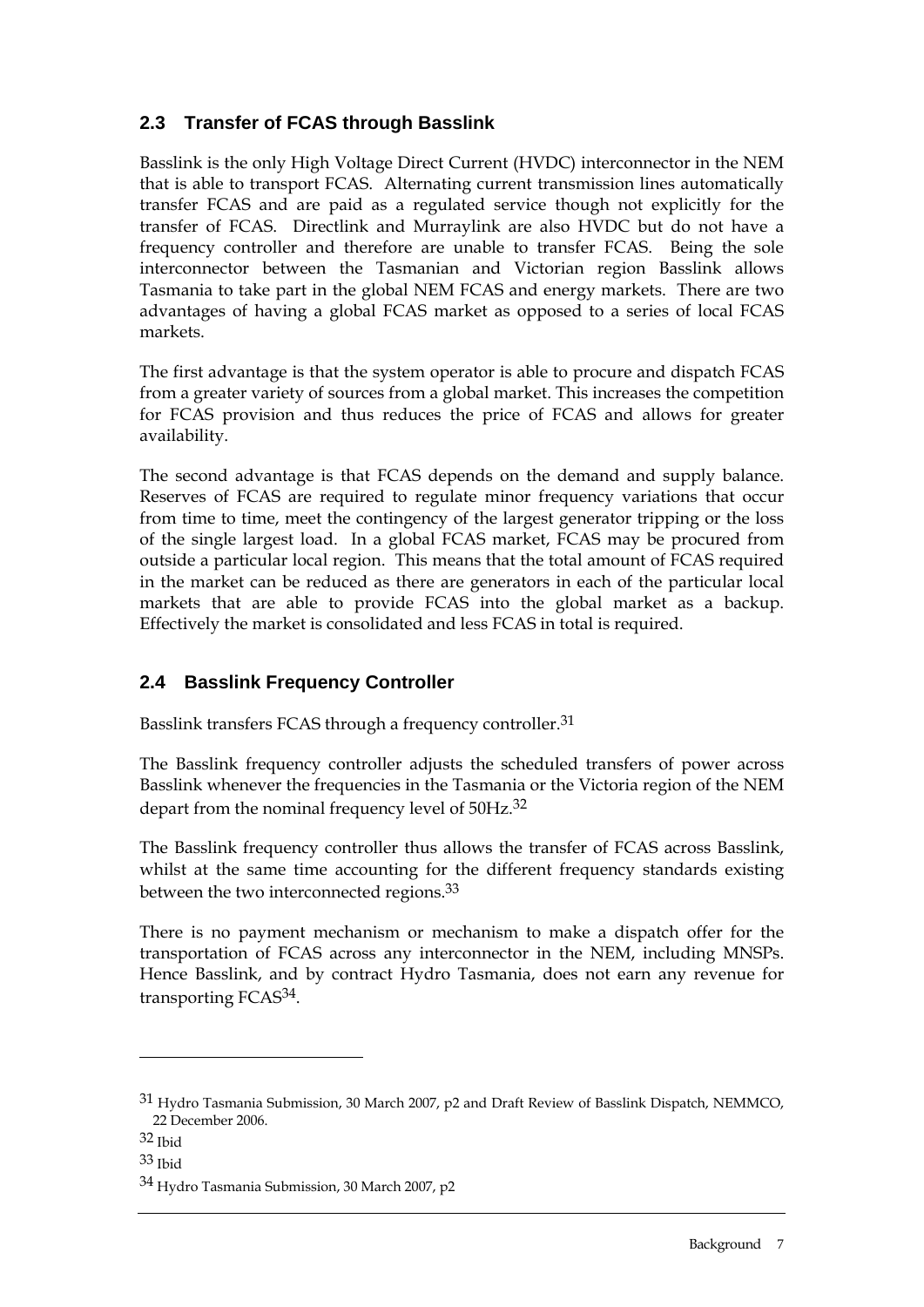### **2.5 Limitations of FCAS transfer across Basslink**

Basslink, like all transmission lines, has energy transfer capacity limitations. Basslink is not intended to transfer energy beyond 610MW to Victoria (Northward) and 480 MW to Tasmania (Southward). Unlike other transmission lines that are able to temporarily exceed their capacity limits, the Basslink capacity limits are absolute and cannot be exceeded because Basslink flows are explicitly controllable by NEMDE.

In addition to these limitations the technology used in conventional HVDC transmission lines such as Basslink means that this type of interconnector contains a "no go zone". $35$  This is unique in the NEM as the other HVDC lines were constructed using different technology.

The "no go zone" means that Basslink is unable to operate at power levels less than 50MW (nominally), in either direction.36 To make a transition from operation in one direction to the other (in other words to change the direction of the flow of energy), Basslink must be taken from the minimum sustainable level of 50MW directly to 0 MW, allowed to discharge for at least two minutes, and then moved to at least 50MW in the reverse direction.37

Basslink is unable to transfer either FCAS or energy through the "no go zone".38

The diagram below shows the Basslink "no go zone". A positive flow is the flow of energy in one direction while a negative flow is the flow of energy in the opposite direction. Zone's A and C are zones that energy and FCAS can be transported through. Zone B represents the no go zone. This is from -50MW to 0MW and from 0MW to +50MW. A change in the direction of flow of Basslink can only be undertaken if you transition through the "no go zone" where Basslink is unable to operate. The presence of the Basslink "no go zone" is an important factor when considering counter price flows.

<sup>35</sup> Proposed Second Solve of NEMDE to Manage Basslink Operating Capability, NEMMCO, p2

<sup>36</sup> Ibid, p2

<sup>37</sup> Ibid

<sup>38</sup> Ibid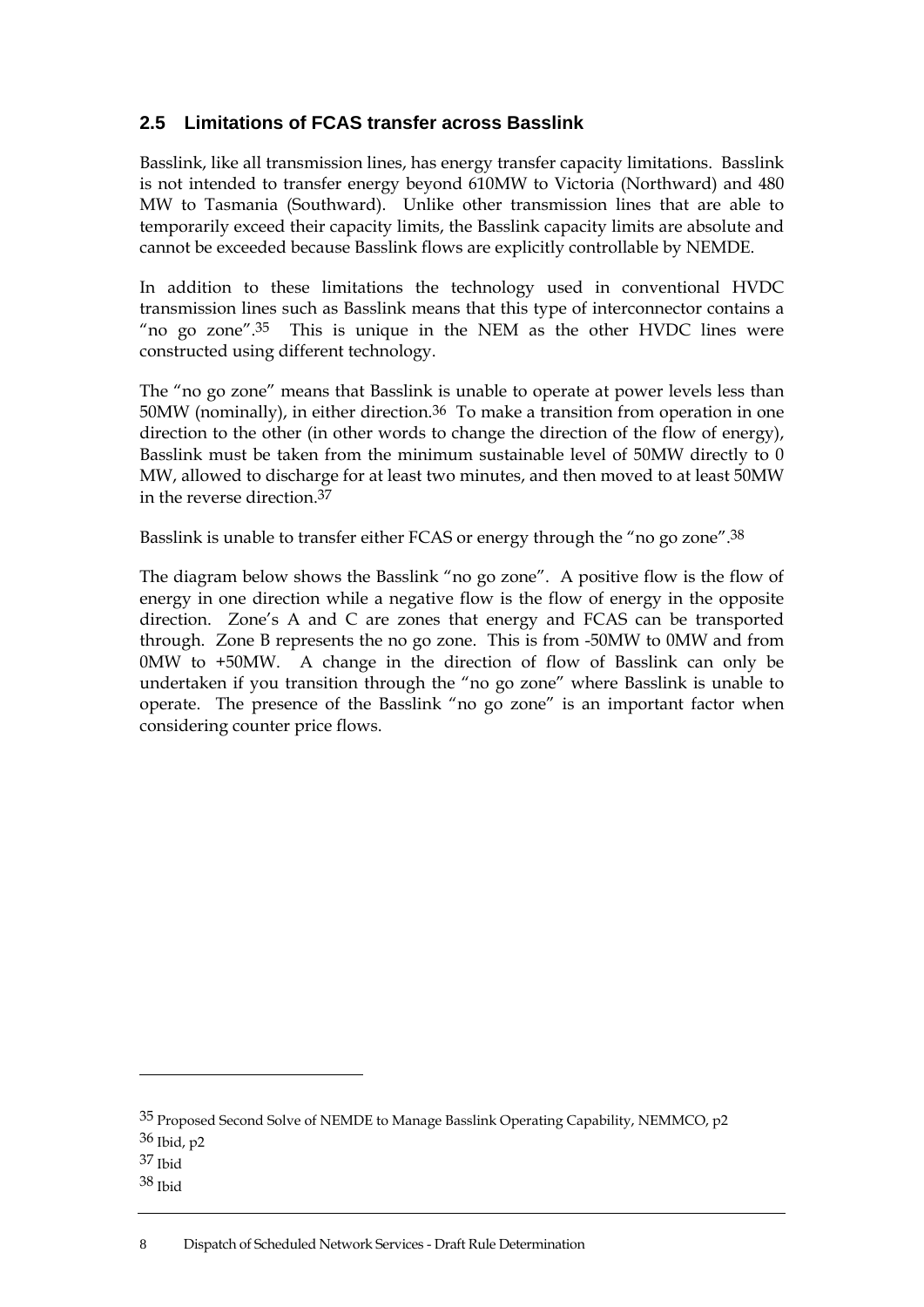# Basslink No Go Zone and FCAS **Transfer**

| Basslink Initial point            | <b>Basslink FCAS Transfer</b> | Feasible Region for Basslink Target                       |
|-----------------------------------|-------------------------------|-----------------------------------------------------------|
| Zone A $(BL < -50)$               | Scheduled                     | Zone A $(BL \le -50)$<br>Including the boundary           |
| Zone C $(BL > 50)$                | Scheduled                     | Zone C ( $BL \ge 50$ )<br>Including the boundary          |
| Zone B<br>$(50 \geq BL \geq -50)$ | Not Scheduled                 | Zones A, B or C<br>subject to ramp-rate limit constraints |



Data source: NEMMCO, "Proposed Second Solve of NEMDE to Manage Basslink Operating Capability", p.2.

#### **2.6 How the limitations affect counter price flows across Basslink**

As Basslink power transfer approaches its northward flow limit of 610MW or the southward 50 MW no-go zone, the amount of FCAS lower services in Tasmania or FCAS raise services on the mainland which can be transferred reduces.

Conversely, as the Basslink power transfer approaches its southward flow limit of 480MW or the northward 50 MW no-go zone, the amount of FCAS raise services in Tasmania or lower services on the mainland which can be transferred reduces.

The diagram below illustrates the amount of FCAS raise and lower services that Basslink can transfer as it approaches the "no go zone" and the upper and lower limits. Again a negative number denotes a flow in a southward direction while a positive number denotes the flow of energy in a northward direction. For a mainland raise/Tasmanian lower service the amount of FCAS that can be enabled is reduced (i.e. ramps down taking into account the physical ability of the generator to slow down) from -50MW to 0MW (as it approaches the "no go zone"). Once the "no go zone" is transitioned and flow occurs in the opposite direction, the amount of FCAS that can be enabled ramps back to the maximum amount.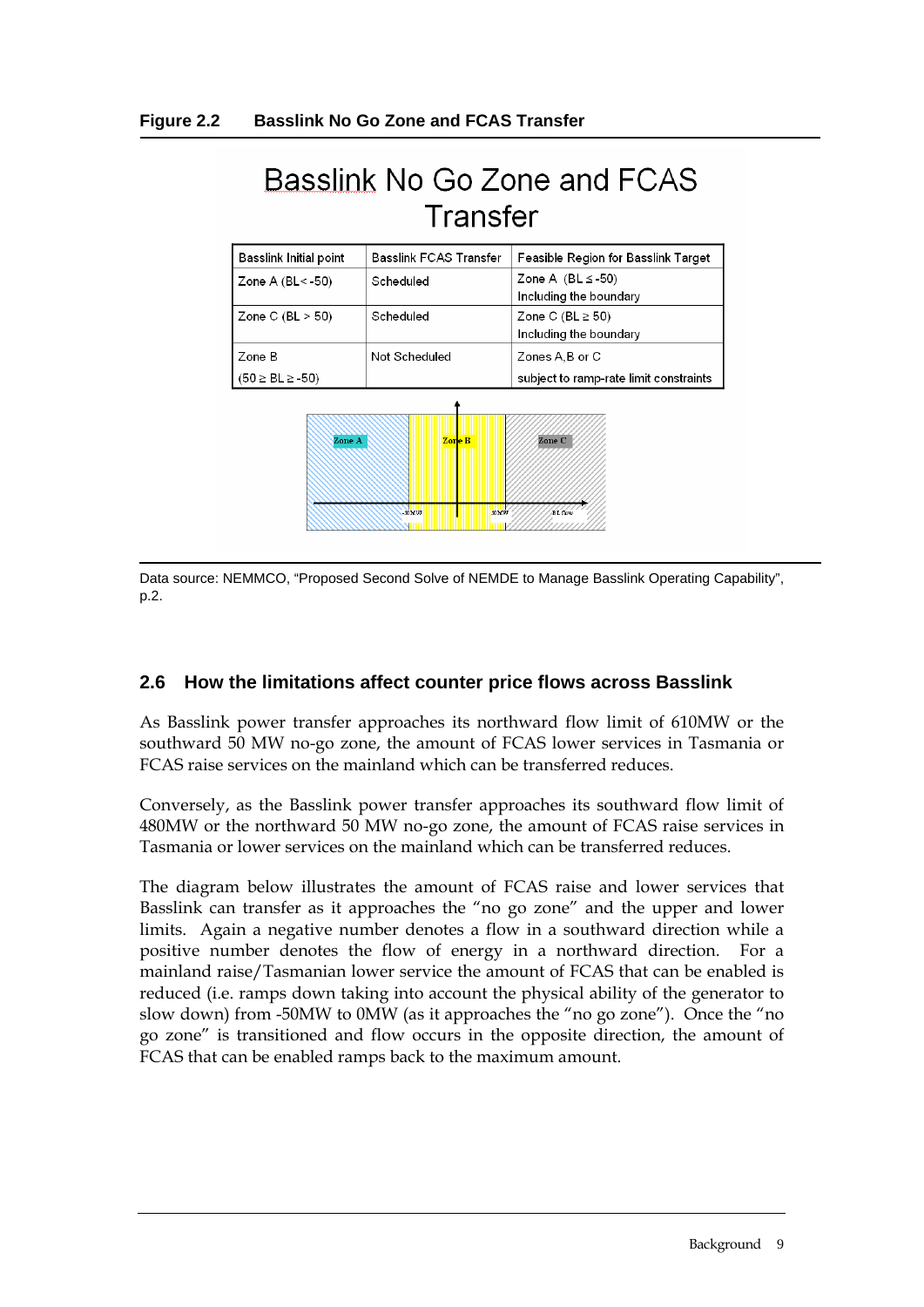

Furthermore no transfer of FCAS services is possible between Tasmania and the remainder of the NEM when Basslink is scheduled to reverse its power flow.

In normal dispatch NEMDE will co-optimise the dispatch of energy and FCAS. As a result, Basslink's energy transfer may be constrained to enable the provision of FCAS for regional or global requirements to meet the least cost market solution.39

When the flow of Basslink is trying to reverse it approaches the "no go zone" where Basslink cannot operate. As it approaches the "no go zone" the transfer of FCAS gets constrained, and the FCAS price increases. This causes a downward cost pressure from the FCAS market on the flow across Basslink to move away from the "no go zone". The price difference in the energy market however causes a cost pressure on the flow across Basslink to move through the "no go zone" (in the opposite direction to the pressure caused by the FCAS market). These counteracting cost pressures lead to equilibrium where Basslink's flow is counter price.

The FCAS transfer constraint equations relating to Basslink can operate to restrict Basslink's dispatch to a level greater than 50MW.40 Thus if the pricing conditions are reversed, making the dispatch counter price, then Basslink can become trapped into this condition if the economic advantage from the FCAS markets (as measured by the NEMDE objective function) exceeds the cost incurred by the counter price energy flow.41 This propensity for entrapment on one side or other of the "no go zone" was

<sup>39</sup> Draft Review of Basslink Dispatch, NEMMCO, 22 December 2006, p3 40 Ibid

<sup>41</sup> Ibid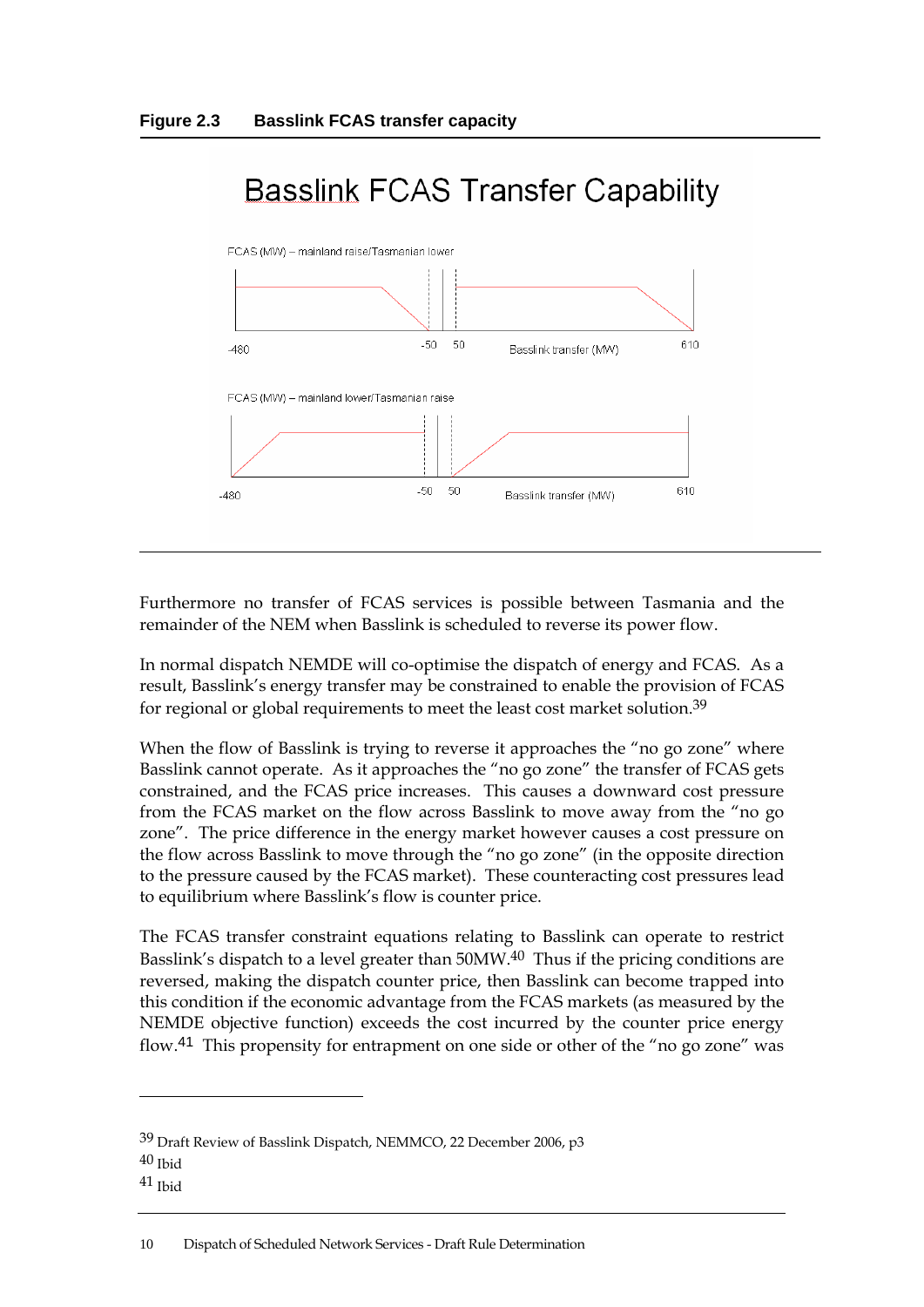not foreseen as a major issue in the planning for Basslink entry to the NEM.42 This process has led to the high instance of counter price flows across Basslink.43

### **2.7 Ability for MNSPs to recover value of FCAS transfer**

The development of the MNSP rules and the rules governing FCAS transfer have not provided for MNSPs to recover the value of FCAS transfer.

In terms of the MNSP rules, The National Electricity Code Administrator's (NECA) electricity code change application lodged with the Australian Competition and Consumer Commission (ACCC) in 26 July 1999 and the ACCC's determination of the MNSPs' code change on 21 September 2001, both mentioned that MNSPs may have a revenue stream for providing ancillary services. It was not specified which type of ancillary service was contemplated, however, and FCAS was not specifically mentioned. On 6 December 2001 the MNSP rules were gazetted. These rules, however, contained no provision for MNSPs to receive revenue or make offers for transferring FCAS.

In terms of the provisions regarding the creation and operation of the FCAS markets, NECA's code changes were lodged with the ACCC on the 23 August 2000. The ACCC determination was made on 11 July 2001 and the Rules were gazetted on 9 August 2001. Neither the code change application nor the ACCC determination discussed the prospect of MNSPs recovering the value of FCAS transfer.

# **2.8 FCAS Review**

 $\overline{a}$ 

NEMMCO is required under the Rules to undertake a review of the operation and effectiveness of the spot market for ancillary services, and recommend any improvements. The Rules require NEMMCO, in conducting the review, to consider:

- Simplification of the FCAS markets;
- Better determination of FCAS requirements; and
- The introduction of an FCAS usage market.
- NEMMCO released an Issues Paper on 14 December 2006, setting the scope of the review and calling for submissions from interested market participants.

Submissions were required by 23 February 2007 and a draft report was published on 3 May 2007. NEMMCO's final report and recommendations are due in July 2007, with Rule changes arising out of its recommendations (if any) to be submitted to the Commission by the end of October. The draft report has not explicitly commented on this issue.

<sup>42</sup> Draft Review of Basslink Dispatch, NEMMCO, 22 December 2006, p3 43 Ibid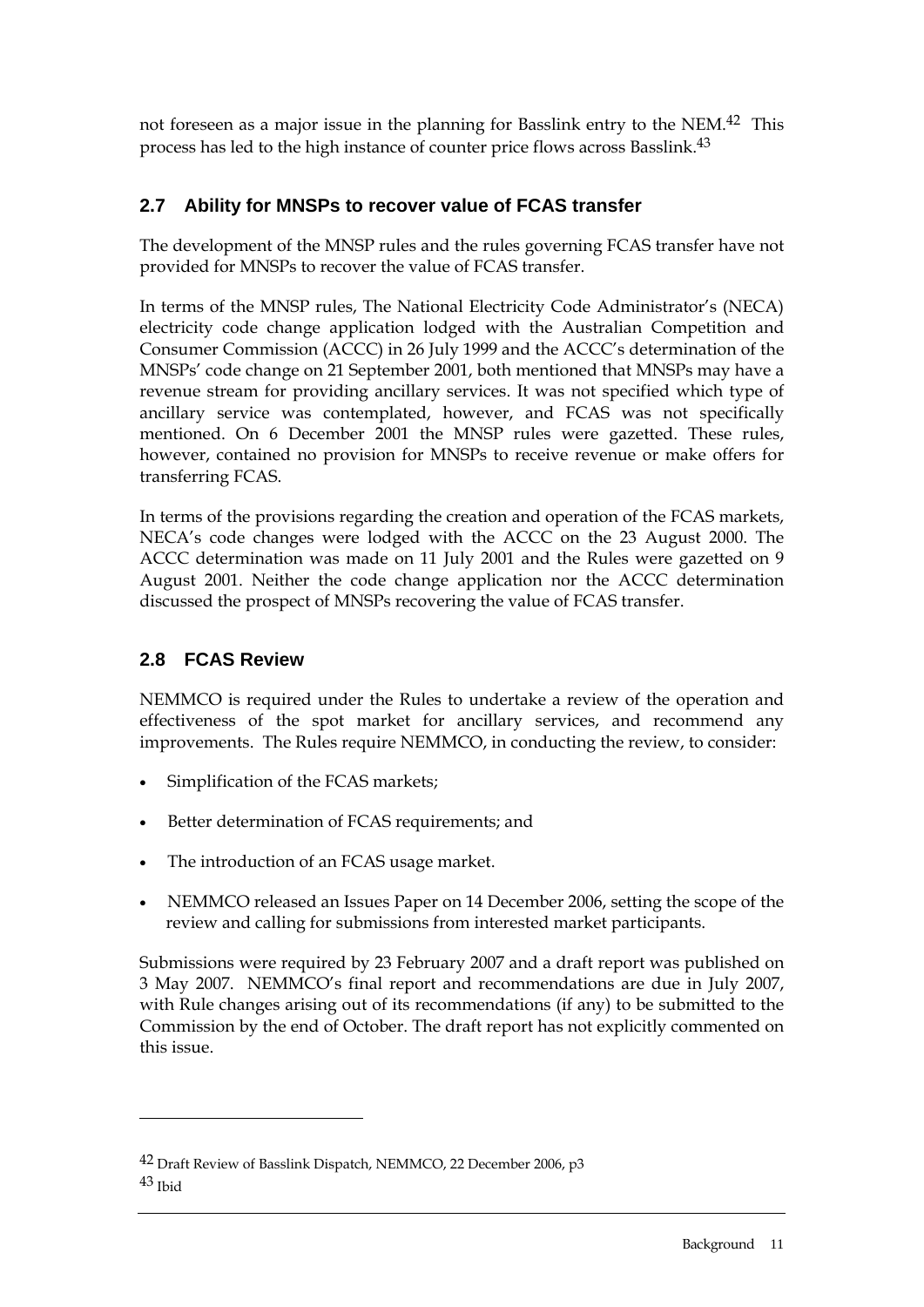This page has been intentionally left blank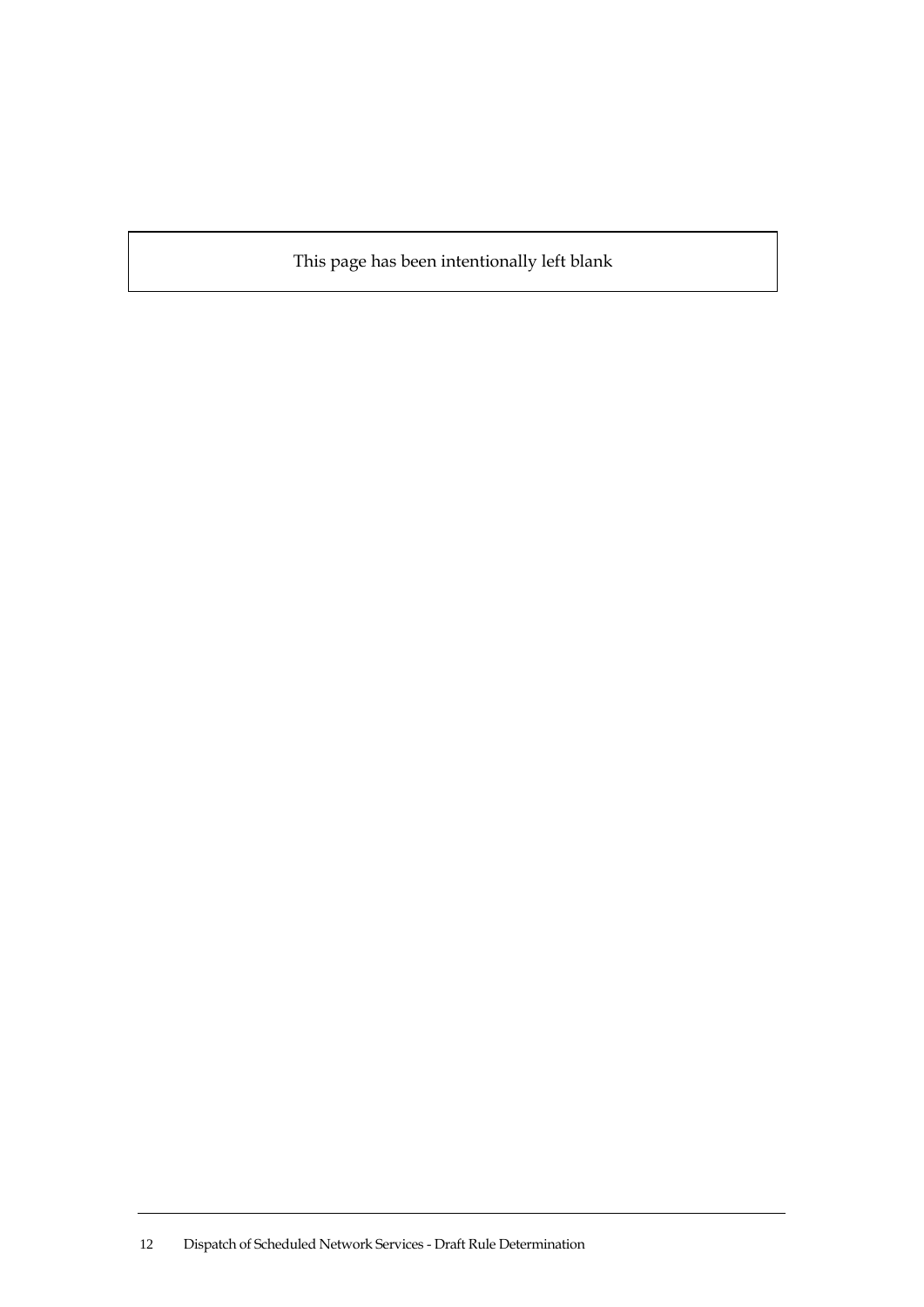# **3 Draft Rule Determination**

The Commission has determined in accordance with section 99 of the National Electricity Law ("NEL") not to make the Draft Rule.

This determination sets out the Commission's reasons for not making the Draft Rule. The Commission has taken into account:

- 1. The Commission's powers under the NEL to make the Rule;
- 2. The proponent's Rule change proposal and proposed Rule;
- 3. Submissions received;
- 4. Relevant Ministerial Council of Energy ("MCE") statements of policy principles; and
- *5.* The Commission's analysis as to the way(s) in which the Draft Rule will or is likely to contribute to the achievement of the national electricity market objective so that it satisfies the statutory Rule making test.

# **3.1 The Commission's power to make the Rule**

The subject matters about which the AEMC may make Rules are set out in a general way in section 34 of the NEL and more specifically, in Schedule 1 to the NEL.

The proposed Rule is within the matters set out in section 34, as it relates to:

- The operation of the NEM (as it involves the rules for dispatching energy);
- The operation of the national electricity system for the purposes of the safety, security, and reliability of that system (as this matter involves the dispatch of FCAS which impacts on system security and reliability); and
- The activities of persons (in this Rule proposal most notably NEMMCO who is charged with the responsibility for system dispatch in the NEM), participating in the national electricity market or involved in the operation of the national electricity system.

As the Rule change proposal is in regards to NEMMCO's energy dispatch arrangements, the Commission is satisfied that the proposed Rule is a matter about which the Commission may make a Rule.

The Rule is also within matters set out in Schedule 1 to the NEL as it relates to:

- The setting of prices for electricity and services purchased through the wholesale exchange operated and administered by NEMMCO, including maximum and minimum prices (paragraph 7 of Schedule 1 to the NEL); and
- The operation of generating systems, transmission systems, distribution systems or other facilities (paragraph 11 of Schedule 1 to the NEL).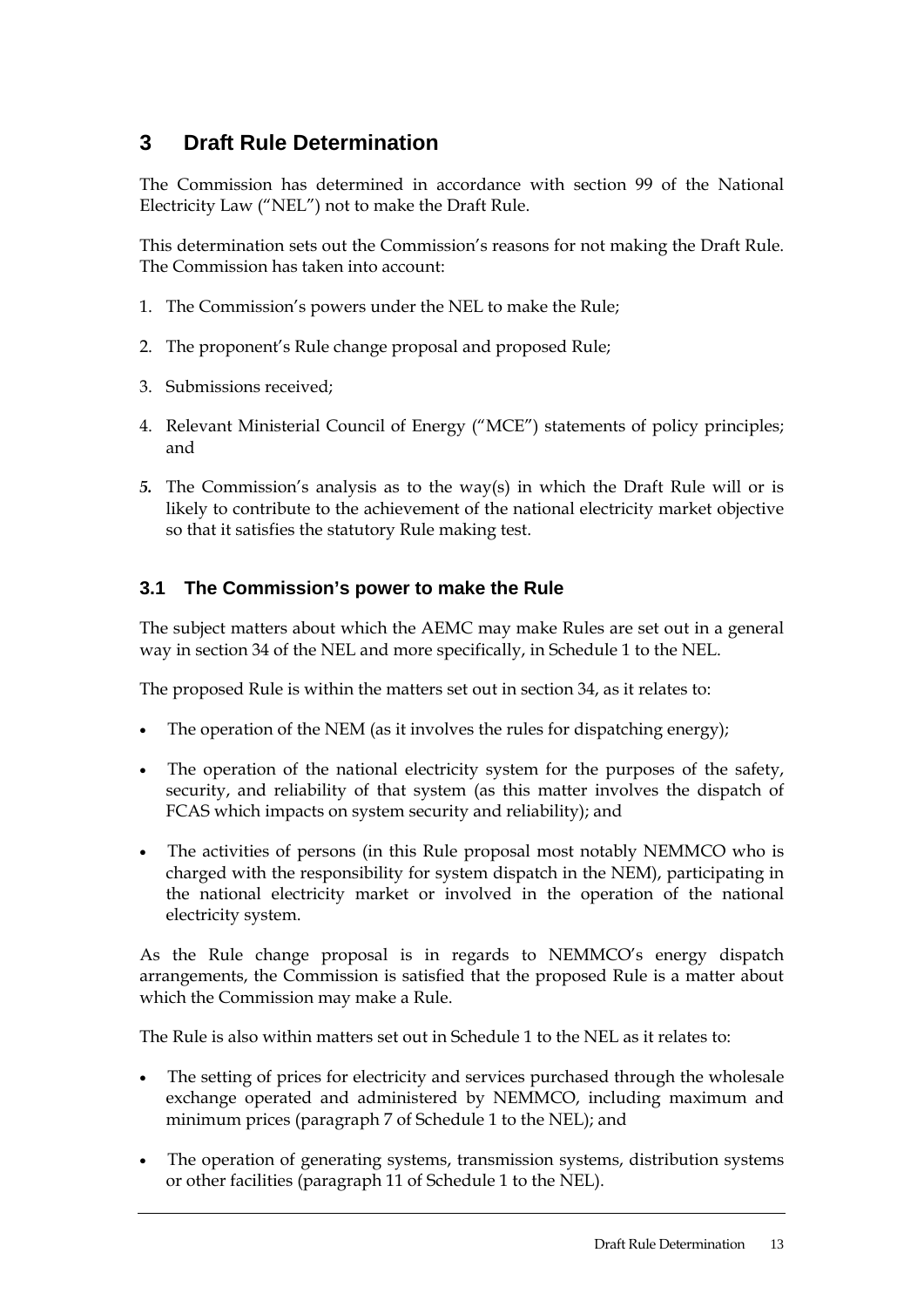### **3.2 Relevant MCE statements of policy principles**

The NEL requires the Commission to have regard to any MCE statements of policy principles in applying the Rule making test. The Commission notes that currently there are no MCE statements of policy principles that currently relate to the dispatch process, MNSPs or ancillary services including FCAS contained in the Rules.

### **3.3 Assessment of the draft Rule: the Rule making test and the national electricity market objective.**

The NEM objective is the basis of assessment under the Rule making test and is set out under section 7 of the NEL:

"The national electricity market objective is to promote efficient investment in, and efficient use of, electricity services for the long term interests of consumers of electricity with respect to price, quality, reliability and security of supply of electricity and the reliability, safety and security of the national electricity system."44

The Rule making test states:

(1) the Commission may only make a Rule if it satisfied that the Rule will or is likely to contribute to the achievement of the NEM objective;

(2) for the purposes of subsection (1), the Commission may give such weight to any aspect of the national electricity market objective as it considers appropriate in all circumstances having regard to any relevant MCE statement of policy principles.45

Hydro Tasmania's Rule proposal sought to ensure that MNSPs are dispatched in accordance with their offers in the energy market. This would have the effect of reducing the instances of potential counter price flows across MNSPs.

The Rule change proposal outlined that NEMMCO and Hydro Tasmania were in disagreement over the interpretation of clause 3.8.1(a) of the Rules and that the clause 3.8.1(a) was unclear. The Commission is of the view that while it is not its role to comment on disputes on the interpretation of the Rules between parties, it is the Commission's role to form a view in relation to the proposition made in the Rule change proposal that the proposed Rule sought to clarify clause 3.8.1(a). The Commission's view is that the Rule change proposal sought change the dispatch process from the current approach undertaken by NEMMCO to the approach Hydro Tasmania has outlined in the Rule change proposal, rather than to clarify the dispatch process. The Commission is aware that should the Commission decide not to make a Rule on this matter that the current dispatch process will continue.

<sup>44</sup> National Electricity Law, Section 7

<sup>45</sup> National Electricity Law, Section 88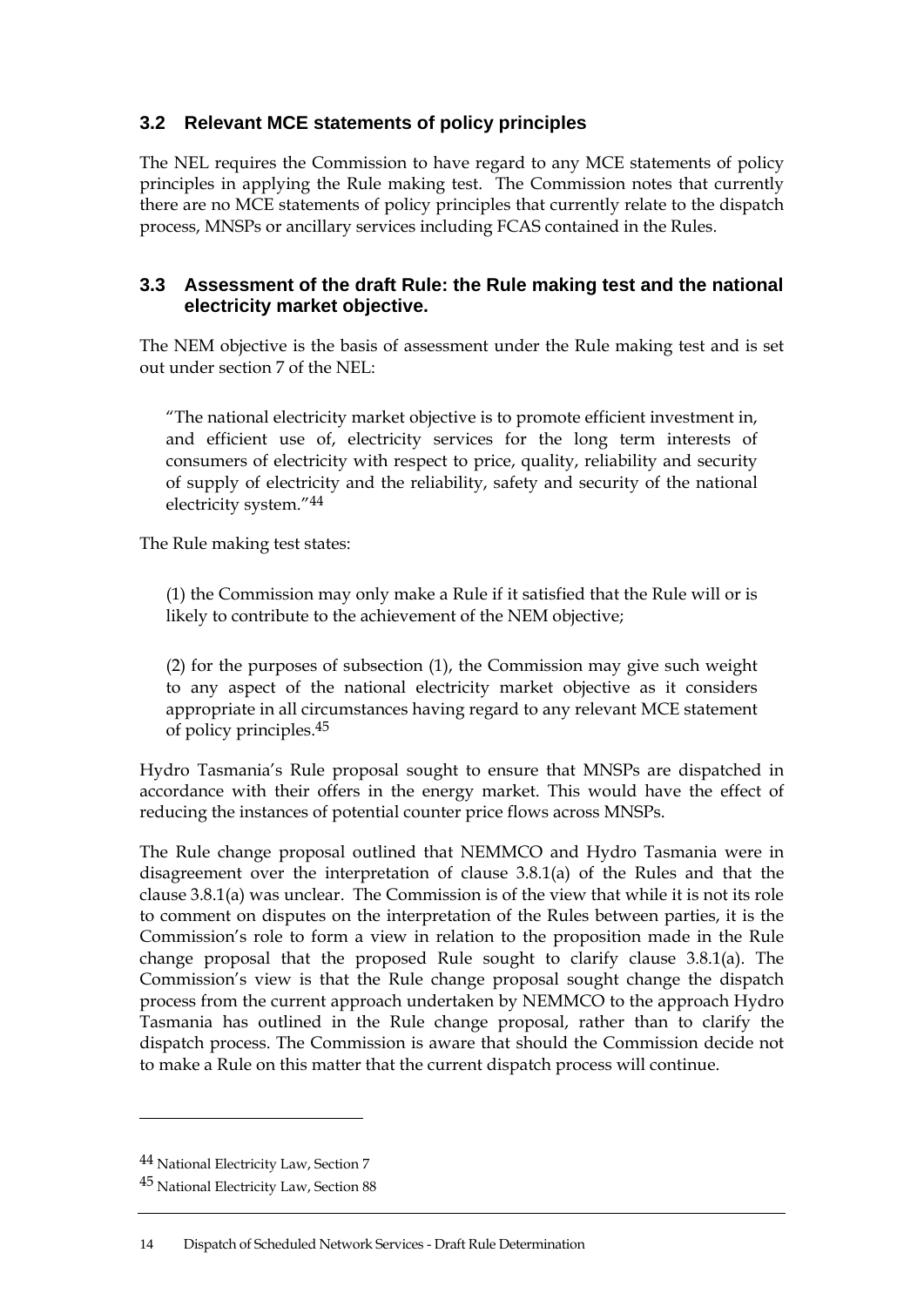In ensuring that MNSPs are dispatched in accordance with their offers in the energy market, the Rule change proposal proposed a deviation away from the cooptimisation process.

The co-optimisation process seeks to provide the optimal value of trade for the market as a whole of FCAS and energy through the dispatch of market participants. The Commission considers that this process is consistent with the NEM objective of providing efficient use of electricity for the long term interests of consumers of electricity.

The Commission realises, however, that at certain times, the current central dispatch process, in accordance with the co-optimisation process which seeks the most optimal value of trade, will provide an outcome which may disadvantage certain individual market participants despite being advantageous to the market as a whole. During periods of high or low demand it may be necessary for NEMDE to move the energy targets of scheduled market participants in order to minimise the cost of energy and FCAS in the NEM.

The Commission remains of the view that in these situations the co-optimisation process remains consistent with the NEM objective in seeking the most optimal value of trade for the market as a whole and therefore provides for the efficient use of electricity for the long term interest of consumers of electricity.

In its supplementary submission Hydro Tasmania submitted that in the case of counter price flows across Basslink that:

"The settlement volume, summated over all FCAS provisions is much smaller than the settlement volume for energy. Hence a trade off based purely on price where the energy benefits are sacrificed for FCAS gains, will generally raise the total cost to customers."*46*

The Commission is of the view that total costs to customers may or may not be raised in the short term by the co-optimisation of energy and FCAS across Basslink, however the total production costs of supplying energy and FCAS over the entire market is minimised in a dispatch period. This is expected to lead to long term benefits to electricity consumers through competition and efficient price signals. The Commission therefore is of the view that co-optimisation, as it occurs under the status quo is consistent with the promotion of the NEM objective. The Commission considers that adopting Hydro Tasmania's proposal would detract from this promotion of the NEM objective.

Hydro Tasmania also stated in their supplementary submission that:

"The second issue is the effect over time. The effect of the current practice is commonly to "trap" the dispatch outcome in the wrong flow direction relative to energy prices. This may continue for significant periods.

<sup>46</sup> Hydro Tasmania Supplementary Submission ,15 May 2007, p4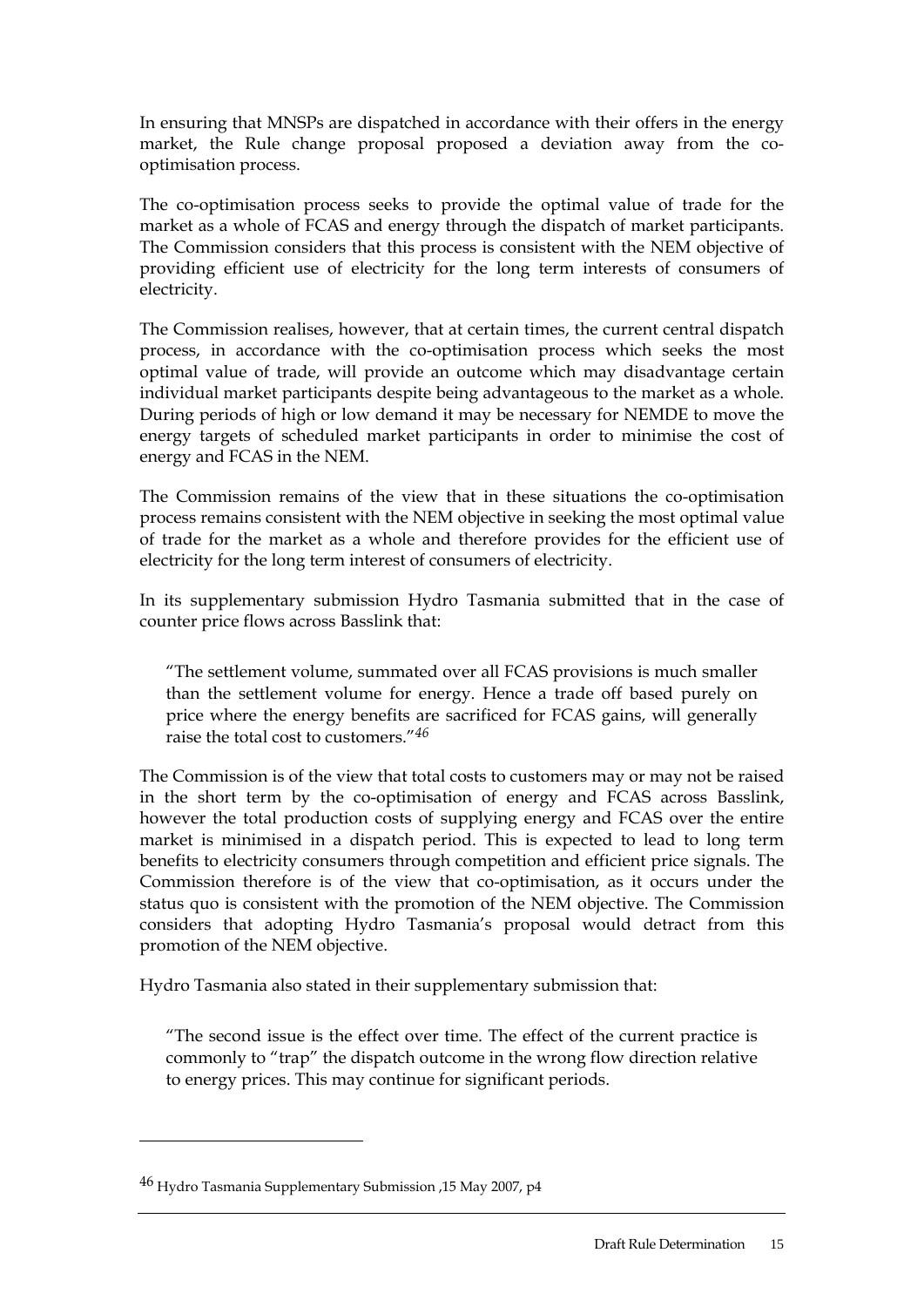"If the dispatch process were able to examine the forward consequences of this, the optimum solution would usually be to reverse the Basslink flow direction, and following a brief elevation in FCAS prices during the reversal, enjoy benefits in both energy and FCAS markets following the reversal.

"Our proposal avoids this trap and hence is more consistent with optimisation beyond the current dispatch interval, and hence benefits to customers."*47*

The Commission is of the view that this argument is more relevant to reversing the flow of Basslink rather than a requirement for the system controller to dispatch electricity in accordance with an MNSPs energy market offer (subject to the exceptions listed in the rule change proposal). The Commission remains of the view that the Rule change proposal would not bring about the reversal of Basslink flow in a way that promotes the NEM objective.

At present MNSPs that are capable of transferring FCAS (of which Basslink is the only example in the NEM) are dispatched in accordance with an explicit energy offer and an implicit FCAS offer. The FCAS offer is implicit because at present (unlike the energy market where MNSPs can capture the value for energy transfer) MNSPs are presently unable to capture the value of FCAS transfer. Also the Rules do not define an FCAS offer so MNSPs are unable to make one. Instead an offer is assumed as the capability is enabled, and is necessary to have an offer to incorporate FCAS transfer into NEMDE.

The Rule change proposal sought to change the dispatch of MNSPs from the process outlined above to one explicitly requiring the system operator to dispatch MNSPs solely in accordance with their offers in the energy market. The two exceptions to this process included in the Rule change proposal were:

"(i) such dispatch cannot be achieved because of a limited rate of change applying to that scheduled network service, or

(ii) dispatch contrary to the current network service offer is necessary to allow NEMMCO to dispatch in accordance with requirements for reliability of supply to customers or power system security."<sup>48</sup>

This effectively was a proposal that MNSPs be dispatched in a way that ignored their implicit FCAS offer, subject to the two exceptions stated in the Rule change proposal. This proposed movement away from a co-optimised outcome, however, can not be seen as promoting the NEM objective as it would effectively mean a deviation from finding the most optimal value of trade for the market as a whole.

<sup>47</sup> Hydro Tasmania Supplementary Submission, 15 May 2007, p4 48 Hydro Tasmania Rule Change Proposal, 10 January 2007,p9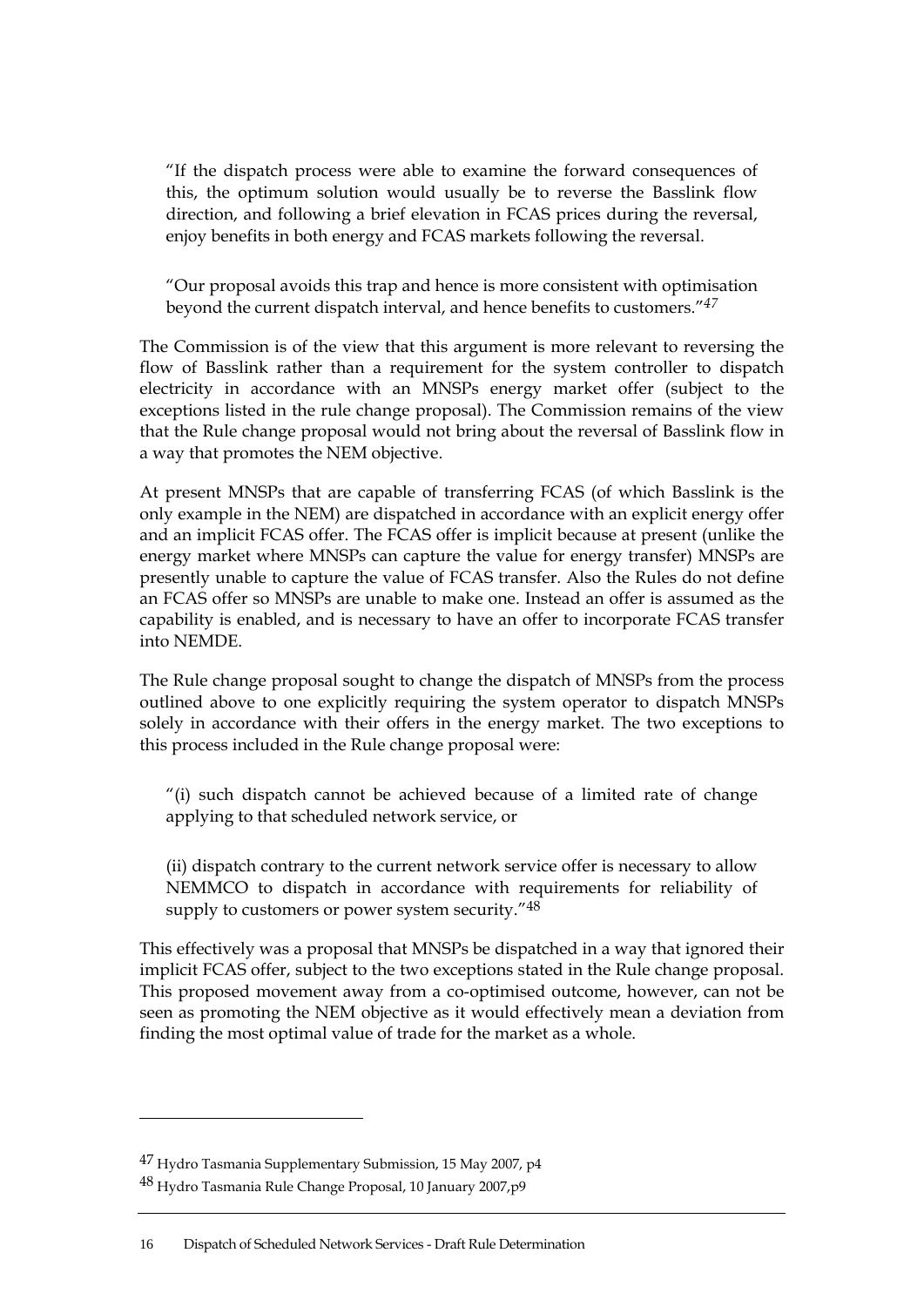Should MNSPs be dispatched in accordance with their offers in the energy market, with their implied offer in the FCAS market ignored, a sub optimal outcome in terms of the entire market would result, which would be contrary to the NEM objective of providing efficient use of electricity services for the long term interests of electricity consumers.

The Commission has therefore decided not to make a draft Rule on this matter. Further analysis and detailed consideration of the relevant issues relating to this proposal are provided in section 4 below. Submissions received from the consultation process to the Rule proposal broadly support the Commissions findings in this regard.49

In assessing this Rule change proposal submissions have raised the issue that the FCAS market lacks a mechanism for MNSPs to capture the value of FCAS transfer. The Commission has examined the development of the MNSP rules and the rules governing the FCAS markets and is of the view that there appears to be no clear reason for the lack of alignment between the FCAS and energy markets in terms of the ability of MNSPs to capture the value of energy transfer but not that of FCAS transfer. The Commission notes that this lack of alignment might be addressed through amendments to the MNSP rules; however this matter is outside the scope of this Rule change proposal.

# **3.4 Consultation on the Rule proposal**

On 1 February 2007 the Commission commenced consultation under section 95 of the NEL on the proposal. Consultation closed on 30 March 2007. The Commission received four submissions to the proposal from the following parties:

- TRUenergy;
- Hydro Tasmania;
- Aurora Energy; and
- NEMMCO.

 $\overline{a}$ 

Hydro Tasmania's submission supplemented the information provided in its proposal. The other submissions were unsupportive of the proposal. The key issues addressed in the submissions are discussed in section 4 below.

On 15 May 2007 the Commission received a further supplementary submission from Hydro Tasmania that commented on key issues pertaining to this Rule change proposal including issues raised in other submissions. These matters are also discussed in section 4 below.

<sup>49</sup> TRUenergy Submission, 30 March 2007, p1, NEMMCO Submission, 30 March 2007, p1.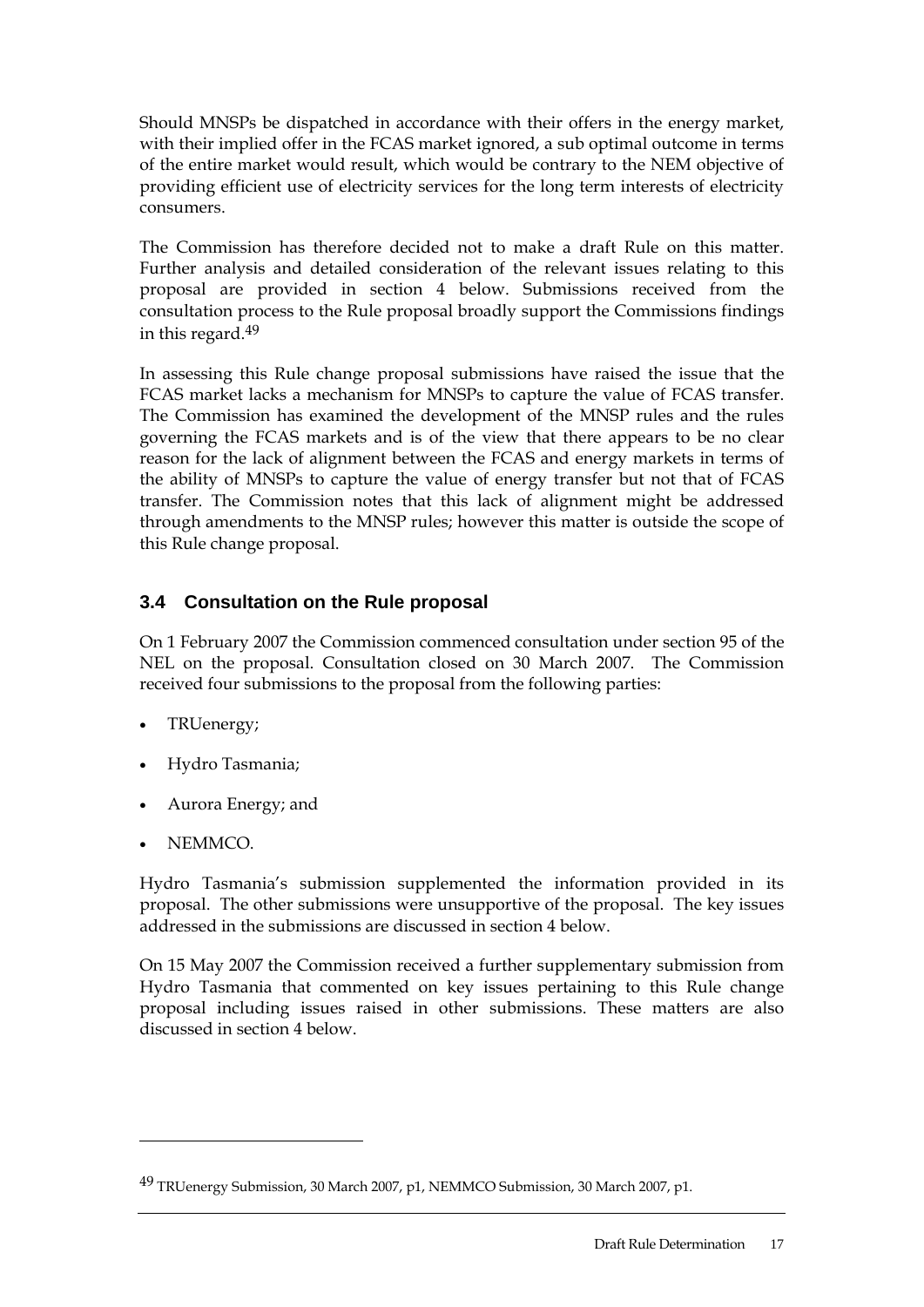This page has been intentionally left blank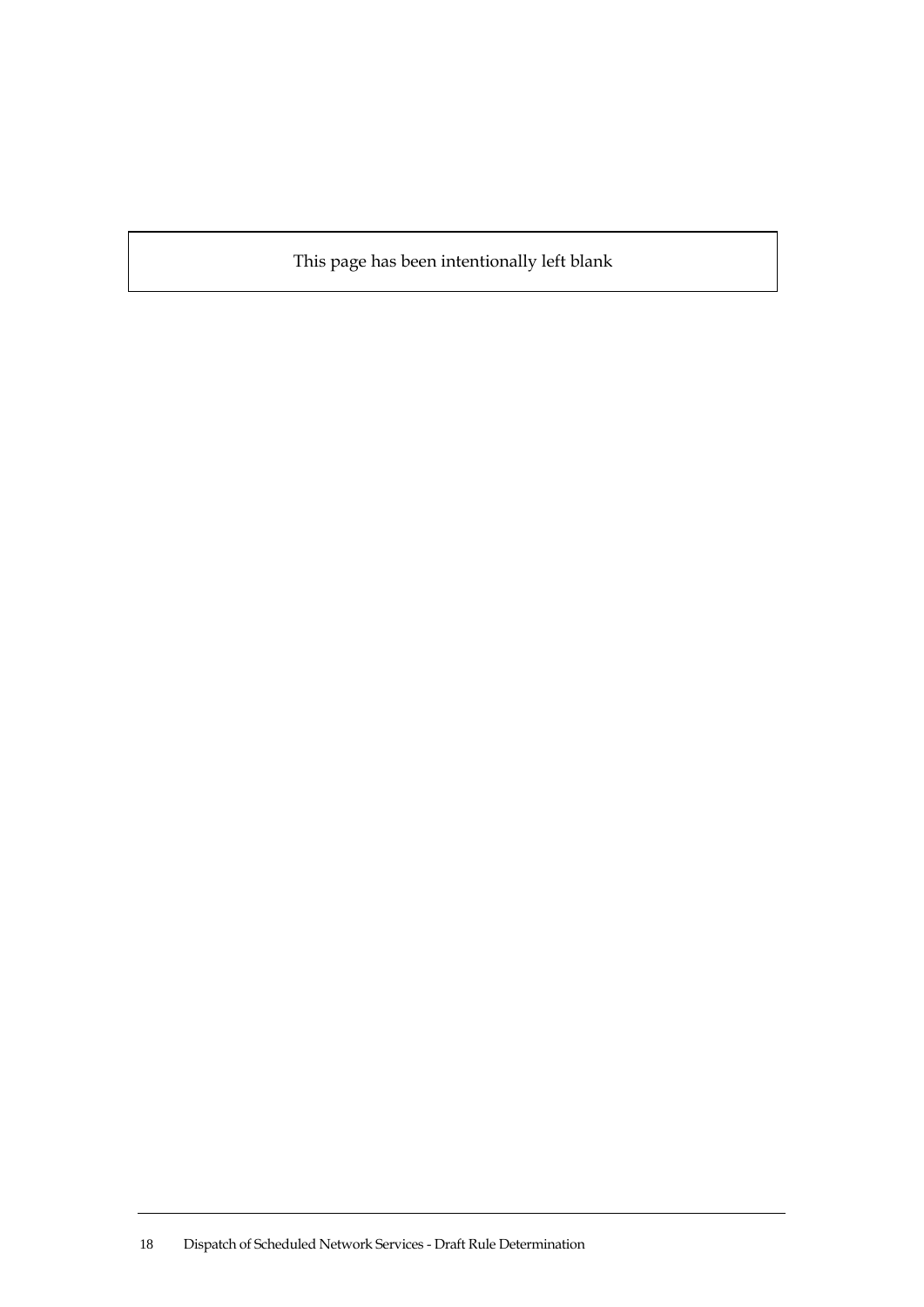# **4 Additional matters arising from consultation and the Commission's analysis**

#### **4.1 Interpretation of Relevant Clauses of the Rules in relation to this matter**

The basis for the Rule change proposal according to the proponent was that there has been an unintentional misinterpretation of clause 3.8.1(a). The proponent therefore sought to clarify this clause and in turn reduce the instances of counter price flows across Basslink (and other similar MNSPs should they be built in the NEM).<sup>50</sup> Submissions have also commented on related clauses and on the difficulty in interpreting clause 3.8.1(a) and the proposed clause 3.8.6A(k) provided by the proponent as part of the Rule change proposal.<sup>51</sup>

#### **4.1.1 Submissions**

NEMMCO submitted that:

"NEMMCO does not agree with Hydro Tasmania's assertion that dispatch has been contrary to the requirement of Rule 3.8.1(a)...

"…The phrase 'on the basis of dispatch offers and dispatch bids' is interpreted by NEMMCO as requiring the dispatch offers and bids to be key inputs and key components for evaluation in the optimisation process. Clauses 3.8.1(a) and (b) clearly contemplate that the optimisation is to be subject to the physical realities of the power system operation and the optimisation of dispatched ancillary services.

"As a result of these requirements there is no obligation to dispatch in accordance with each of the bids and offers, even though this would be the natural outcome in the absence of system operation constraints and ancillary services.

"NEMMCO believes Hydro Tasmania's request is inconsistent with the objective of Central Dispatch described in clause 3.8.1(a) of the Rules. To comply with Hydro's proposed Rule, the dispatch engine must select a market solution in which a Market Network Service Provider (MNSP) is dispatched in accordance with its offer."52

TRUenergy submitted that:

<sup>50</sup> Rule Change Proposal, Hydro Tasmania, 10 January 2007

<sup>51</sup> TRUenergy Submission, 30 March 2007, p2; NEMMCO Submission, 30 March 2007, p1; Aurora Energy Submission, 26 March 2007, p1-2.

<sup>52</sup> NEMMCO Submission, 30 March 2007, p1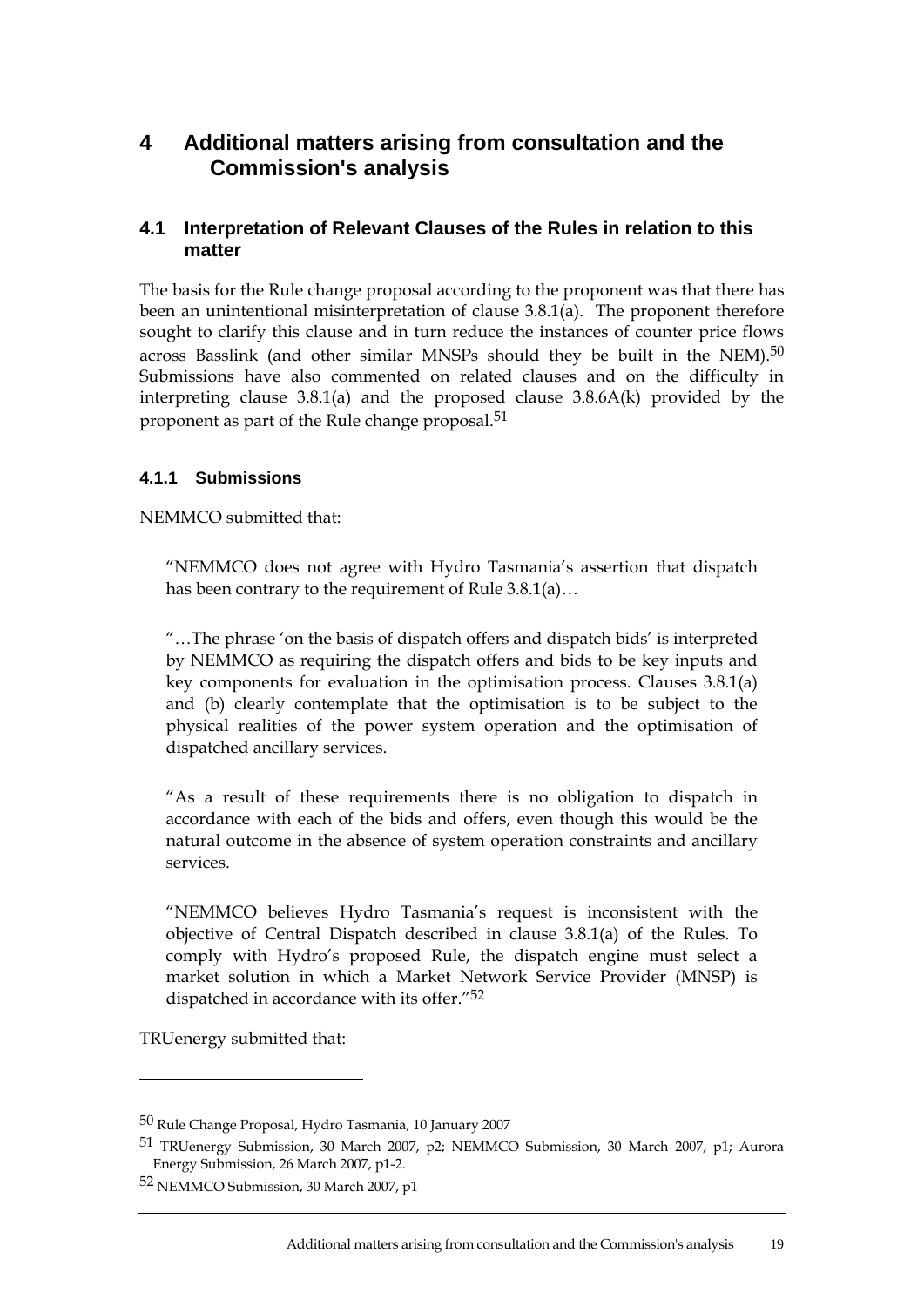"NEMMCO correctly interprets this clause  $[3.8.1(b)]$  to require that the cost of all forms of supply is to be minimised including both FCAS and energy."53

In terms of interpreting the proposed clause submitted by the proponent as part of the Rule change proposal, TRUenergy submitted:

"The proposed Rule is quite generalist in its wording of preserving the offer. So how broadly should NEMMCO interpret the new Rule? It may be impossible to dispatch an MNSP wholly consistent with its energy offer whilst also allowing FCAS transfer, as the NEMDE will need to be constrained from optimising its total objective function.

"Alternatively, if NEMMCO were to interpret the proposed Rules 'network dispatch offer' in a substantive rather than literal meaning, they may presume the MNSP had a zero priced implicit offer to transfer FCAS. In that case, current practice would prevail."54

Aurora energy submitted that:

"Hydro Tasmania's interpretation of clause 3.8.1(a) of the NER places the main emphasis on the basis of dispatch offers, but equally an interpretation of the same clause could emphasise that the main objective is to maximise the value of spot markets. It is clear that this clause is open to interpretation."55

#### **4.1.2 Proponent**

The proponent, in its Rule change proposal, submitted:

"Hydro Tasmania believes that these dispatch outcomes have been contrary to the requirement of clause 3.8.1(a) which includes a requirement that central dispatch must –

 …maximise the value of spot market trading on the basis of dispatch offers and dispatch bids."

"We believe that the dispatch of Basslink has not been on the basis of its dispatch offer, and hence is contrary to the Rules.'<sup>56</sup>

In its supplementary submission to the Rule change proposal the proponent submitted that:

<sup>53</sup> TRUenergy Submission, 30 March 2007, p2

<sup>54</sup> Ibid, p3

<sup>55</sup> Aurora Energy Submission, 26 March 2007, p1

<sup>56</sup> Rule Change Proposal, Hydro Tasmania, 10 January 2007, p1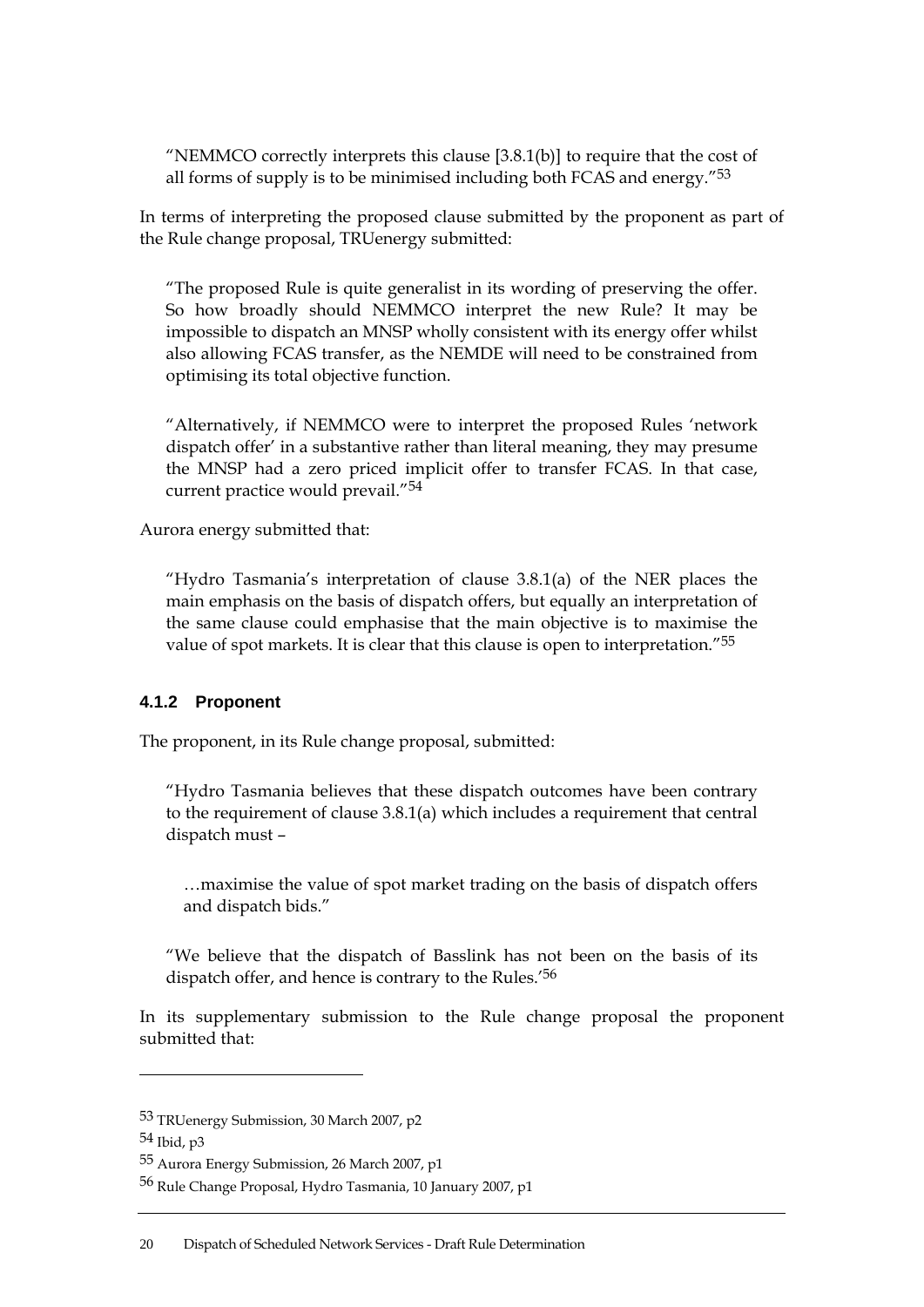"NEMMCO have put forward their view that their current practice is consistent with the Rules. We have put forward a different view. The existence of genuine but contrary views indicates clearly that a clarification of the Rules to deal with this unanticipated development is desirable.

"Our proposal is to provide this certainty in a way which avoids future disadvantage to the existing provider of these services, and also avoids unreasonable risks being imposed on any new provider of such services.

"While we do not suggest further providers of such services are now likely, we do not believe that at the Rules should discriminate against any future similar developments."57

#### **4.1.3 Commission's Considerations**

The Commission considers that it is not its role to comment on disputes between parties on the interpretation of the Rules. The Commission considers that issues of this nature are to be dealt with by the courts and/or the dispute resolution process set out in chapter 8 of the Rules. In putting the legal interpretation of the clauses of the Rules aside, the Commission views the policy interpretation (over which NEMMCO and Hydro Tasmania are in disagreement) of the respective parties as that summarised below.

The Commission considers that Hydro Tasmania has taken one of eleven factors in clause 3.8.1(b) as the dominant factor to be applied when determining the dispatch outcome for Basslink's transmission service.58 That factor is that an MNSP must be dispatched in accordance with its current network dispatch offer.<sup>59</sup> The Rule change proposal sought to make that the dominant factor (subject to generator ramp rates and reliability of supply to customers or power system security) in determining the dispatch outcome.<sup>60</sup>

NEMMCO argues that all the eleven factors set out in clause 3.8.1(b) should be taken into account in determining the dispatch outcome.<sup>61</sup>

In its Rule change proposal Hydro Tasmania considered that clause 3.8.1(a) is not clear and that the Rule change proposal sought to clarify the clause. The Commission however, is of the view that the Rule change proposal sought to change the dispatch process from a co-optimised process (as currently undertaken by NEMMCO) to one where MNSPs were dispatched solely in accordance with their offer, subject to the

<sup>57</sup> Hydro Tasmania Supplementary Submission, 15 May 2007, p1, and Clauses 3.8.1(a) and 3.8.1(b) National Electricity Rules

<sup>58</sup> Rule change proposal, Hydro Tasmania, 10 January 2007, p1, and Clauses 3.8.1(a) and 3.8.1(b) National Electricity Rules

<sup>59</sup> Ibid

 $60$  Ibid

<sup>61</sup> NEMMCO Submission, 30 March 2007, p1 and, Clauses 3.8.1(a) and 3.8.1(b) National Electricity Rules.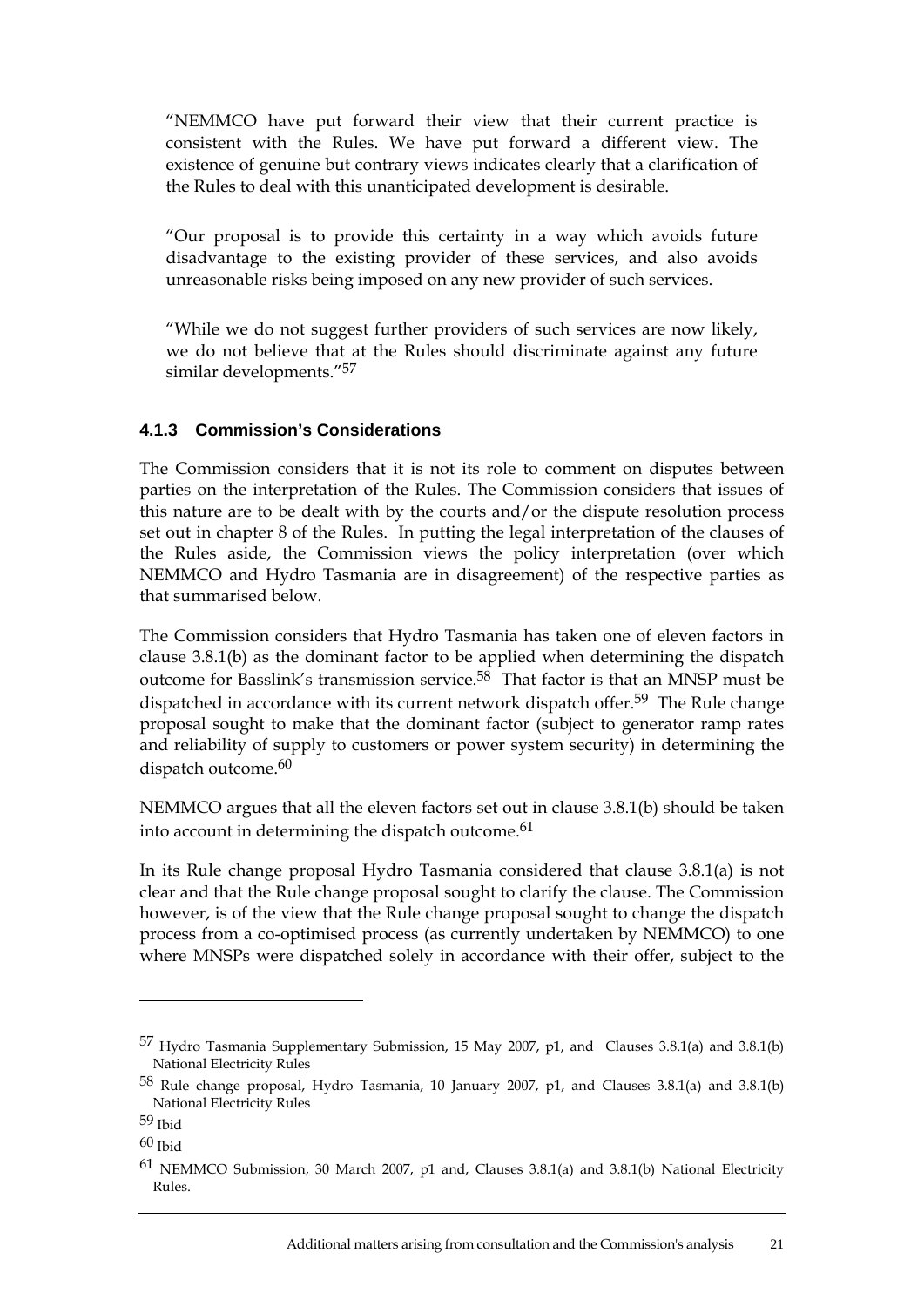two exceptions stated in the Rule change proposal, rather than clarify clause 3.8.1(a) of the Rules.

In analysing the Rule change proposal the Commission has decided not to make a draft Rule in relation to this matter, as it considers that the Rule change proposal has failed to meet the Rule making test as it is unlikely to promote the NEM objective in a manner that is an improvement on the status quo.

The Commission is mindful that should a Rule not be made in relation to this matter (due to its failure to meet the requirements of the Rule making test) NEMMCO's current dispatch process will continue.

### **4.1.4 Commission's Decision**

The Commission has decided that it is not its role to comment on the interpretation of clauses set out in the Rules that are the subject of a dispute between parties. The Commission considers, however, that Hydro Tasmania's Rule change proposal is not a clarification of clause 3.8.1(a) but rather a request to change the Rule from the current dispatch process adopted by NEMMCO to a dispatch process which seeks to dispatch MNSPs in accordance with their offers, subject to two exceptions outlined in the Rule change proposal.

The Commission is mindful that should a Rule not be made in relation to this matter (due to its failure to meet the requirements of the Rule making test) NEMMCO's policy interpretation will continue to determine how dispatch is conducted.

### **4.2 Effects of the Rule change proposal on the co-optimisation process**

The Rule change proposal effectively sought to alter the dispatch solution from a cooptimised solution to one that considered MNSP's offers of energy only. Under the Rule change proposal the MNSP's implied offer for FCAS transfer would be ignored.

### **4.2.1 Submissions**

TRUenergy submitted that to respect an MNSP's energy offer to the detriment of their implied FCAS offer would lead to the inconsistent dispatch of MNSPs compared to the way other interconnectors and participants are dispatched. TRUenergy considered that this would be contrary to the philosophy of identifying a minimum total cost solution at the dispatch stage.<sup>62</sup>

TRUenergy submitted that:

 $\overline{a}$ 

"The concept of maximising the value of trade is consistent with the economic interpretation of the market objective. A rule that results in an Objective function that is not minimised is a prima facie deviation from the Market

<sup>62</sup> TRUenergy Submission, 30 March 2007, p3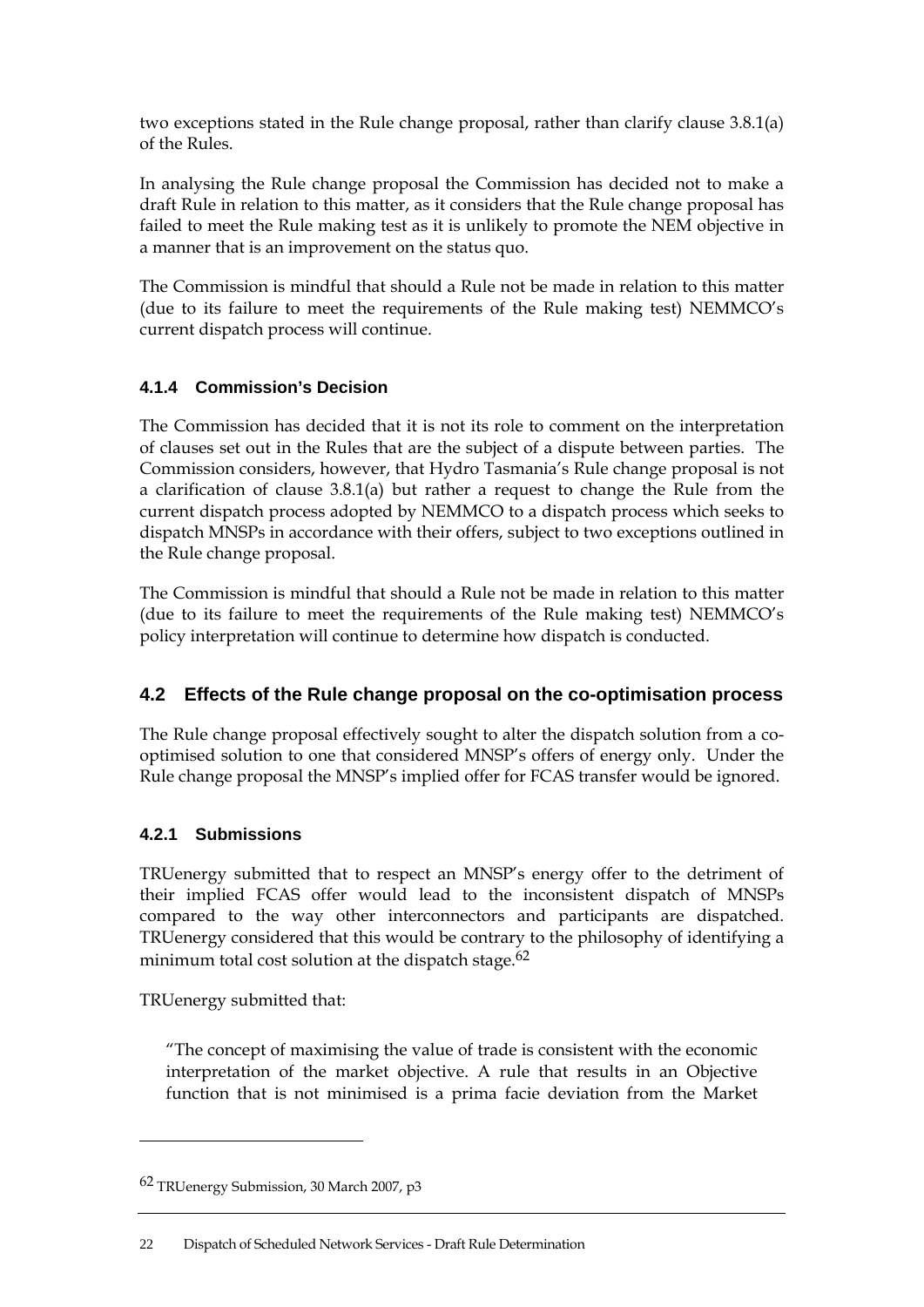Objective and needs to be justified by outweighing benefits, such as improvements to financial risk."63

TRUenergy opined that there are similarities between the dispatch of MNSPs for energy and FCAS and generators that are constrained "on" or "off" in that in each case the NEMDE is attempting to optimise dispatch64. The key difference according to TRUenergy is that generators are settled according to the total value the generator offers in the central dispatch process (in the energy and FCAS markets).65 TRUenergy concluded that "the solution is not to divert from optimal dispatch but to resolve the settlement anomaly" by providing a mechanism for MNSPs to capture the value of FCAS transfer.66

TRUenergy submitted further that:

"From the dispatch engines perspective, a regulated interconnector is identical to a market network service provider with a zero priced offer for energy. Effectively, both are offering to transfer energy and FCAS at zero cost (energy losses). We do not believe that operating either in a manner that is counter price to energy is 'violating the network service offer', any more than, say, constraining a generator to provide FCAS is 'violating' its offer.

"Attempting to respect an MNSP's energy offer to the detriment of its implied FCAS transfer offer would be to dispatch it inconsistently with how other participants and interconnectors are dispatched and the philosophy of identifying a minimum total cost solution.

"The concept of maximising the value of trade is consistent with the economic interpretation of the Market Objective. A Rule that results in an objective function that is not minimised is a prima facie deviation from the Market Objective and needs to be justified by outweighing benefits, such as improvements to financial risk."67

Aurora Energy submitted that the proposed arrangement would eliminate the cooptimisation of energy and FCAS across Basslink which would be inconsistent with the treatment of other interregional interconnectors.<sup>68</sup>

Aurora argued that without the co-optimisation process the available headroom between the dispatch offer and Basslink's flow limits would determine the amount of transferable FCAS. This in turn would restrict the competition for those FCAS

<sup>63</sup> TRUenergy Submission, 30 March 2007, p3

<sup>64</sup> Ibid

 $65$  Ibid

<sup>66</sup> Ibid

<sup>67</sup> Ibid, p4

<sup>68</sup> Aurora Energy, 26 March 2007, p1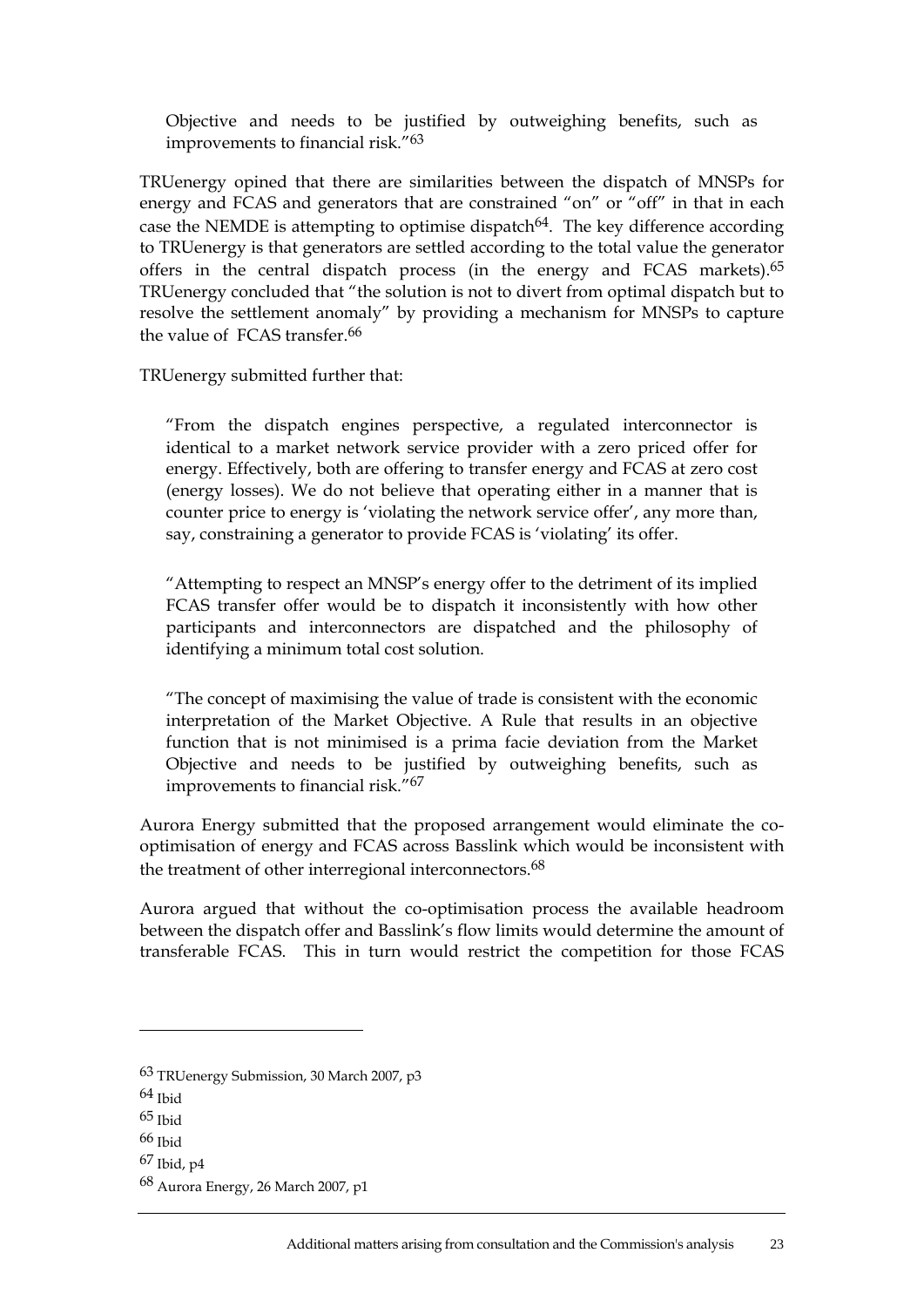services in Tasmania and, as acknowledged by Hydro Tasmania, may lead to transient increases in ancillary service prices.69

NEMMCO submitted that Hydro Tasmania's proposal leads to a situation where, if the optimal solution dispatched was against an MNSP's offer, then an alternate dispatch solution must be found which would match the offer.<sup>70</sup> NEMMCO stated that the alternate solution would have a higher value of the objective function, otherwise the first solution would not have been optimal (and hence would not have resulted).71

NEMMCO then concluded that if the Rule change proposal came into effect the aggregate cost to the entire market (including the net market payment to or from the MNSP) would increase.72 Effectively, according to NEMMCO, the rest of the market would pay for the negative settlement residue that the MNSP would otherwise incur, and there would also be a premium paid on top of that to cover the additional cost of the less efficient dispatch solution.73

NEMMCO stated that generators that are constrained "on" or "off" are dispatched in a manner inconsistent with their particular dispatch offer, and are of the view that Hydro Tasmania has given no reason as to why MNSPs should be given special treatment.74

### **4.2.2 Proponent**

Hydro Tasmania stated that the high incidence of counter price flows across Basslink is the result of complex interactions between energy transport and FCAS transport, given the technical characteristics of Basslink.75

Hydro Tasmania claimed that while in the narrow context the current dispatch outcomes may appear valid, it believes that for the service offered by Basslink to be used for the benefit of other market participants while forcing Basslink to pay NEMMCO is not in the interests of the NEM objective.76

Hydro Tasmania contrasted an MNSP's situation to that of a generating unit with respect to co-optimisation. According to Hydro Tasmania the dispatch outcome for generators may have the appearance of dispatch contrary to their offer, however the dispatch outcome for generators takes into account the offers of linked services such

<sup>69</sup> Aurora Energy, 26 March 2007, p1

<sup>70</sup> NEMMCO Submission, 30 March 2007, p1

<sup>71</sup> Ibid

<sup>72</sup> Ibid

<sup>73</sup> Ibid

<sup>74</sup> Ibid

<sup>75</sup> Rule Change Proposal, Hydro Tasmania, 10 January 2007, p4

<sup>76</sup> Ibid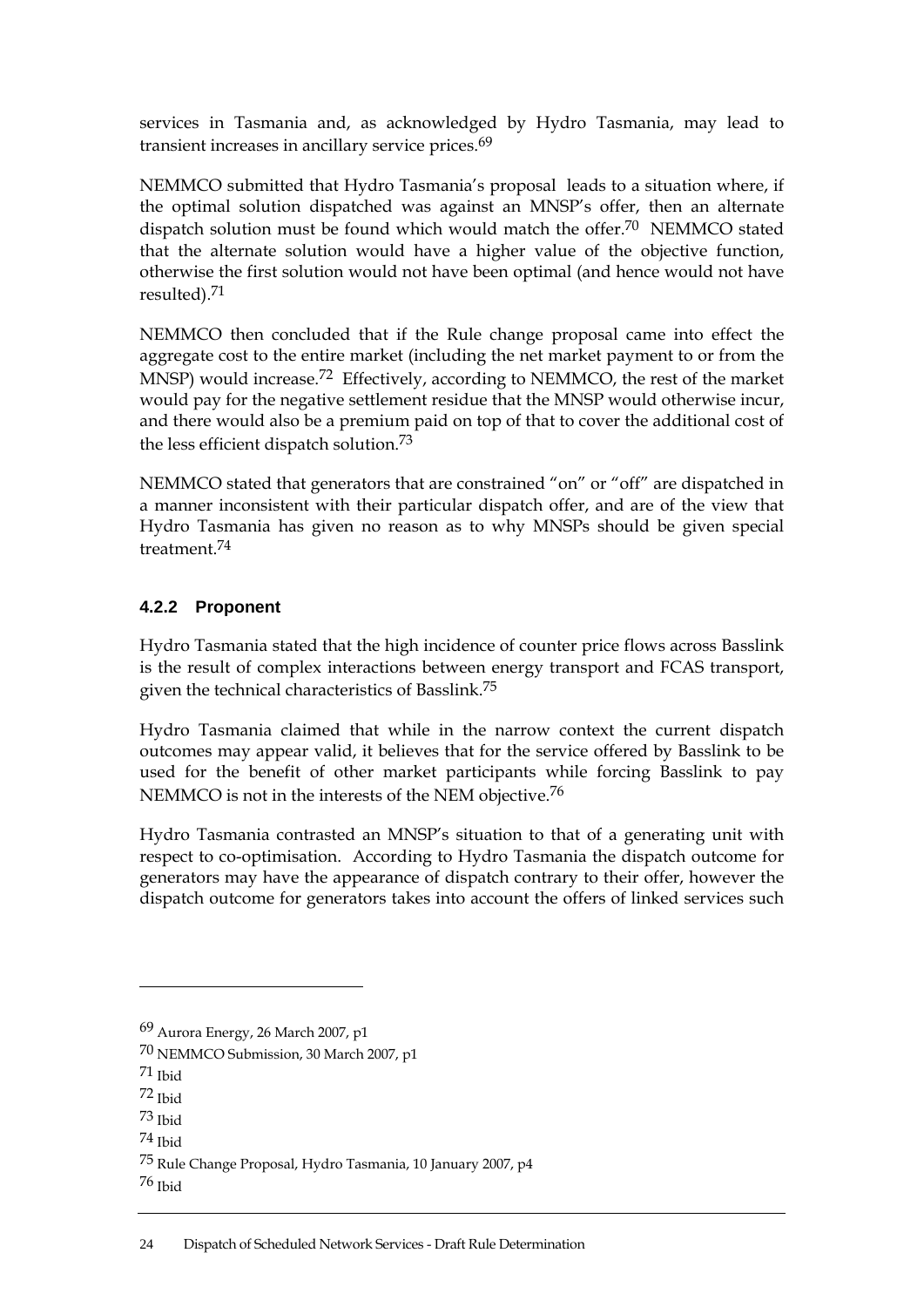as FCAS as well as the energy value.77 Hydro Tasmania considered this is not applicable to Basslink, as Basslink is unable to make offers for FCAS.78

In its supplementary submission Hydro Tasmania stated:

"The existence of a Scheduled Network Service with the capability of transporting Frequency Control Ancillary Services (FCAS) was not explicitly anticipated in the Rules."79

The supplementary submission discussed three major issues including issues that have been raised by other submissions. The first major issue discussed was the focus on the exploitation of free service provisions where Hydro Tasmania stated:

"All three submissions, in different ways, focus on how the market may exploit the provision of a free FCAS transport service to the benefit of third parties. In adopting this focus, they overlook the more fundamental question of ensuring the continued provision of that free service.

"TRUenergy is a partial exception here, in that they have suggested that a market mechanism could be developed to reward this service. However, this suggestion has little detail. We see no arguments in principle against this suggestion, but we consider that (a) it is not a substitute for our proposal because of the lengthy development of the concept that appears necessary, and (b) the outworking of this concept is likely to be complex and hence its cost may outweigh its benefits, particularly as its application is likely to be limited to the Basslink interconnector.

"The provision of FCAS transport is an outcome of the Tasmanian jurisdiction's decision to have a single FCAS market across Tasmania and the mainland. This lead to Basslink providing the service of transporting FCAS although the market has no explicit recognition of this service, or revenue for its provision.

"However, this service is not committed to NEMMCO or to the connecting network service providers, and could be unilaterally withdrawn by Basslink either for an extended period or when necessary to avoid counter price flows."80

The second major issue discussed in the supplementary submission was the treatment of MNSPs relative to other participants, where Hydro Tasmania stated:

<sup>77</sup> Rule Change Proposal, Hydro Tasmania, 10 January 2007, p4 78 Ibid

<sup>79</sup> Hydro Tasmania Supplementary Submission, 15 May 2007, p1 80 Ibid, p2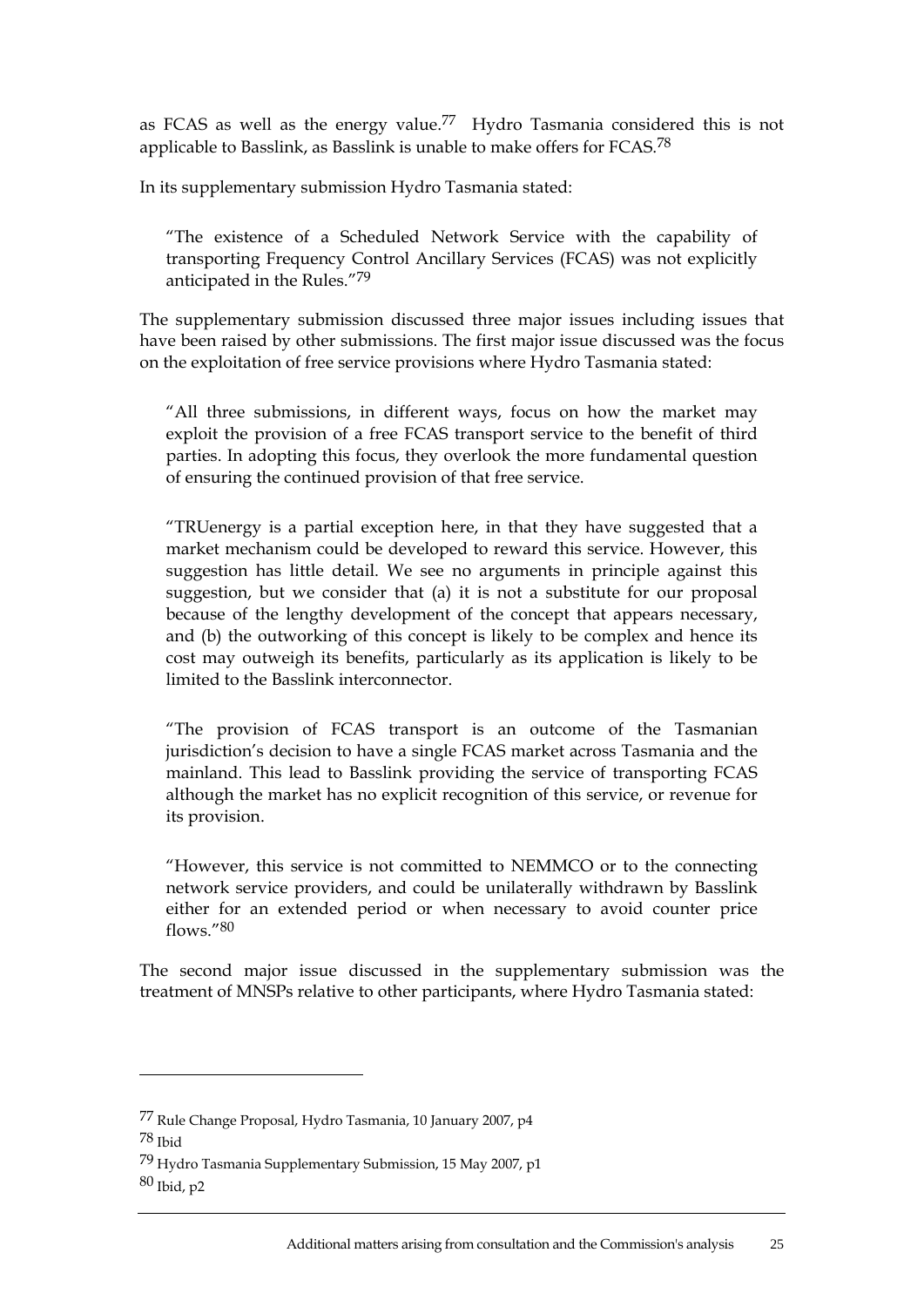"Aurora Energy says that the proposal 'would enable Basslink to be dispatched in a manner similar to market generators', which is true, but then they greatly overstate the consequences of this. Our proposal does not 'eliminate the co-optimisation process between energy and frequency control ancillary services' as claimed, but will only limit this when it would lead to violation of the market offer by Basslink.

"On the other hand, TRUenergy and NEMMCO both claim that the proposal gives special status to Scheduled Network Service providers, relative to other market participants especially generators. This view is based on a misunderstanding of the current market processes and the Rules that support them.

"Except in the difficult case of Basslink, the dispatch process is based on offer and bid process and the constraints necessary for system security. The constraints result in dispatch at some locations being based on different, implicit, local prices. In the dispatch process the Regional Reference Node price does not exist, as it is an outcome of calculation following the dispatch and has no status or effect within the dispatch process.

"The authority in the rules for 'constrained on' and 'constrained off' outcomes lies in the requirement for regional settlement, which implies that some participants may be settled at a price either above or below the local price implicit in their dispatch. [For completeness we note here that dispatch in accordance with the participant's offer includes all applicable offers i.e. both energy and FCAS].

"The aim of our proposal is to ensure that a Scheduled Network Service provider is dispatched in accordance with its offer, as applies with all other participants, and is subject to the same risk through regional settlement.

"Both TRUenergy and NEMMCO have inferred an offer from Basslink to transport FCAS. This is inconsistent with the Rules as no such service exists anywhere in the Rules. No payments have ever been made for FCAS transport. Furthermore, the definition of the capability of the alternating current part of the network is based on consequences of credible contingencies and hence implicitly provides for the flow of FCAS without any additional constraints on dispatch.

"In summary, our proposal seeks equivalent treatment of Scheduled Network Services providers and other participants, despite the technical complexities which call for different dispatch techniques to achieve this equivalence of outcome."*81*

<sup>81</sup> Hydro Tasmania Supplementary Submission, 15 May 2007, p2, 3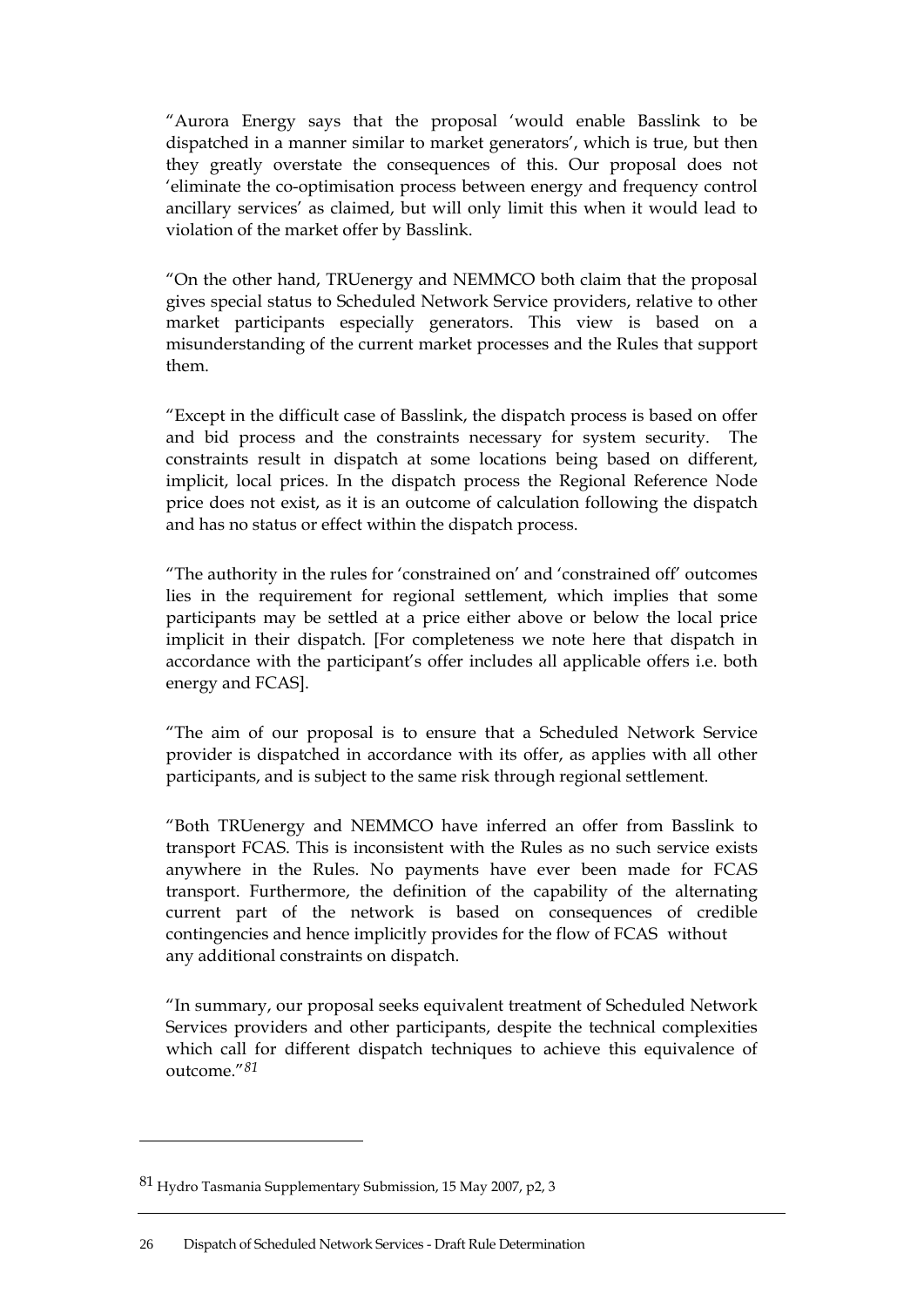In regards to a comparison with regulated interconnectors the supplementary submission stated that:

"TRUenergy has drawn an analogy between the dispatch of a Scheduled Network Service provider and a regulated interconnector. This ignores the important differences, in that a Scheduled Network Service provider makes market offers, and is financially reliant on dispatch outcomes. We therefore submit that this analogy should not be relied on."82

The third major issue discussed in the supplementary submission was whether the value of trade should be maximised at the expense of a participant. On this issue Hydro Tasmania commented that:

"Both TRUenergy and NEMMCO have advocated maximising the value of trade even though the dispatch is contrary to the Basslink offer. We have opposed this in principle, and continue to do so. We believe that a policy of respecting participant offers, unless security would be at risk, is in the longterm interest of customers."83

"However, even if this argument on market policy is set aside, the proposed outcome is likely to prove harmful to the immediate interests of end-use electricity customers.

"The first issue involved in trading off benefits in the FCAS market against dis-benefits in the energy market is the large disparity in settlement volumes. The settlement volume, summated over all FCAS provisions is much smaller than the settlement volume for energy. Hence a trade-off based purely on price where energy benefits are sacrificed for FCAS gains, will generally raise the total cost to customers.

"The second issue is the effect over time. The effect of the current practice is commonly to 'trap' the dispatch outcome in the wrong flow direction relative to energy prices. This may continue for significant periods.

If the dispatch process were able to examine the forward consequences of this, the optimum solution would usually be to reverse the Basslink flow direction, and following a brief elevation in FCAS prices during the reversal, enjoy benefits in both energy and FCAS markets following the reversal.

"Our proposal avoids this trap and hence is more consistent with optimisation beyond the current dispatch interval, and hence benefits to customers.

<sup>82</sup> Hydro Tasmania Supplementary Submission, 15 May 2007, p5 83 Ibid, p4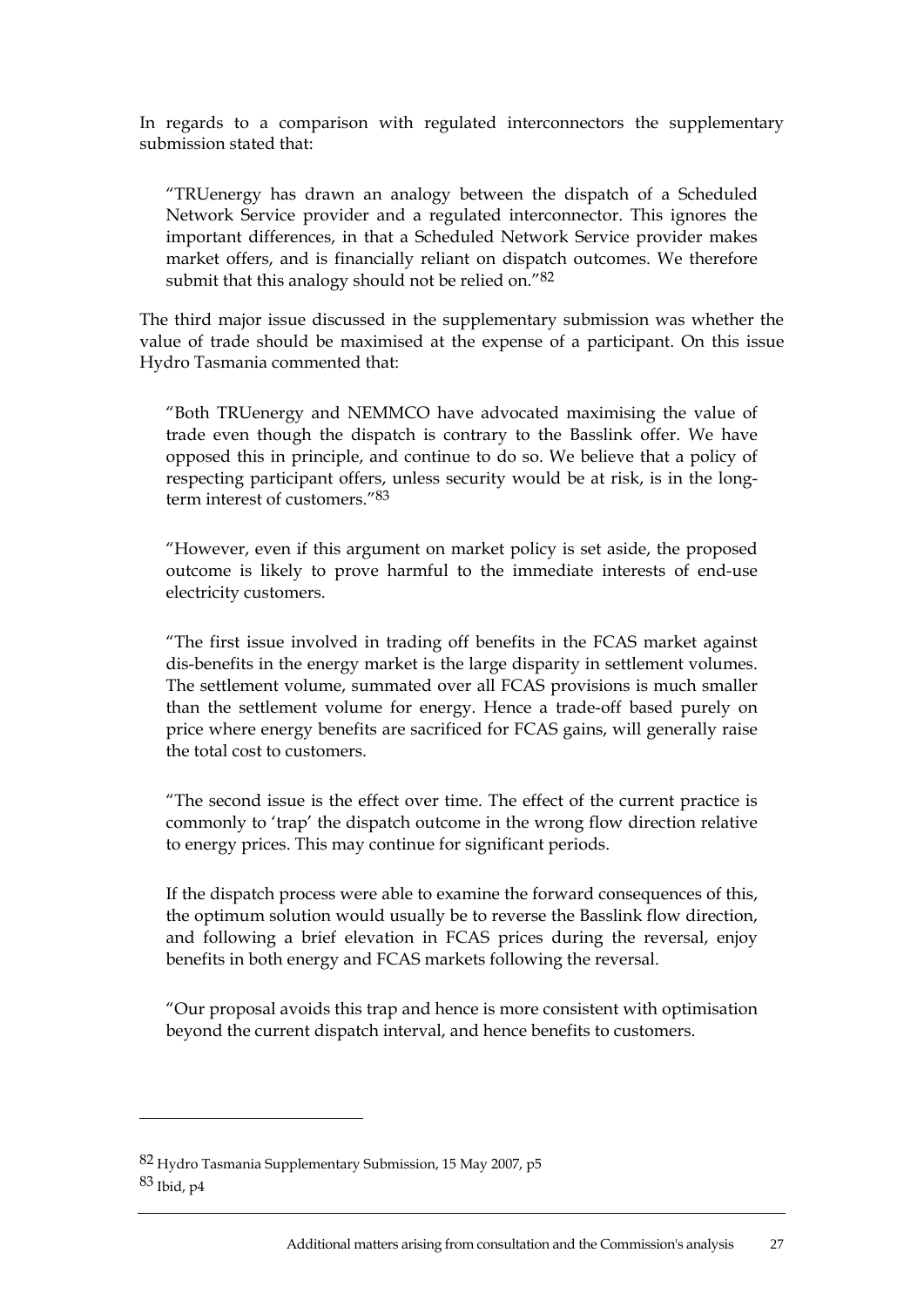"For both these reasons, the proposition that the principle of respecting the market offer be abandoned for scheduled network services does not even achieve the short-term customer benefits claimed for it."84

### **4.2.3 Commission's Considerations**

While fundamentally the Rule change proposal may result in reducing the potential instances of counter price flows across Basslink, it also proposed a solution that deviated from co-optimisation. The Commission agrees with submissions that a deviation from the co-optimisation process (which effectively is what the Rule change proposes) would result in a sub-optimal outcome that is difficult to justify in terms of promoting the NEM objective.<sup>85</sup> This is because the dispatch solution is the most optimal outcome from a whole of market perspective, which leads to the most efficient use of electricity services in terms of both the energy market and FCAS markets.

In its supplementary submission Hydro Tasmania was of the view that because the settlement volumes summated over all FCAS provisions are much smaller than the settlement volume for energy, that a trade off based purely on price where energy benefits are sacrificed for FCAS gains would generally raise the total cost to customers.86 Hydro Tasmania also stated that:

"The effect of the current practice is commonly to 'trap' the dispatch outcome in the wrong flow direction relative to energy prices…

"If the dispatch process were able to examine the forward consequences of this, the optimum solution would usually be to reverse the Basslink flow direction, and following a brief elevation in FCAS prices during the reversal, enjoy benefits in both energy and FCAS markets following the reversal."87

Hydro Tasmania considered that:

"For both of these reasons, the proposition that the principle of respecting the market offer be abandoned for scheduled network services does not even achieve the short-term customer benefits claimed for it".<sup>88</sup>

The Commission is of the view that while total costs to customers may or may not be raised in the short term by the co-optimisation of energy and FCAS across Basslink, the total production costs of supplying energy and FCAS over the entire market is minimised in a dispatch period. This is expected to lead to long term benefits to electricity consumers through competition and efficient price signals. The Commission therefore is of the view that co-optimisation, when compared with the

87 Ibid

 $\overline{a}$ 

88 Ibid

<sup>84</sup> Hydro Tasmania Supplementary Submission, 15 may 2007, p4

<sup>85</sup> TRUenergy Submission, 30 March 2007, p3,4; NEMMCO Submission, 30 March 2007, p1

<sup>86</sup> Hydro Tasmania Supplementary Submission, 15 May 2007, p4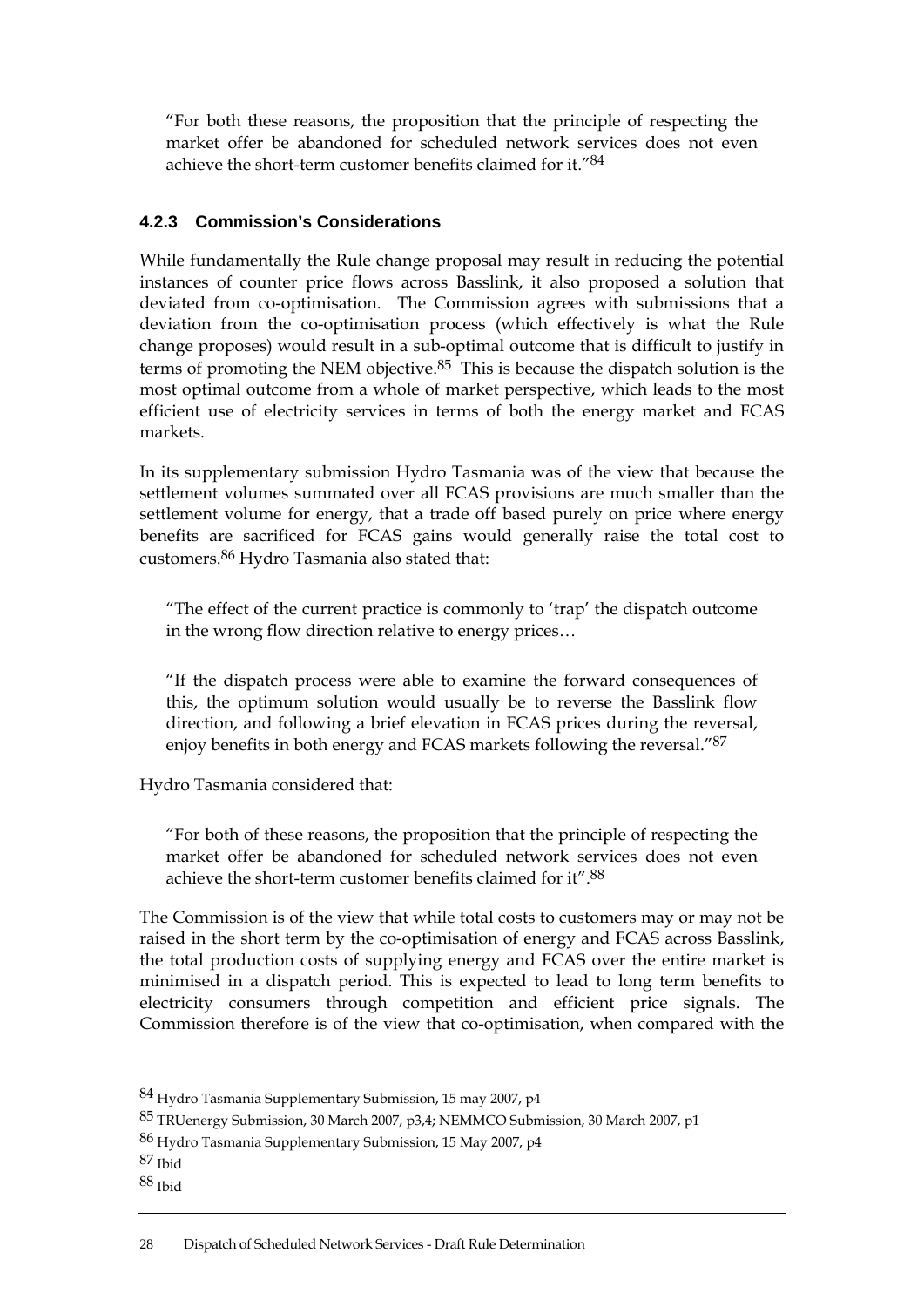Hydro Tasmania proposal, is more likely to contribute to the NEM objective which results in Hydro Tasmania's proposal not satisfying the Rule making test.

In regards to Hydro Tasmania's argument that the current dispatch arrangements lead to Basslink being "trapped" into counter price flows for "significant periods" the Commission is of the view that this is a valid argument for reversing the flow of Basslink. The Commission however, remains of the view that the Rule change proposal does not bring about a reversal of Basslink flow in a way that satisfies the NEM objective as it deviates from the co-optimisation process.

While delivering a benefit to the market at large, the Commission recognises that MNSPs are disadvantaged in the process, in that they provide a service and through the MNSP Rules a negative settlement residue may occur. The negative settlement residue emerges through the interaction of the counter price flow and the way MNSPs obtain their revenue which is taken from the energy price difference between the regions that they service.

Submissions and the Rule change proposal have examined the way that other market participants are affected by the interaction of the FCAS and energy markets.<sup>89</sup> The Rule change proposal and submissions compared the example of generators to MNSPs.90 Generators may be constrained "on" or "off" by the system operator due to intra-regional constraints. Hydro Tasmania argued that where this occurs the generators are still dispatched in accordance with their offers, but are settled at a different amount.

According to Hydro Tasmania, the interaction of the FCAS and energy markets imposes constraints across Basslink, where Basslink is dispatched contrary to its energy offer.<sup>91</sup> Currently Basslink is unable to make offers in the FCAS market and is therefore unable to capture the value of FCAS that it transfers.

TRUenergy, however, considered that generators that are constrained "on" or "off" are dispatched in a manner that is co-optimised and optimal which promotes the NEM objective.<sup>92</sup> TRU energy submitted that "the solution is not to divert from optimal dispatch, but to resolve the settlement anomaly".93

One key difference in terms of the interaction of the FCAS and energy markets for generators, as opposed to MNSPs' market offers, is that generators are able to make linked offers in the FCAS and energy markets. Generator dispatch is therefore cooptimised but any disadvantages incurred by generators are ameliorated by their ability to recover the value of FCAS that the generator is enabled for. MNSPs are unable to do this as currently there is no market for FCAS transfer.

<sup>89</sup> TRUenergy Submission, 30 March 2007, pp3,4; NEMMCO Submission, 30 March 2007, p1, Rule Change Proposal, Hydro Tasmania, 10 January 2007, p5

<sup>90</sup> Ibid

<sup>91</sup> Rule Change Proposal, Hydro Tasmania, 10 January 2007

<sup>92</sup> TRUenergy Submission, 30 March 2007, p4

<sup>93</sup> Ibid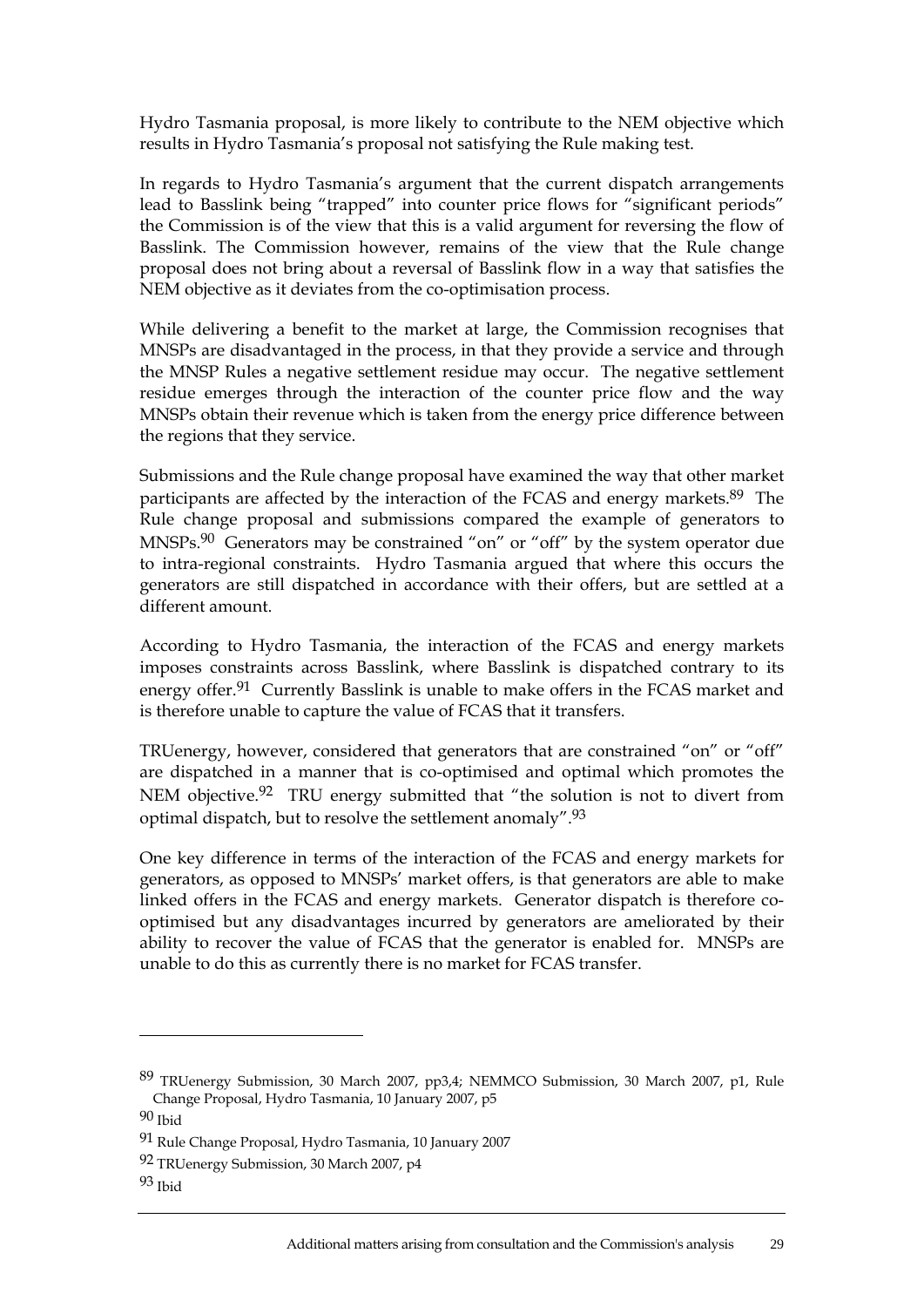Examining the reason as to why the energy and FCAS markets are not aligned in terms of MNSPs being able to capture the value of transfers of energy and not FCAS, leads to the analysis of the historical development of the MNSP rules contained in the Rules, and the historical development of the FCAS market provisions contained in the Rules.

In terms of the MNSP rules, the National Electricity Code Administrator's (NECA) electricity code change application lodged with the ACCC in 26 July 1999 and the ACCC's determination of the MNSPs' code change on 21 September 2001, both mentioned that MNSPs may have a revenue stream for providing ancillary services. It was not specified which type of ancillary service was contemplated, however, and FCAS is not specifically mentioned.<sup>94</sup> On 6 December 2001 the MNSP rules were gazetted. These rules contained no provision for MNSPs to receive revenue or make offers for transferring FCAS.

There is no apparent reason as to why no provision was considered in the MNSP Rules for MNSPs to capture the value of ancillary services transfer.

In terms of the provisions regarding the creation and operation of the FCAS markets, NECA's code changes were lodged with the ACCC on the 23 August 2000. The ACCC determination was made on 11 July 2001 and the Rules were gazetted on 9 August 2001.95 Neither the code change application nor the ACCC determination discussed the prospect of MNSPs recovering the value of FCAS transfer.

There is no apparent reason as to why a mechanism for MNSPs to capture the value of FCAS transfer was not implemented, particularly in light of the fact the MNSP Rules and the provisions regarding the creation of the FCAS markets were completed within a short time of each other. It may be because the first two HVDC MNSPs that were commissioned (Murraylink which began operation in late 2001, 96 and Directlink which began operation in August 200297) were not required to transfer FCAS as there were parallel alternating current transmission lines that were capable of providing this service.

In this regard a comparison can be made between MNSPs that are able to transfer FCAS and Transmission Network Service Providers (TNSPs) as alternating current regulated TNSPs are also able to transfer FCAS. Unlike MNSPs such as Basslink, however, TNSPs are not directly dispatchable (or controllable) by the system operator, and do not contain a "no go zone". Instead electricity flows across the transmission lines depending on generator dispatch.

Unlike MNSPs, TNSPs are regulated service providers that operate in a regulatory framework. TNSPs' revenues are determined in accordance with the Rules and

<sup>94</sup> Applications for Authorisations of Amendments to the National Electricity Code - Network Pricing and Market Network Service Providers Determination (Authorisation numbers A90704, A90705 and A90706), 24 September 2001, NECA, Transmission and Distribution Pricing Review, 26 July 1999.

<sup>95</sup> ACCC Determination Applications for Authorisation National Electricity Code Ancillary Services Amendments, 11 July 2001.

<sup>96</sup> NEMMCO, Statement Of Opportunities 2001

<sup>97</sup> NEMMCO, Statement Of Opportunities 2002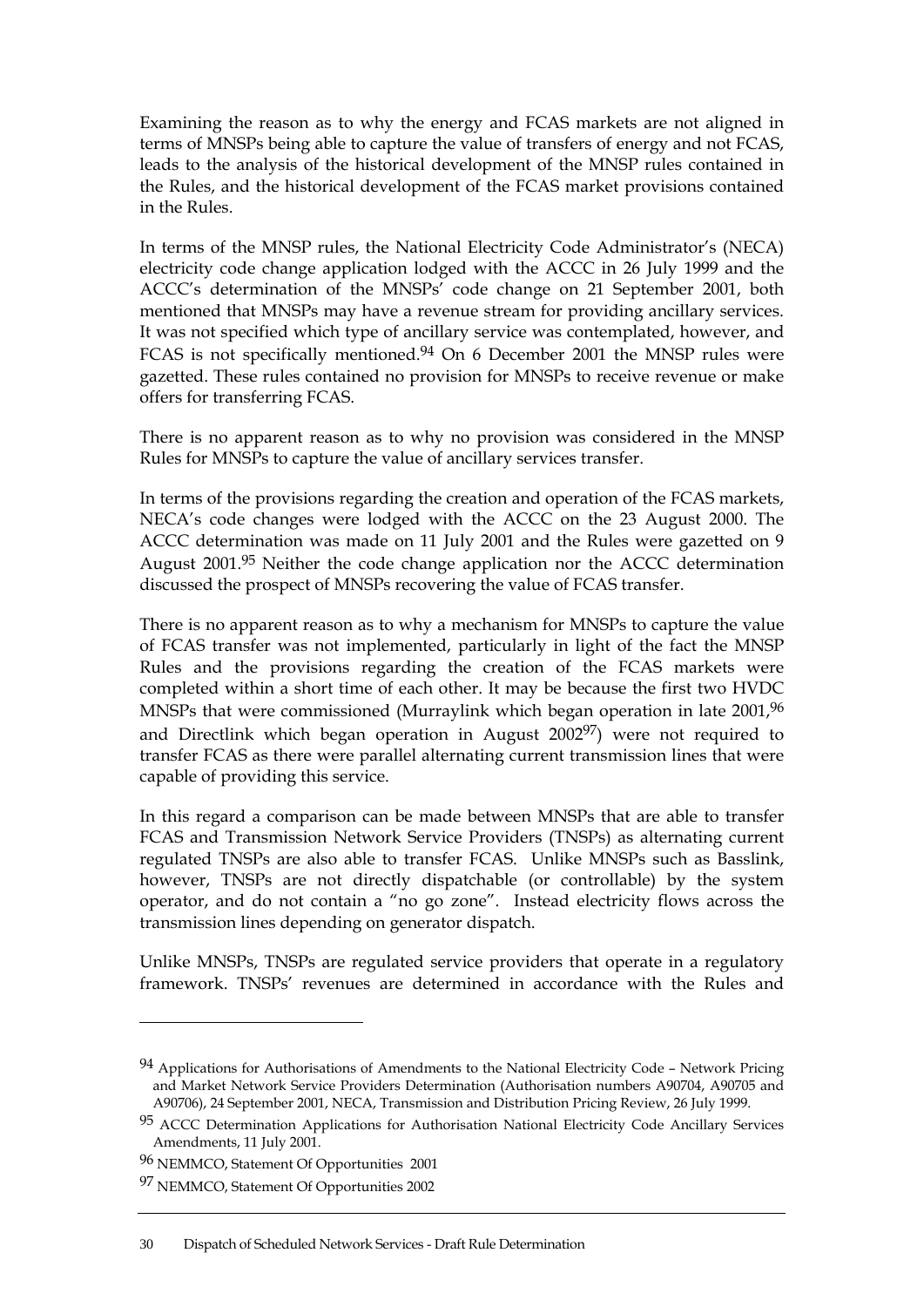subject to determinations by the Australian Energy Regulator. It may be argued that energy and FCAS transfer is indirectly taken into account in determining the revenue, in that network assets need to be built and operated in a manner that ensures the security and reliability of the system.

The Commission has noted suggestions that have been made that MNSPs providing a service and incurring a negative settlement residue may not be in the interest of the NEM objective as it might provide a disincentive for the construction of MNSPs, or for MNSPs to transfer FCAS.98

The Commission, however, agrees with submissions that deviating from optimal dispatch is not an adequate solution to this issue in terms of promoting the NEM objective.99

### **4.2.4 Commission's Decision**

The Commission does not consider that the solution proposed in the Rule change proposal satisfies the NEM objective. The Commission does, however, note that the Rule change proposal has identified an issue which may lie within the current MNSP Rules.

### **4.3 Alternative Solutions**

Submissions have raised the possibility of a number of alternative solutions to the problem outlined in the Rule change proposal. These are discussed below.

### **4.3.1 NEMMCO's "Second Solve" Solution**

Currently NEMMCO dispatches Basslink assuming the frequency controller is turned on (so that Basslink is available for the transfer of FCAS) and that it cannot be dispatched through the "no go zone".

NEMMCO are proposing to produce a second solution for each dispatch interval assuming that Basslink is unable to transfer FCAS and that Basslink can be dispatched in its "no go zone".100 According to NEMMCO the second solution may have a lower market cost than the first as the benefit of dispatching Basslink in the "no go zone" may outweigh the additional cost due to the temporary inability to transfer FCAS.101 NEMMCO state that if this was the case then the second (or lower cost) solution would be used for dispatch.102

<sup>98</sup> Rule Change Proposal, Hydro Tasmania, 10 January 2007, p5

<sup>99</sup> TRUenergy Submission, 30 March 2007, p3, 4; NEMMCO Submission, 30 March 2007, p1

<sup>100</sup> NEMMCO Submission, 30 March 2007, p3

<sup>101</sup> Ibid

 $102$  Ibid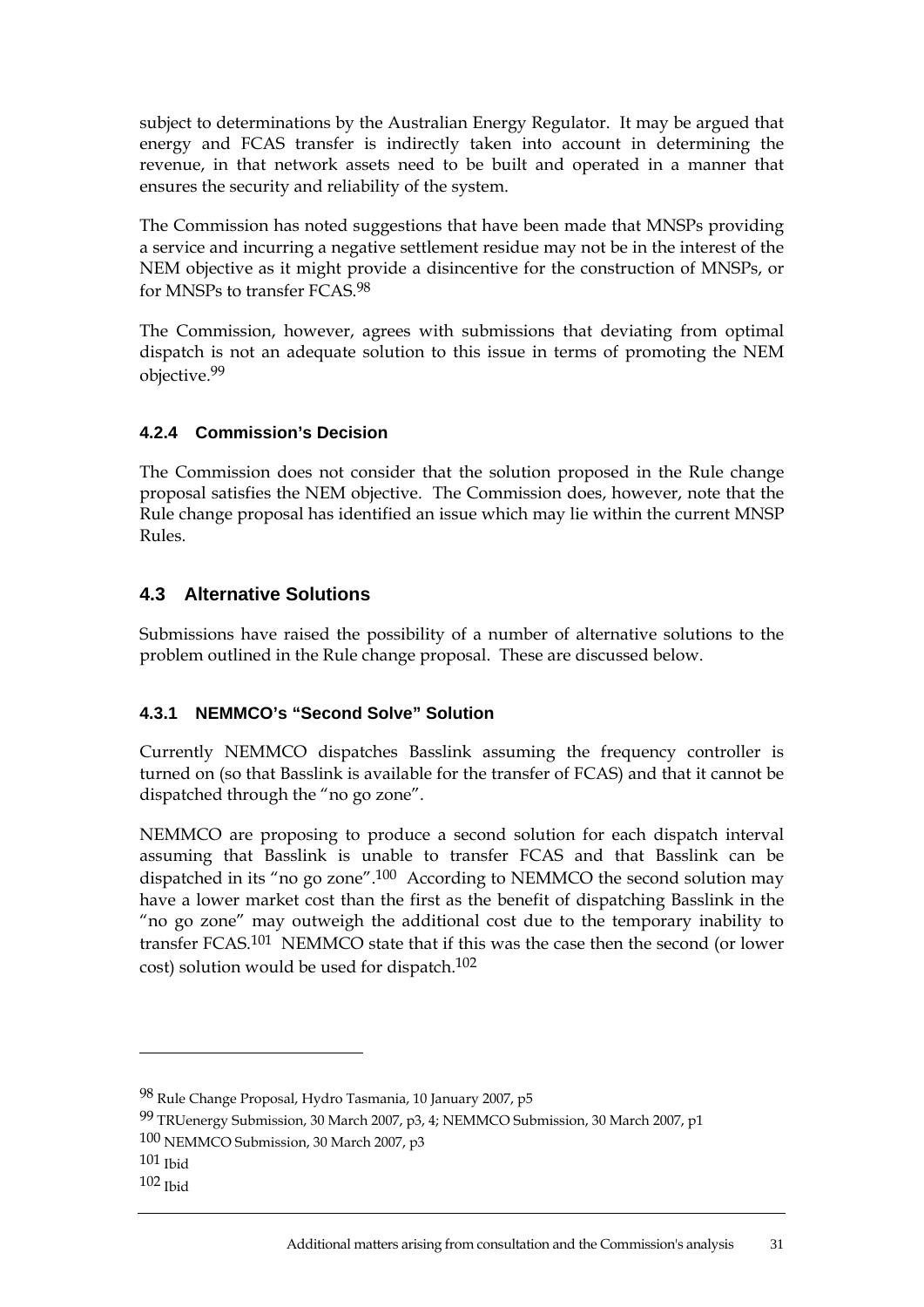#### **4.3.2 Submissions**

Other submissions in addition to NEMMCO's have made reference to the "second solve" proposal. TRUenergy have submitted that the "second solve" enhancement represents an attempt by NEMMCO to manage counter price flows across Basslink through its dispatch engine.<sup>103</sup> TRUenergy submitted that it expects that this enhancement would greatly reduce the instances of counter price flows (and therefore reduce the materiality of the problem) across Basslink.104

Aurora Energy submitted that it believes the "second solve" is a workable solution and that the Commission should consider it as a response to the Rule change proposal.105

### **4.3.3 Proponent**

In its supplementary submission the proponent submitted that:

"Both NEMMCO and Aurora have advocated a NEMMCO proposal (as described in the NEMMCO submission) as an alternative to our Rule change. This proposal has adverse consequences in both a practical sense and also in terms of regulatory principles.

"In practical terms, as revealed by NEMMCO analysis, this proposal would deal with only a fraction of the relevant cases. More importantly, in our opinion, there is now uncertainty over the meaning of that part of the Rules in the cases dealt with by our proposal. Our analysis and that by NEMMCO have led to opposing conclusions on the meaning of the relevant provisions. The proposition that our Rule change should simply be rejected, so that the NEMMCO proposal can proceed, would do nothing to resolve this uncertainty.

"In our view, one Scheduled Network Service provider, Basslink, has been inadvertently subjected to additional risks beyond those applicable to other participants. We seek to eliminate this.

"If, on the other hand, the Commission were to take the view that these additional risks should continue, we submit that the nature and extent of these additional risks should be clear from the Rules, and not reside in an ambiguity about the meaning of the Rules."106

<sup>103</sup> TRUenergy Submission, 30 March 2007, p5; Aurora Energy Submission, 26 March 2007, p2 104 Ibid

<sup>105</sup> Aurora Energy Submission, 26 March 2007, p2

<sup>106</sup> Hydro Tasmania Supplementary Submission, 15 May 2007, p4, 5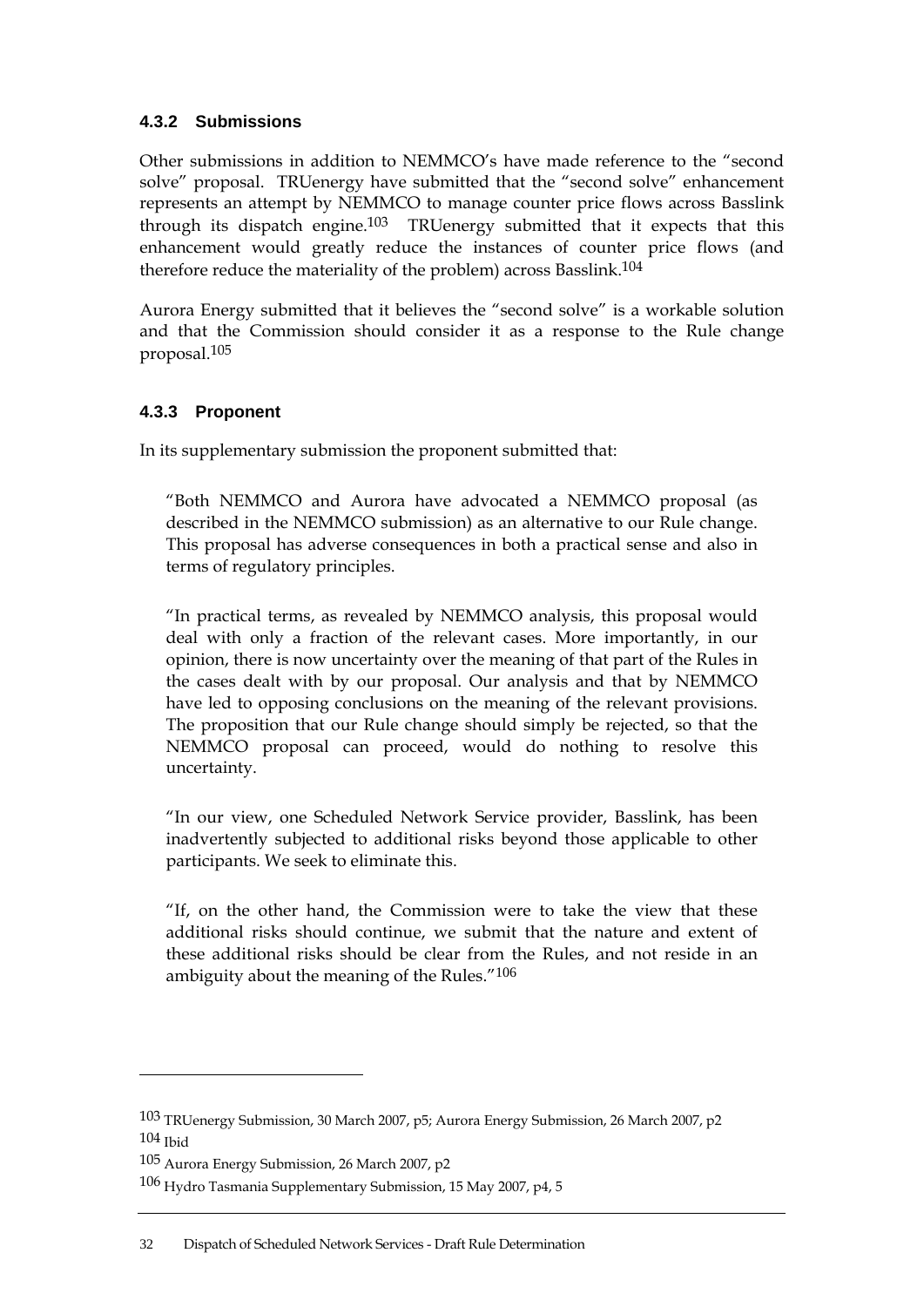#### **4.3.4 Commission's Considerations and Decision**

The Commission acknowledges that NEMMCO has attempted to manage the problem of counter price flows across Basslink within its dispatch engine and notes that the "second solve" proposal may reduce the instances of counter price flows. The "second solve" may also represent an improvement to the operation of the NEMDE in this circumstance, as it may lead to a more optimal dispatch solution.

The Commission's view in relation to the clarity of Rule 3.8.1(a) is discussed above in section 5.1 of this draft Rule determination. The Commission's view is that the Rule change proposal does not seek a clarification of clause 3.8.1(a) but rather is a Rule change proposal seeking a change from the current dispatch process as undertaken by NEMMCO.

# **4.4 An FCAS Transfer Payment Mechanism**

### **4.4.1 Submissions**

TRUenergy submitted that the fundamental issue to the Rule change proposal is related to a shortcoming in market design<sup>107</sup>. TRUenergy described that shortcoming as being that an MNSP cannot capture the benefit of transferring  $FCAS$ <sup>108</sup>

TRUenergy considered that an appropriate solution involves allowing MNSPs to capture the value of their FCAS transfer and that this facility should be provided for in the MNSP provisions, which preceded the FCAS markets and Basslink.109

TRUenergy further submitted that the impacts of such a proposal should be considered by NEMMCO in its FCAS review.110

### **4.4.2 Proponent**

In its supplementary submission the proponent commented that:

"TRUenergy have proposed that a payment to Scheduled Network Service providers for the transport of FCAS would provide an alternative solution.

"We do not oppose this in principle, although we do not see it as alternative to our proposal. We suggest that -

• This would prove complex to implement, and hence the cost may not be justified by the benefits.

```
110 Ibid
```
<sup>107</sup> TRUenergy Submission, 30 March 2007, p2, 4  $108$  Ibid

<sup>109</sup> TRUenergy Submission, 30 March 2007, p4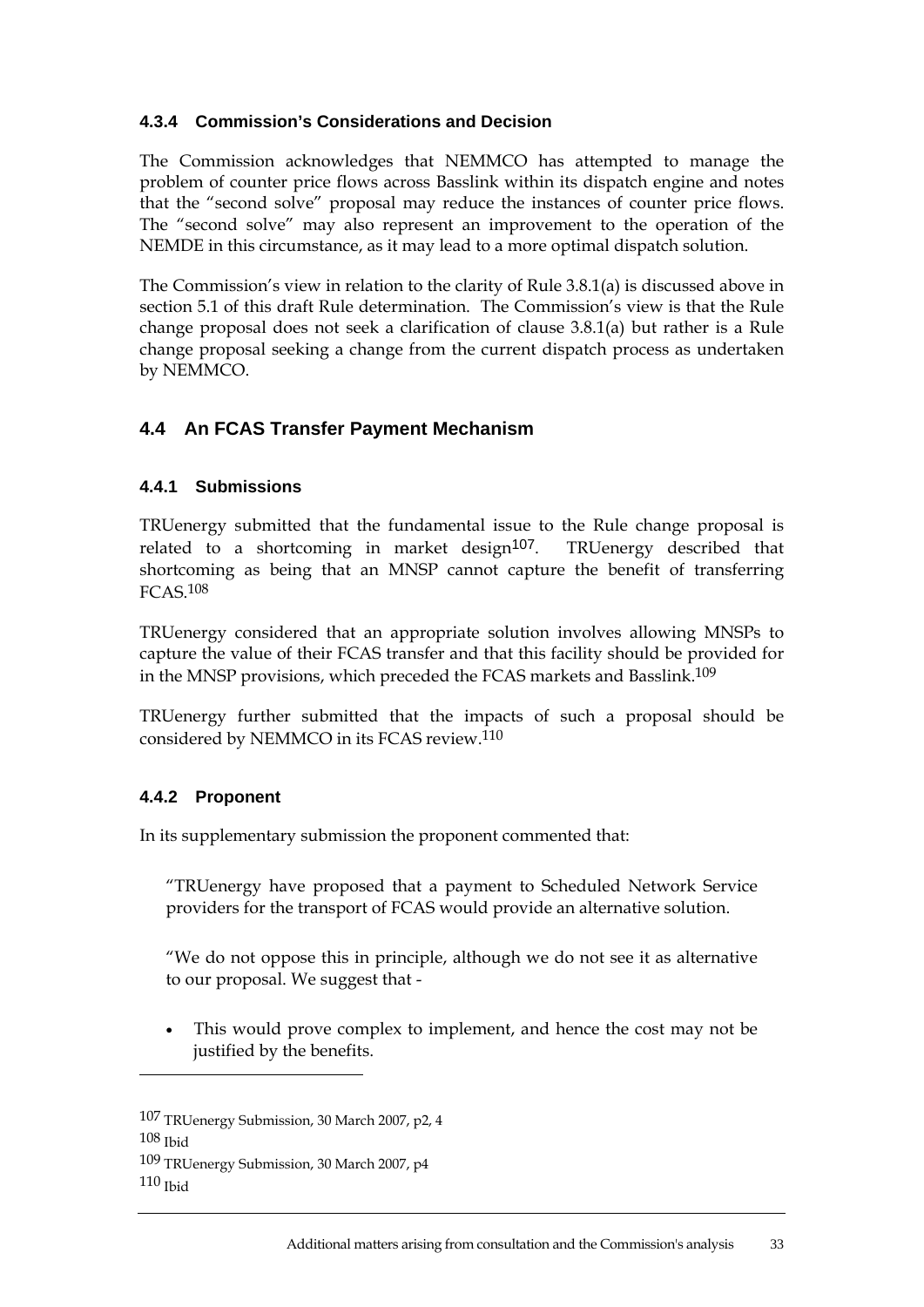- The time required to develop and implement this arrangement, even if it were justified, would be such that an interim arrangement, such as our proposal should be applied in the meantime,
- The relationship between FCAS transport volume (as affected by the nogo zone) and the energy volume are such that additional FCAS price differences would be needed to make the provider indifferent to counterprice energy flows. Thus, as a minimum, the ability to offer prices for FCAS transport would be needed to make the arrangement work. This further reinforces our concern about complexity.

"In summary, we are sceptical about the benefits of this proposal, but would not oppose its consideration for later implementation. However, we do not see it as an alternative to a timely resolution to the current issue."<sup>111</sup>

### **4.4.3 Commission's Considerations and Decision**

Through the analysis of the historical development of the MNSP rules and the rules governing the operation of the FCAS markets it appears that there is no clear reason as to why a mechanism for MNSPs to capture the benefit for the FCAS transfer service they supply has not been considered for inclusion in the Rules. The historical development of the MNSP and FCAS market rules has been discussed further in section 5.2 of this draft Rule determination.

The Commission has noted the suggestions that there should be sufficient incentives for MNSPs to be constructed, and for existing MNSPs to transfer FCAS. However, the Commission believes that this issue is outside the scope of this Rule change proposal.

### **4.5 Other Alternative Solutions**

### **4.5.1 Submissions**

 $\overline{a}$ 

TRUenergy have submitted that it believes that behavioural remedies may reduce the instances of counter price flows across Basslink.<sup>112</sup>

TRUenergy described these behavioural remedies as:

- For the MNSP to make the network offer price greater than the difference in the local FCAS price at each end of the MNSP; or
- For the MNSP to withdraw its FCAS transfer capability where counter price energy flows are occurring or expected.113.

<sup>111</sup> Hydro Tasmania Supplementary Submission, 15 May 2007, p4, 5

<sup>112</sup> TRUenergy Submission, 30 March 2007, p5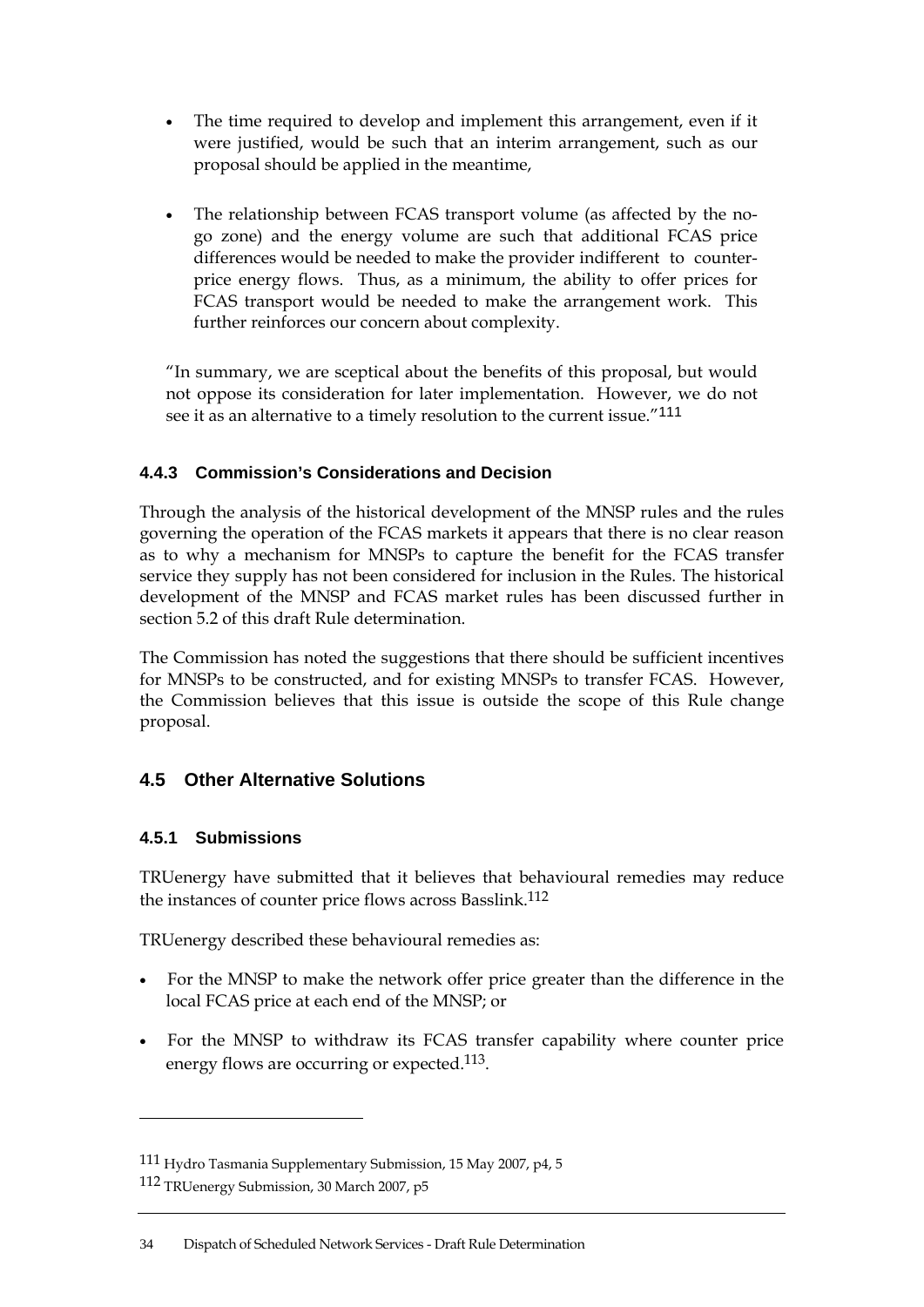#### **4.5.2 Proponent**

Hydro Tasmania stated in its submission to the Rule change proposal that Hydro Tasmania has undertaken a risk mitigation strategy to minimise the times that Basslink is dispatched contrary to its offer.114

Hydro Tasmania further submitted that:

"… the frequent use by Hydro Tasmania of generator offer changes to influence Basslink reversals will be apparent to your Commission through publicly available market data and will indicate the ongoing materiality of the issue.

"We maintain the materiality of the issue has remained substantial; but has altered in its form as a result, in particular, of risk mitigation strategies which have other adverse effects in the market."115

In its supplementary submission the proponent further stated that:

"TRUenergy has suggested behavioural remedies including the use of higher energy transport offers by Basslink. The use of such offers has implications for competition between Tasmanian suppliers and mainland suppliers and has been restricted by the Tasmanian government.

"Even if this were not so, the use of non-zero transport offers would not be a remedy. These offers must under the market rules have increasing price for increased flow and therefore tend to limit flow. However, the issues of concern apply at relatively low flows and hence limiting flows would aggravate, not mitigate, the issues."<sup>116</sup>

### **4.5.3 Commission's Considerations and Decision**

The Commission notes that behavioural mitigation strategies are limited by Tasmanian Government guarantees to the Australian Competition and Consumer Commission.117 The guarantees include that Hydro Tasmania is restricted from bidding Basslink at a negative price for both northward and southward flows across the link, and is restricted from bidding Basslink at a positive price in a southerly direction except where:

• Technical (including environmental) reasons associated with operating the link exist;

<sup>113</sup> TRUenergy Submission, 30 March 2007, p5

<sup>114</sup> Hydro Tasmania Submission, 10 January 2007, p4

<sup>115</sup> Ibid, p5

<sup>116</sup> Hydro Tasmania, Supplementary Submission, 15 May 2007, p5

<sup>117</sup> ACCC Decision Application for Acceptance Access Undertaking Basslink Pty Ltd, 11 September 2002.